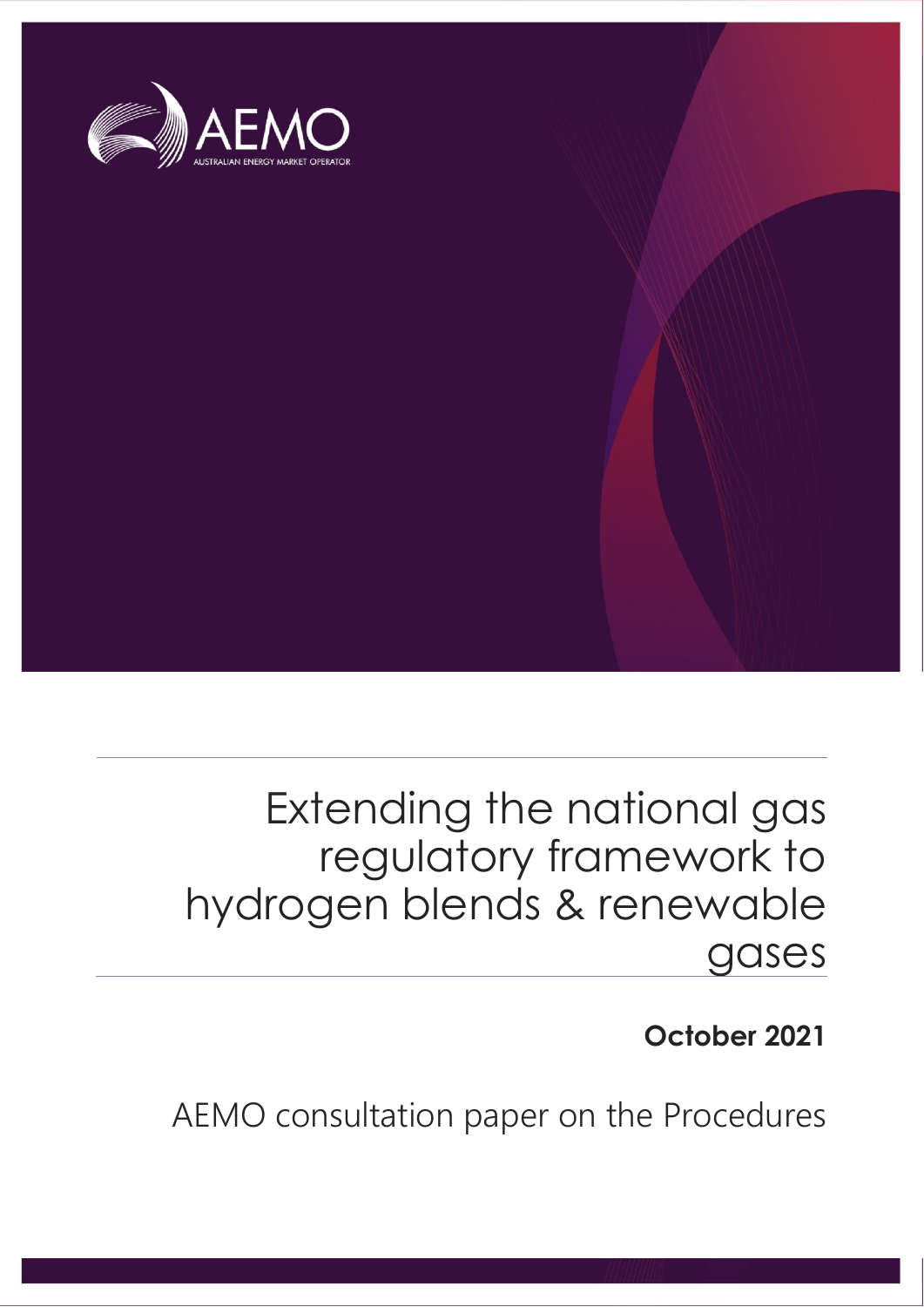# **Important notice**

## **PURPOSE**

Energy Ministers have directed AEMO under 91c of the National Gas Law, to conduct a review of the National Gas Rules, National Gas Procedures and any other subordinate instruments that AEMO is responsible for administering. AEMO's review is part of a broader review being undertaken by jurisdictions and the Australian Energy Market Commission into the measures needed to extend the national gas regulatory framework to hydrogen blends & renewable gases.

This consultation paper provides AEMO's initial view on potential changes that may be required to the Procedures for the Short Term Trading Markets (STTM), Declared Wholesale Gas Market (DWGM) and Retail Markets Procedures (RMP) in Victoria, NSW and ACT, Queensland and South Australia to facilitate hydrogen blends and renewable gases.

## **DISCLAIMER**

This document or the information in it may be subsequently updated or amended. This document does not constitute legal or business advice and should not be relied on as a substitute for obtaining detailed advice about the National Gas Law, the National Gas Rules, or any other applicable laws, procedures or policies. AEMO has made every effort to ensure the quality of the information in this document but cannot guarantee its accuracy or completeness.

Accordingly, to the maximum extent permitted by law, AEMO and its officers, employees and consultants involved in the preparation of this document:

- make no representation or warranty, express or implied, as to the currency, accuracy, reliability or completeness of the information in this document; and
- are not liable (whether by reason of negligence or otherwise) for any statements or representations in this document, or any omissions from it, or for any use or reliance on the information in it.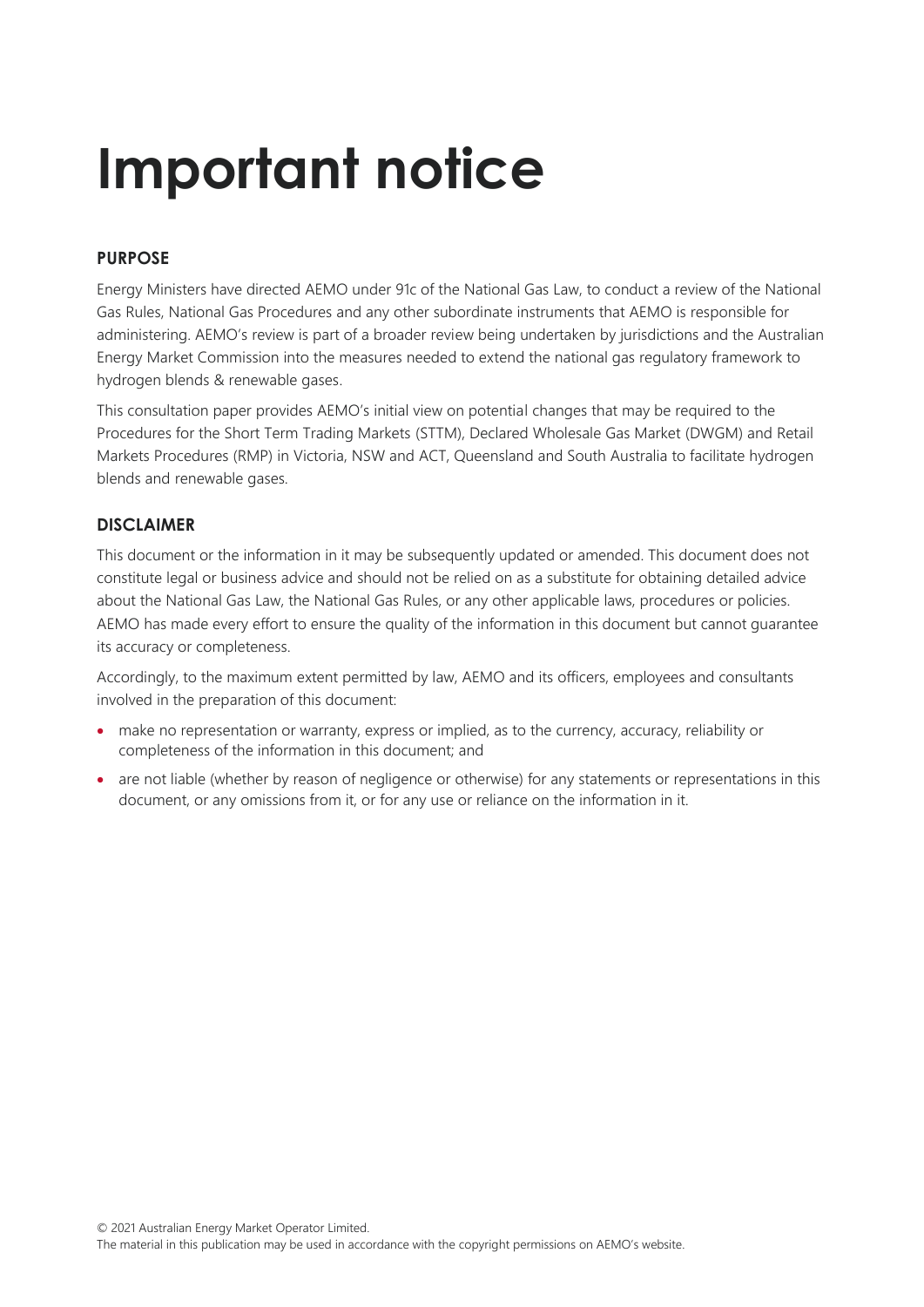## **Contents**

| 1.  | Introduction                                                                                  | 5                       |
|-----|-----------------------------------------------------------------------------------------------|-------------------------|
| 1.1 | Background                                                                                    | 5                       |
| 1.2 | AEMO's review and terms of reference                                                          | 5                       |
| 1.3 | Purpose of this consultation paper                                                            | 6                       |
| 1.4 | Terminology used in this consultation paper                                                   | 6                       |
| 1.5 | Next steps                                                                                    | 6                       |
| 1.6 | Structure of the paper and stakeholder feedback                                               | 6                       |
| 2.  | <b>AEMO's review</b>                                                                          | $\overline{\mathbf{z}}$ |
| 2.1 | Review scope                                                                                  | 7                       |
| 2.2 | The approach for natural gas equivalents being considered in the regulatory<br>framework      | 8                       |
| 2.3 | Approach and assumptions made in AEMO's review                                                | 9                       |
| 3.  | <b>Declared Wholesale Gas Market (DWGM) Procedures</b>                                        | 11                      |
| 3.1 | Overview of the DWGM                                                                          | 11                      |
| 3.2 | Relevance of the DWGM distribution-connected facilities (DDCF) rule change                    | 11                      |
| 3.3 | Scope of the DWGM Procedures                                                                  | 12                      |
| 3.4 | Overview of potential changes to market and settlement procedures                             | 12                      |
| 3.5 | Overview of potential changes to operational procedures                                       | 13                      |
| 3.6 | Overview of potential changes to connection procedures and maintenance planning<br>procedures | 14                      |
| 3.7 | <b>Metering Procedures</b>                                                                    | 14                      |
| 3.8 | Distribution Unaccounted for Gas (UAFG) Procedures                                            | 15                      |
| 3.9 | Summary of potential DWGM Procedure changes                                                   | 16                      |
| 4.  | <b>Short Term Trading Market (STTM) Procedures</b>                                            | 18                      |
| 4.1 | Overview of the STTM                                                                          | 18                      |
| 4.2 | Scope of the STTM Procedures                                                                  | 18                      |
| 4.3 | Overview of potential changes identified in the STTM Procedures                               | 20                      |
| 4.4 | STTM registration and participation considerations                                            | 22                      |
| 5.  | <b>Retail Market Procedures</b>                                                               | 24                      |
| 5.1 | Overview of the retail markets                                                                | 24                      |
| 5.2 | Content of the Retail Market Procedures                                                       | 24                      |
| 5.3 | Potential changes to the RMPs                                                                 | 25                      |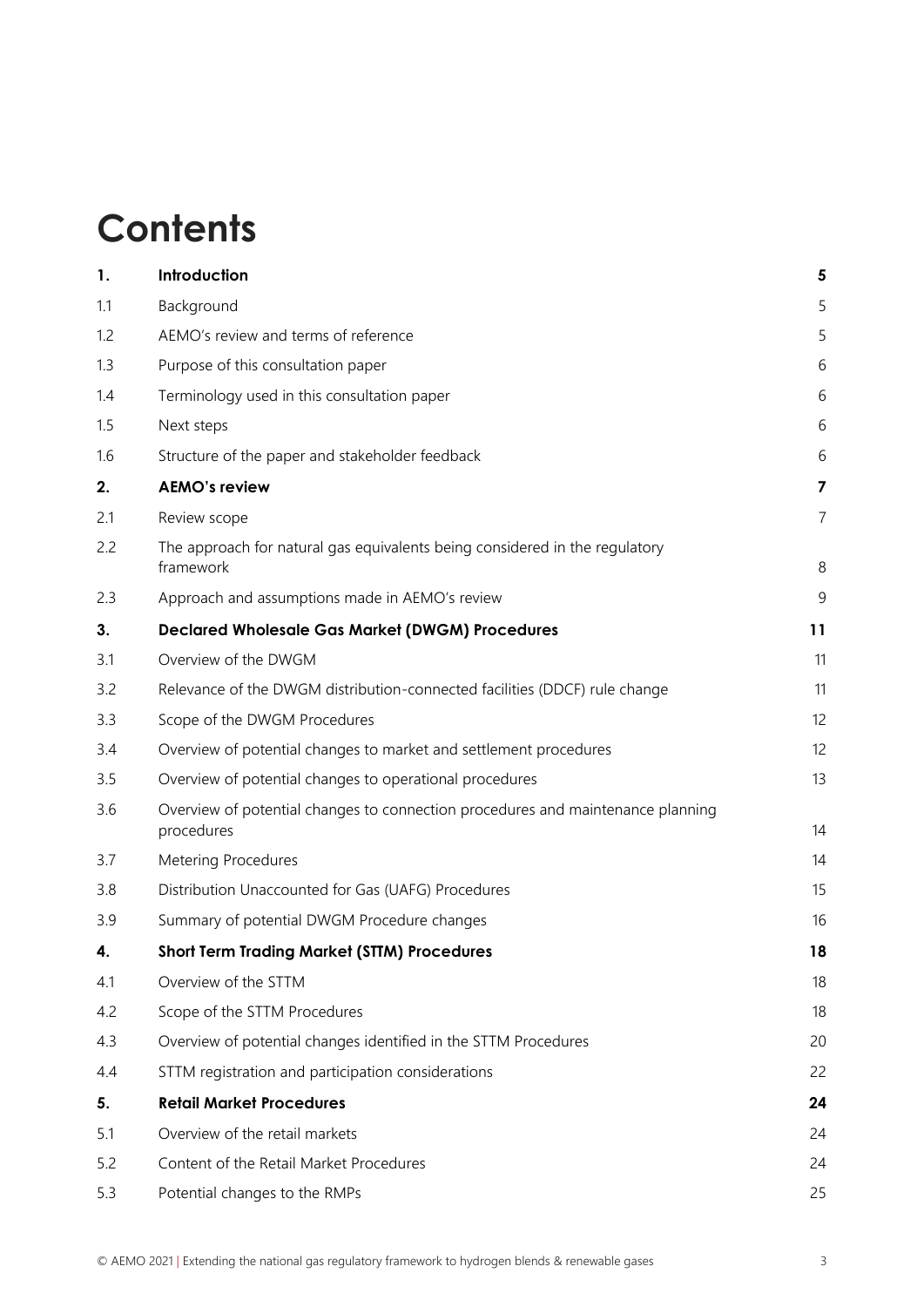| 5.4 | Other retail market considerations                          | 29 |
|-----|-------------------------------------------------------------|----|
| A1. | <b>Summary of potential DWGM Procedure changes</b>          | 33 |
| A2. | <b>Summary of potential STTM Procedure changes</b>          | 40 |
| A3. | <b>Summary of potential Retail Market Procedure changes</b> | 42 |

## **Tables**

| Table 1 | DWGM potential Procedure change due to the DDCF rule change or the review | 16 |
|---------|---------------------------------------------------------------------------|----|
| Table 2 | <b>STTM Procedures overview</b>                                           | 18 |
| Table 3 | Retail Market Procedures overview                                         | 24 |
| Table 4 | Potential definition changes in the Retail Market Procedures              | 26 |
| Table 5 | Jurisdictional regulations and the Procedures                             | 30 |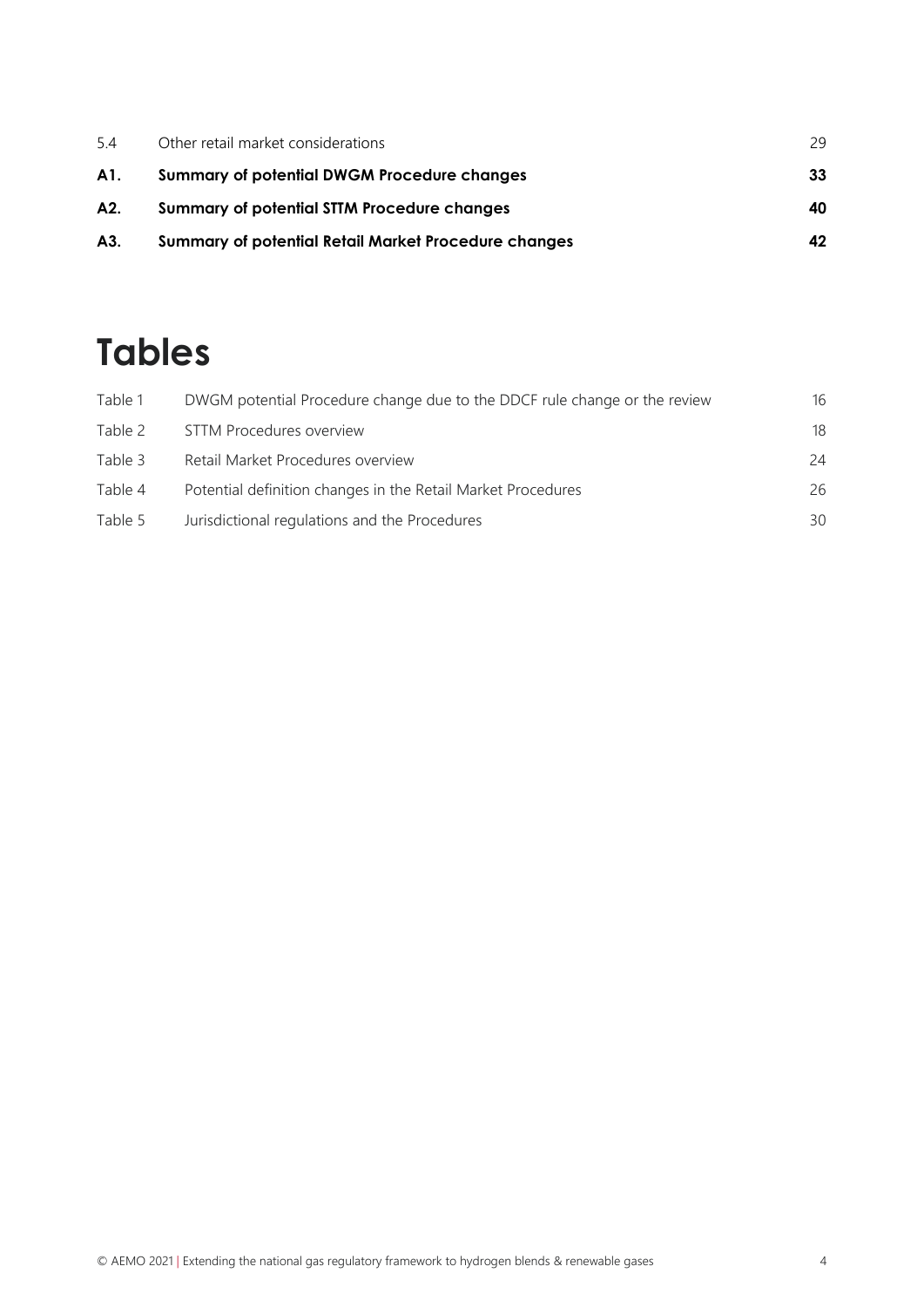# <span id="page-4-0"></span>**1. Introduction**

## <span id="page-4-1"></span>1.1 Background

In August 2021, Energy Ministers agreed that the national gas regulatory framework be reviewed and extended to accommodate hydrogen, biomethane and other renewable gases. As part of the agreement, Energy Ministers decided to prioritise extending the regulatory frame to low-level hydrogen blends and other renewable gases that can be used in existing natural gas appliances. These low-level blends and renewable gases are referred to in this report as natural gas equivalents or NG equivalents (NGEs).

Following the August 2021 agreement, Energy Ministers formally requested that  $AEMO<sup>1</sup>$  conduct a review of the National Gas Rules (NGR), National Gas Procedures (Procedures) and other subordinate instruments to identify the changes would be required to ensure that the facilitated markets and regulated retail gas markets can continue to operate as intended if NGEs are brought within scope of the national framework. AEMO has also been requested to implement any changes to its Procedures (and systems) required to facilitate NGEs following any changes made to the NGL and NGR.

In parallel to AEMO's review:

- jurisdictional Officials are reviewing the National Gas Law (NGL), National Energy Retail Law (NERL) and the Regulations made under the NGL and NERL; and
- the AEMC is reviewing the NGR and the National Energy Retail Rules (NERR).

These reviews are focused on the changes that need to be made to the national gas regulatory framework to accommodate NGEs and, in the case of the Officials' review, other gas products that are not suitable for consumption in existing natural gas appliances. The Officials and AEMC have published consultation papers concerning their respective areas of review and AEMO's report should be read in conjunction with both papers.

This report provides AEMO's initial view on the scope of potential changes required to the Short Term Trading Market Procedures (STTM), Declared Wholesale Gas Market (DWGM) Procedures and the Retail Market Procedures (RMP) in Victoria, NSW and ACT, Queensland and South Australia.

AEMO is seeking feedback from industry and market participants on whether the areas of change (or no change) identified in the Procedures for each of the markets is appropriate, noting the scope of this review. AEMO is also seeking feedback on whether the existing Procedure requirements on natural gas and natural gas facilities are fit for purpose for NGEs.

## <span id="page-4-2"></span>1.2 AEMO's review and terms of reference

The terms of reference provided to AEMO by Energy Ministers requests that AEMO identify any changes to the STTM, DWGM and regulated retail market Procedures to:

- Ensure that settlement and metering within these markets operates as intended.
- Address any other material gaps in these markets that may be identified through consultation with market participants, other market bodies and government officials.

AEMO has also been requested to work with the AEMC in identifying any required changes to the NGR.

AEMO will be responsible for implementing any necessary changes to the Procedures (including subordinate instruments) and systems following changes to the NGL and NGR through its standard consultation processes.

<sup>&</sup>lt;sup>1</sup> This request was made under section 91C of the National Gas Law.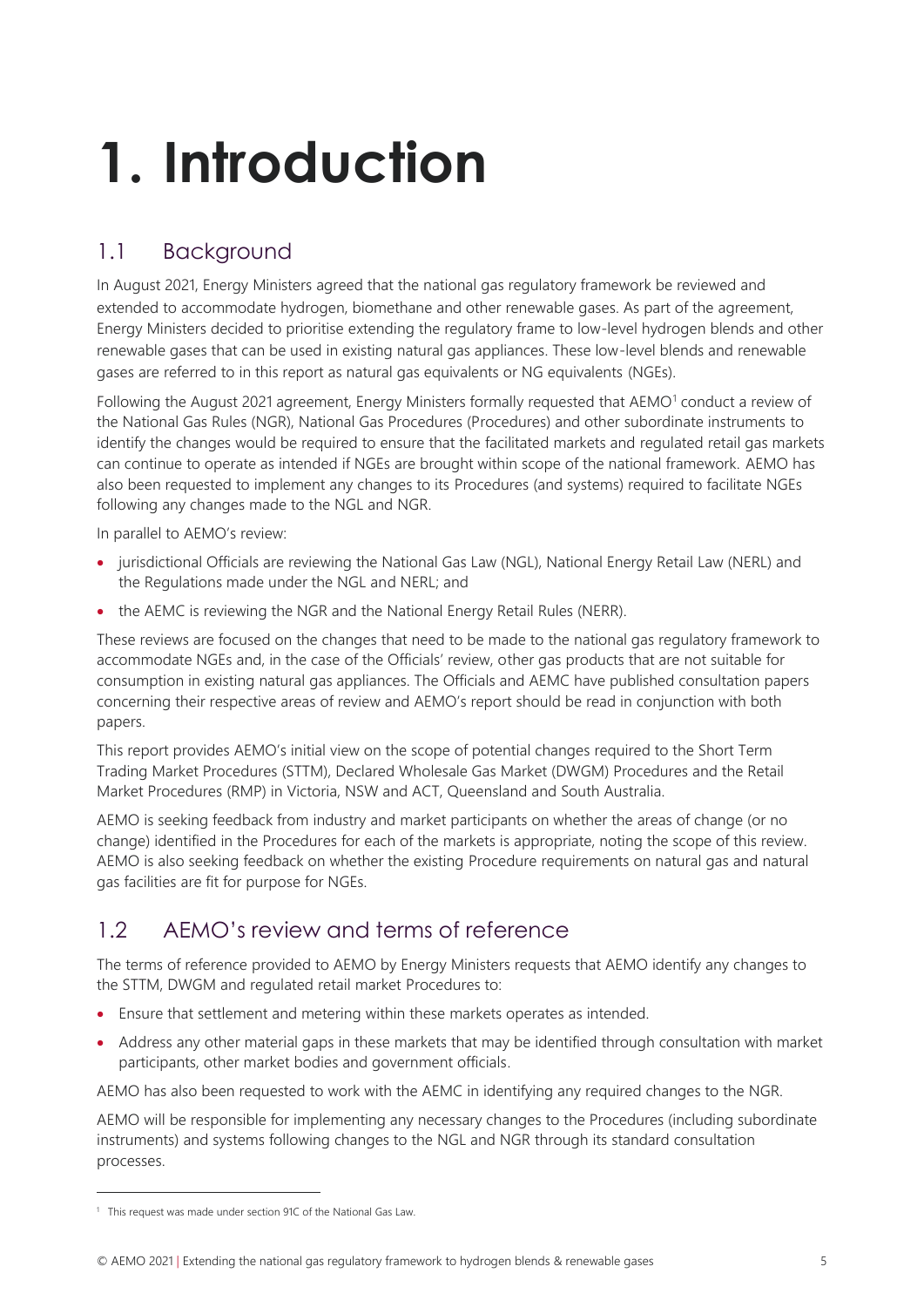## <span id="page-5-0"></span>1.3 Purpose of this consultation paper

This consultation paper provides an initial assessment of whether the Procedures for each of the markets in scope of the review can accommodate NGEs and to identify potential changes to each of the Procedures that may be required to ensure they continue to function as intended and to bring them into line with the approach being considered in the NGL and NGR for NG equivalents. Broader changes to the gas market design that might be required to facilitate NGEs or other gas products are not being considered as part of this consultation paper.

Industry feedback on this consultation paper will inform the development of any changes to AEMO's Procedures required to accommodate NGEs. AEMO intends to provide draft potential Procedure changes in the next phase of this review.

## <span id="page-5-1"></span>1.4 Terminology used in this consultation paper

For ease of reference, the Officials, AEMC and AEMO consultation papers use the following terminology:

- The term 'natural gas equivalent' (NG equivalent or NGE) is used to describe low-level hydrogen-natural gas blends and other renewable gases that are suitable for consumption in existing natural gas appliances.
- The term 'constituent gas' is used to refer to any gases that are blended with natural gas (e.g. hydrogen) to create a NGE or other gas product but are themselves not suitable for consumption.
- The term 'other gas products' (OG products or OGs) is used to describe higher-level blends or gases that are not suitable for consumption as natural gas (because they would require appliance changes for example).

In accordance with AEMO's terms of reference, AEMO's review is primarily concerned with NGEs. Further detail on the definition and the scope of change for NGEs, constituent gases and OG products can be found in the Officials' consultation paper.

## <span id="page-5-2"></span>1.5 Next steps

As set out in AEMO's terms of reference, this review has a several key milestones. Following consultation on this paper:

- AEMO will develop a set of draft recommendations for Procedure changes that will be made available for consultation in late March 2022.
- Final recommendations (considering any industry feedback) on Procedure changes being made by September 2022.
- Implement any changes to the Procedures once the NGL and NGR have been amended.

Once changes to the NGL and NGR have been made, AEMO will undertake formal consultation via its standard consultation process to change each of the relevant Procedures in accordance with AEMO's final recommendations.

## <span id="page-5-3"></span>1.6 Structure of the paper and stakeholder feedback

This paper is split into five sections and three attachments:

- Section 1 (this section): provides background to the review of the national gas regulatory framework and to this paper.
- Section 2: discusses the scope of AEMO's review and the approach and assumptions AEMO has made in undertaking this review.
- Sections 3, 4 and 5: provide an overview of and context for the potential procedure changes for the DWGM, STTM and regulated retail markets respectively.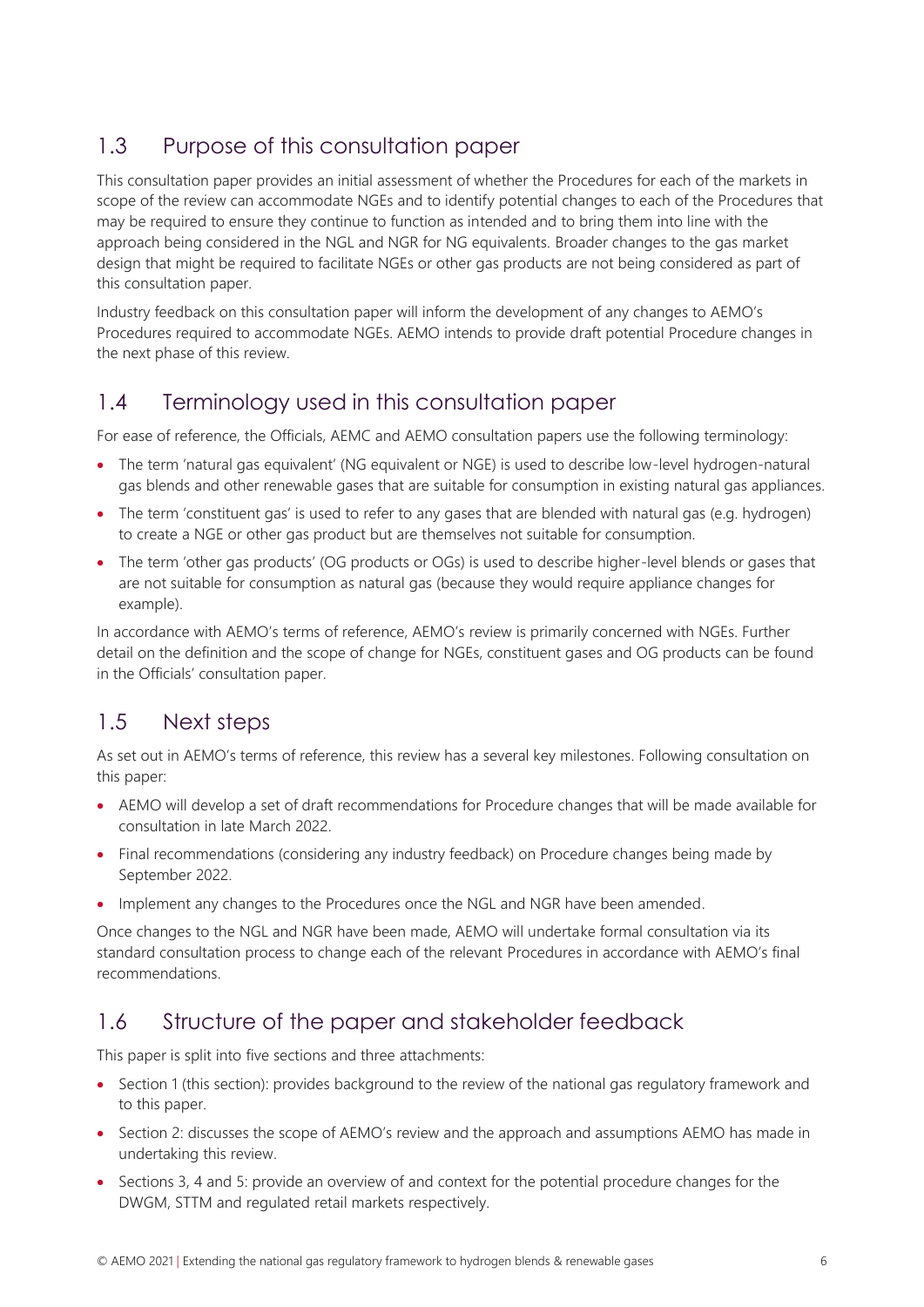• Attachments 1, 2, and 3: the attachments which provide AEMO's preliminary assessment as to the specific potential areas of change (or no change) for the DWGM, STTM and Retail Market Procedures that AEMO believes may be needed to facilitate NGEs. The attachments are intended to be read in conjunction with the relevant section of the paper.

AEMO notes that not all sections of this report will be applicable to all readers given the different participant types that operate across AEMO's markets.

To aid stakeholders in providing feedback, a response template has been prepared. AEMO does not expect participants to respond to all consultation questions posed in the paper and welcomes responses that comment only on the questions that are relevant to your organisation.

## **Feedback to this paper**

Written feedback to this paper should be sent via email to GWCF Correspondence@aemo.com.au via the provided response template and the subject should include: *Hydrogen blends and renewable gases Procedures review*. The closing date for submissions to this consultation paper is 5:00 PM AEDT Thursday 2 December 2021.

# <span id="page-6-0"></span>**2. AEMO's review**

This section provides an overview of the scope and the approach AEMO has taken in reviewing its Procedures for this consultation paper. When reviewing the Procedures, AEMO has attempted to apply an assessment framework and adopt assumptions that are consistent with the matters outlined in AEMO's terms of reference and the scope of changes to the national gas regulatory framework outlined in the Officials' consultation paper.

## <span id="page-6-1"></span>2.1 Review scope

AEMO has been directed to review the Procedures applying to the DWGM, STTM and regulated retail markets (i.e. gas retail markets in Victoria, NSW and ACT, Queensland and South Australia). In doing so, AEMO has been asked to primarily focus on ensuring that settlement and metering in each of the markets continues to function as intended for natural gas and NGEs. While AEMO has focussed on Procedures that relate to settlement and metering, other Procedures in each of the markets have also been reviewed for completeness.

In keeping with AEMO's terms of reference<sup>2</sup>, AEMO is not reviewing the following:

- Capacity Transfer and Auction Procedures,
- Gas Supply Hub Exchange Agreement,
- Gas Bulletin Board Procedures,
- GSOO Procedures (not currently in effect), or
- Retail Market Procedures in Western Australia.

The first two of these instruments are not being reviewed at this stage because Energy Ministers have directed that the review be conducted in an expedited manner, and in the early stages of market development, NGEs are not expected to be transported on existing transmission pipelines, meaning that the

<sup>&</sup>lt;sup>2</sup> AEMO's terms of reference is published on the consultation page for this paper.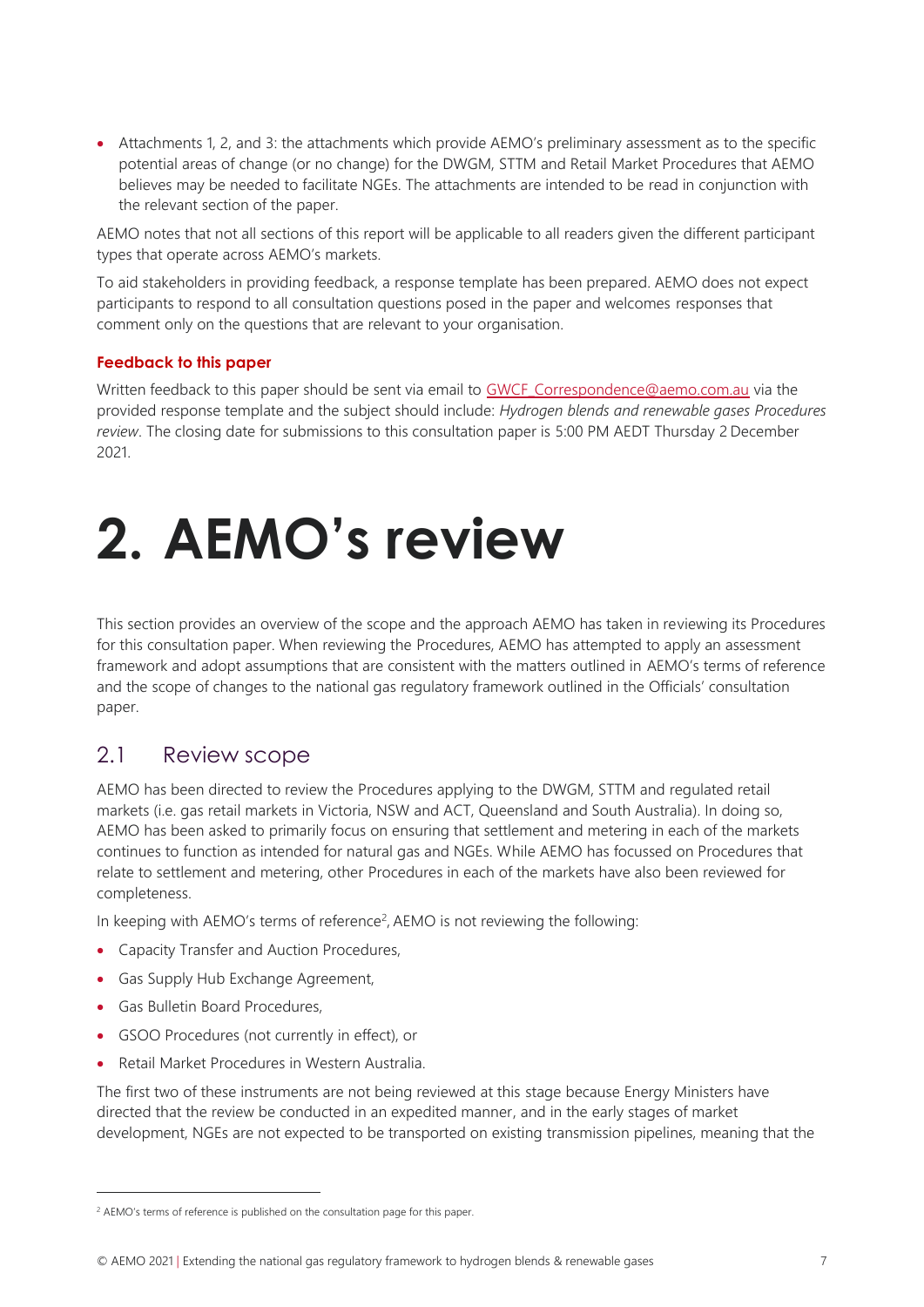regulatory arrangements governing them can be addressed at a later stage without materially impeding market development.

The third and fourth of these instruments are not being reviewed at this stage because the changes will depend on the AEMC's consideration of what, if any, changes will need to be made to the Gas Bulletin Board and GSOO to accommodate NGEs. Depending on the outcome of that process, AEMO may undertake a further review of those Procedures if deemed necessary.

Finally, the retail market in Western Australia operates under a different legislative framework and so is not being considered as part of the current review.

Scope of AEMO's review

Question 1: Are there any other relevant matters that should be considered in AEMO's review of the Procedures that fall within the scope of the terms of reference?

## <span id="page-7-0"></span>2.2 The approach for natural gas equivalents being considered in the regulatory framework

Key to AEMO's review is the approach to accommodate NGEs that is being considered by Officials. As outlined in the Officials' consultation paper, there is some ambiguity surrounding whether the current national gas regulatory framework extends to NGEs, since the NGL currently only covers a single "product" – natural gas. It does not explicitly contemplate NGEs or other gas products. Changes to the regulatory framework are therefore required to extend its application to NGEs, their constituent gases and their related facilities and activities.

To aid in reading this paper, a brief summary is provided of the approach being considered for the NGL and NERL by Officials. AEMO encourages stakeholders to review the Officials' consultation paper to gain a more comprehensive understanding of what is being proposed and to provide any feedback on the approach<sup>3</sup>.

To extend the national gas regulatory framework, Officials are considering:

- 1. Extending the provisions in the NGL and NERL that currently apply to natural gas and its related facilities and activities to NG equivalents and related facilities and activities. *The policy intention is that all elements of the national gas regulatory framework would apply to NG equivalents and their related facilities and activities in the same way that they do to natural gas.*
- 2. Extending the NGL to constituent gases and related facilities and activities.
- 3. Extending the market bodies' functions and powers:
	- a. in the NGL and NERL to NG equivalents and related facilities and activities; and
	- b. in the NGL to constituent gases and related facilities and activities.
- 4. Future proofing the NGL and NERL by:
	- a. recognising OG products, their constituent gases and related facilities and activities and enabling market bodies to exercise their functions and powers with respect to these products once a jurisdiction authorises its supply; and
	- b. allowing the Rules and Procedures to be amended over time to accommodate OG products when the prospect of their supply becomes more likely and when jurisdictions authorise their supply and decide to bring supply of the OG product within the scope of the national gas regulatory framework.

<sup>3</sup> Refer to Officials' *Consultation Paper: Extending the national gas regulatory framework to hydrogen blends & renewable gases Changes to the NGL, NERL and Regulations*, Chapter 4 and Chapter 5.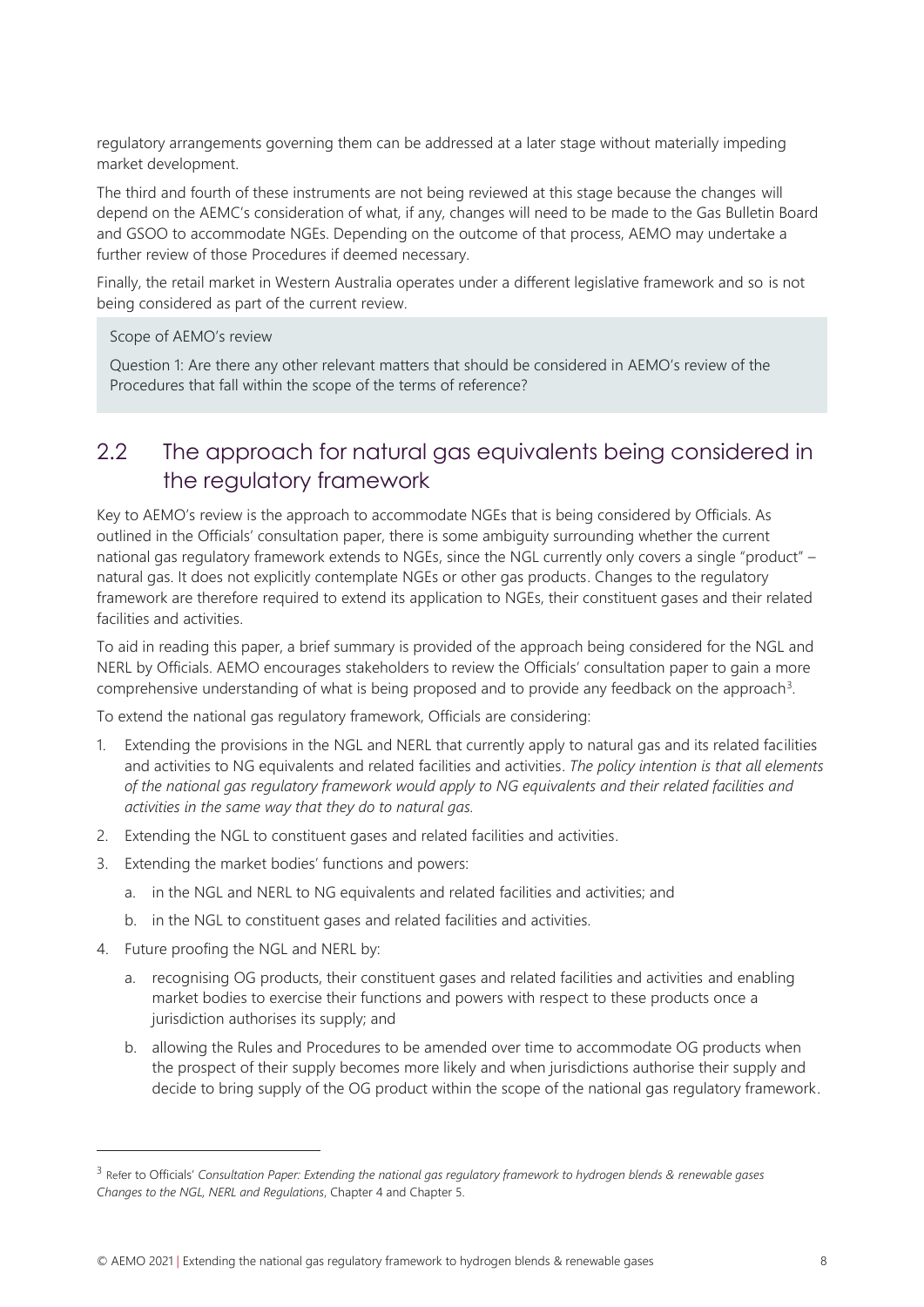While the specific drafting approach is still being determined, the policy intention is that the existing provisions in the national gas regulatory framework (i.e. the NGL, NGR, NGP, NERL and NERR) that currently just apply to natural gas, will be extended to apply to both natural gas and NGEs. The actual NGL, NGR and procedure changes required will be developed in the next part of this review.

#### **Implications for the Procedures and AEMO's review**

If the proposed approach in the NGL is adopted, the scope of AEMO's Procedures and the facilitated markets would change in the following way:

- The scope of the retail markets in Victoria, NSW and ACT, Queensland and South Australia would be expanded to cover natural gas and/or NG equivalents.
- The DWGM would be a market for natural gas and/or NG equivalents. In addition, if the proposed DWGM rule change for distribution-connected facilities comes into effect and the registration categories are expanded to include NG equivalents then distribution-connected natural gas and NG-equivalent facilities would be included in the wholesale market.
- The STTM would become a market for natural gas and/or NG equivalents. If the registration categories in the NGR are either amended or expanded to cover NG equivalents, then these facilities (and STTM trading participants operating at these facilities) would be included in the STTM.

In undertaking its review AEMO has assumed that the changes in the NGL will flow through to the NGR and that the existing provisions in the NGR will in large part apply to both natural gas and NGEs unless bespoke requirements are required (e.g. to accommodate different facilities or differences in physical characteristics).

## <span id="page-8-0"></span>2.3 Approach and assumptions made in AEMO's review

Considering AEMO's terms of reference and the broader review being undertaken by officials and the AEMC, in reviewing the Procedures AEMO has used an approach and assumptions that are consistent with the overarching review of the regulatory framework. AEMO's assessment of its Procedures and its findings should be read in the context of the framework outlined in this section and the assumptions that have been made.

### **Definition of natural gas, natural gas equivalents and the approach in the NGL**

As outlined in section 2.2, AEMO has adopted the interpretation proposed in the Officials' consultation paper for its preliminary review of the Procedures. Importantly, AEMO's review has focussed on NGEs and has not contemplated OG products or constituent gases (unless relevant to NGEs). AEMO has assumed that where the term "gas" or "natural gas" appears in the Procedures it will be taken to mean natural gas, NGE or both once the national regulatory framework has been extended. If a different approach is taken in the NGL (or NGR), then it is possible additional amendments to the Procedures may be required. AEMO will undertake a further review of its Procedures once changes to the NGL and NGR have been made to ensure they are consistent.

#### **Policy intent with respect to treatment of NGEs in the regulatory framework**

In its review, AEMO has taken the approach that, for the time being NGEs, participants that supply, consume, or trade NGEs, as well as facilities involved in producing NGEs, are to be accommodated by existing market rules and Procedures wherever possible and on the same terms as natural gas. This interpretation is consistent with the approach being considered in the Officials' consultation paper where the existing natural gas regulatory framework is effectively being extended to encompass NGEs. In making this assumption AEMO has attempted to assess whether existing requirements in the Procedures are fit for purpose for NGEs as well as natural gas. AEMO has not considered broader more fundamental changes to the market design that may be required to accommodate NGEs or OG products.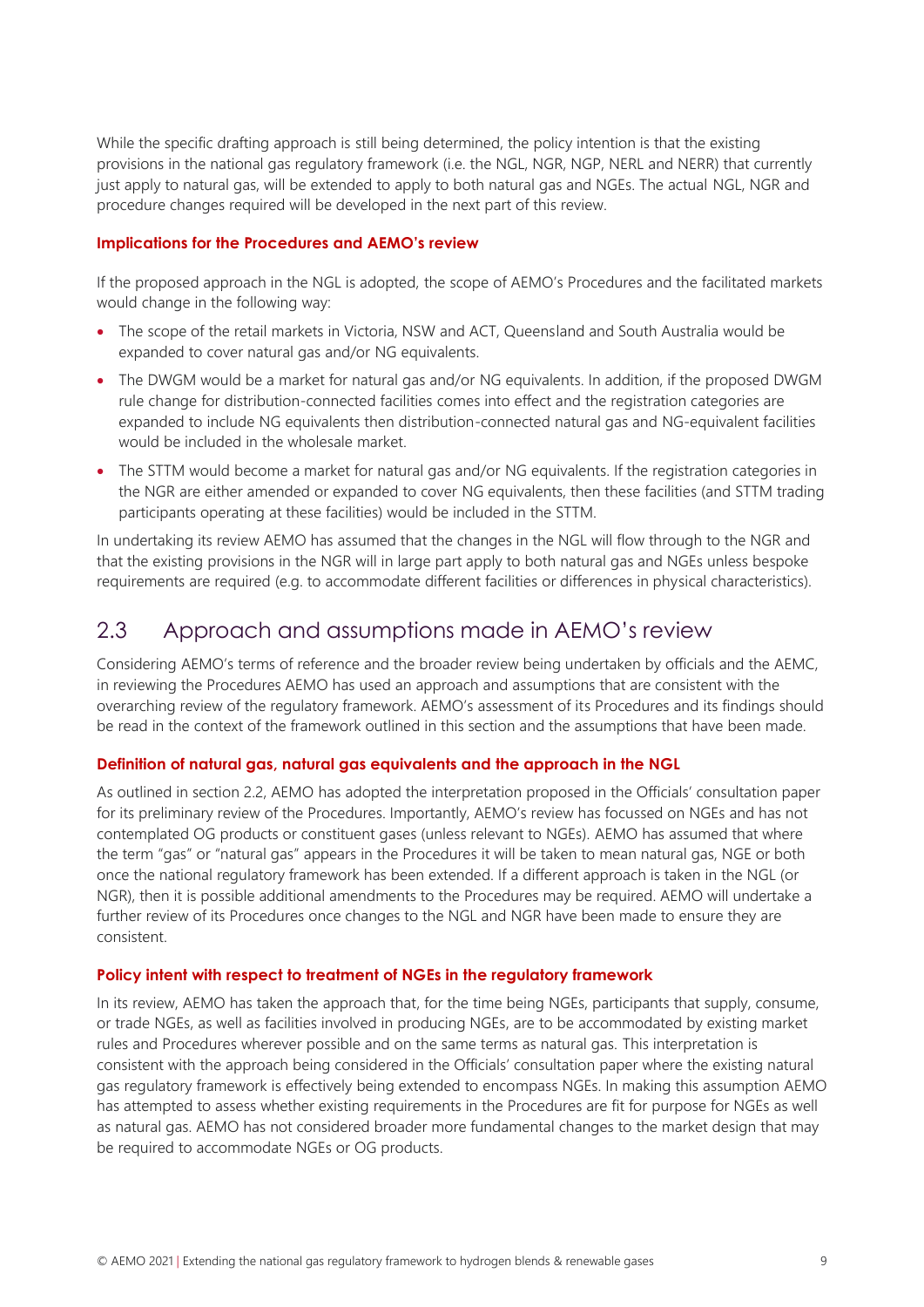#### **Jurisdictional regulations and legislation**

Some of AEMO's Procedures refer to regulatory requirements that are defined in jurisdictional instruments and, where this occurs, the relevant instrument is typically specified in the Procedures. In preparing this consultation paper, AEMO has not reviewed jurisdiction-level regulations or legislation to ensure they are fit for purpose for NGEs. AEMO has assumed that the responsible jurisdiction will review (and, if they deem it necessary, amend) its regulations or legislation as part of the broader review into accommodating NGEs.

#### **Regulatory responsibility for determining the gas product**

The regulatory responsibility for determining whether a facility producing an NGE (or OG products) can be injected into the gas network will sit with the relevant jurisdiction under their regulations. In reviewing its Procedures, AEMO has assumed that all future NGE facilities are compliant with the relevant jurisdictional instruments and therefore that any NGE that is entering a facilitated market (or regulated gas system) is suitable for consumption as natural gas.

#### **Registration categories and NGR definitions**

Registration categories and their definitions are typically not specified in the Procedures for the facilitated markets and are outlined in Part 15A of the NGR (unlike the Gas Supply Hub for example where registration categories are specified in the Procedures). AEMO assumes that this approach will continue for NGEs. For the purpose of this consultation paper, AEMO has assumed that the existing NGR registration categories in Part 15A will be reviewed and updated (if necessary) to accommodate NGEs, consistent with the approach being proposed in the NGL. Any NGR changes to registration categories may lead to further procedure changes that are difficult to identify at this stage.

#### **NGE facilities will participate and inject at the distribution level**

For this review, consistent with the approach being taken in the Officials' consultation paper, a core assumption is that NGE facilities will be injecting gas directly into distribution networks. Transmissionconnected NGE facilities and their associated impacts have not been considered in this report<sup>4</sup>. As such, the Procedures are being reviewed in this context to determine whether they are fit for purpose for distributionlevel supply of NGEs.

<sup>4</sup> As per action 3.15 of th[e National Hydrogen Strategy:](https://www.industry.gov.au/sites/default/files/2019-11/australias-national-hydrogen-strategy.pdf) "Agree to not support the blending of hydrogen in existing gas transmission networks until such time as further evidence emerges that hydrogen embrittlement issues can be safely addressed. Options for setting and allowing for ongoing updates of safe limits for hydrogen blending in transmission networks will form part of the review in 2020."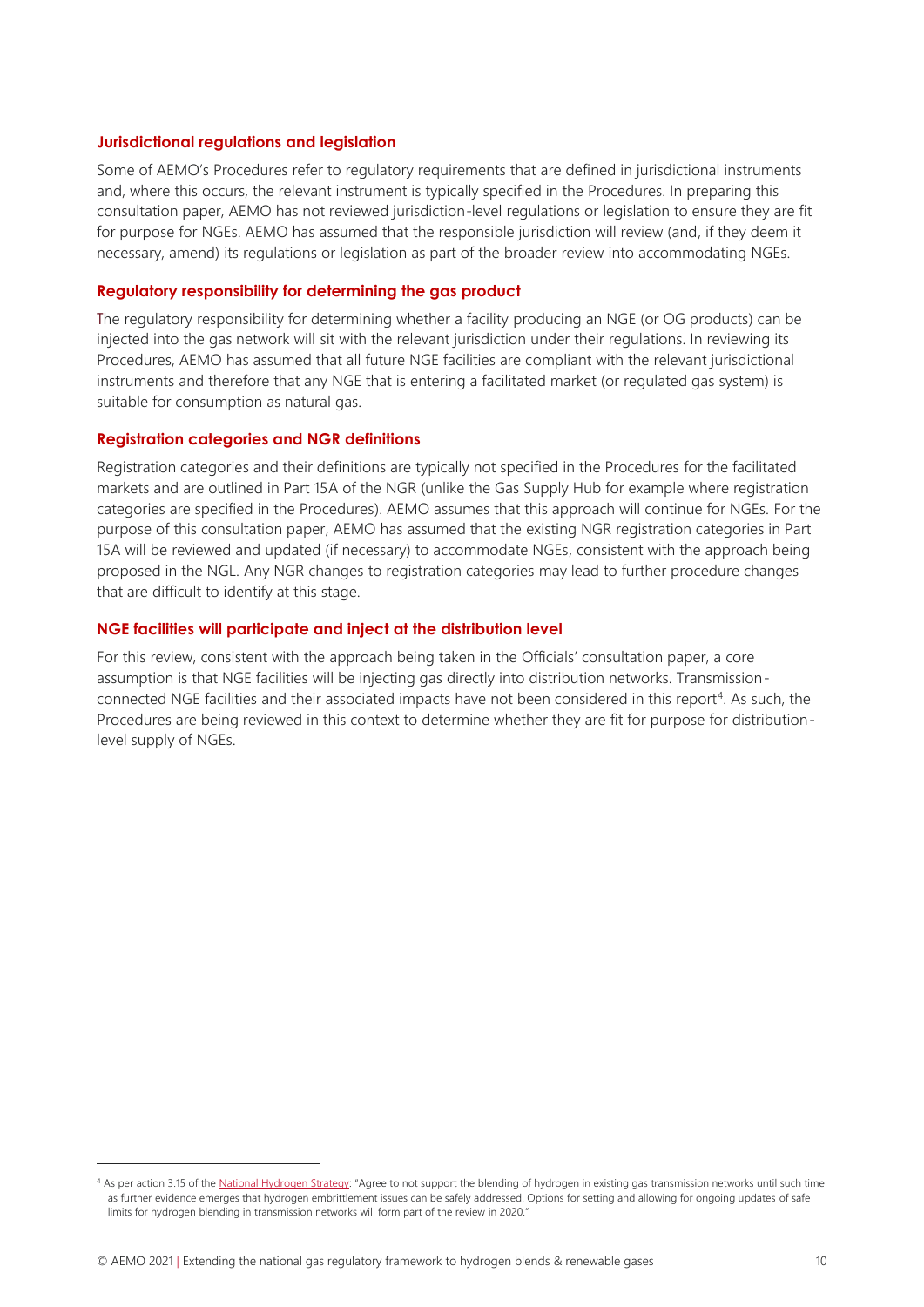## <span id="page-10-0"></span>**3. Declared Wholesale Gas Market (DWGM) Procedures**

## <span id="page-10-1"></span>3.1 Overview of the DWGM

The DWGM operates in Victoria over the declared transmission system (DTS) under Part 19 of the NGR. The DWGM facilitates the wholesale trading of gas between market participants. AEMO is the market operator of the DWGM and the system operator for the DTS. Key features of the DWGM include:

- Market carriage transportation framework.
- Market is scheduled on-the-day with intraday reschedules.
- Mandatory participation participants must bid all gas into the DWGM that flows through the DTS.
- AEMO centrally schedules the market, settles participants, and operates the transmission system under the Rules and Procedures.

## <span id="page-10-2"></span>3.2 Relevance of the DWGM distribution-connected facilities (DDCF) rule change

On 8 September 2021, the Victorian Minister for Energy, Environment and Climate Change submitted a rule change request for the DWGM. The rule change request proposes to change the scope of the DWGM to include distribution-connected injection facilities. At present, the DWGM only includes transmissionconnected facilities for scheduling and settlement. This rule change was submitted in context of emergent distribution-connected injection facilities (including hydrogen blending and biogas facilities). This rule change is being progressed in parallel to this review but will follow the rule change process.

The scope of the rule change request is far-reaching and includes potential changes to:

- Market operations
- Settlement
- System operations
- Connections
- Metering
- Gas quality and,
- Powers of direction

Given the broad scope of the DDCF rule change request there will be considerable overlap between the outcomes in that rule change and the changes that will be required in the Procedures to facilitate NGEs. In addition, the rule change request contemplates different options for how distribution-connected facilities may be treated in the market and these options could have significantly different impacts on the DWGM Procedures.

AEMO anticipates that the majority of the changes to the Procedures will be as a consequence of expanding the scope of the wholesale market to include distribution-connected supply with a smaller number of changes specifically required to facilitate NGEs.

## **Implications for AEMO's review of the DWGM Procedures**

Considering that the scope of the rule change request and that the rule change process is at an early stage, AEMO is not able to provide a full assessment of the potential changes to the DWGM Procedures that may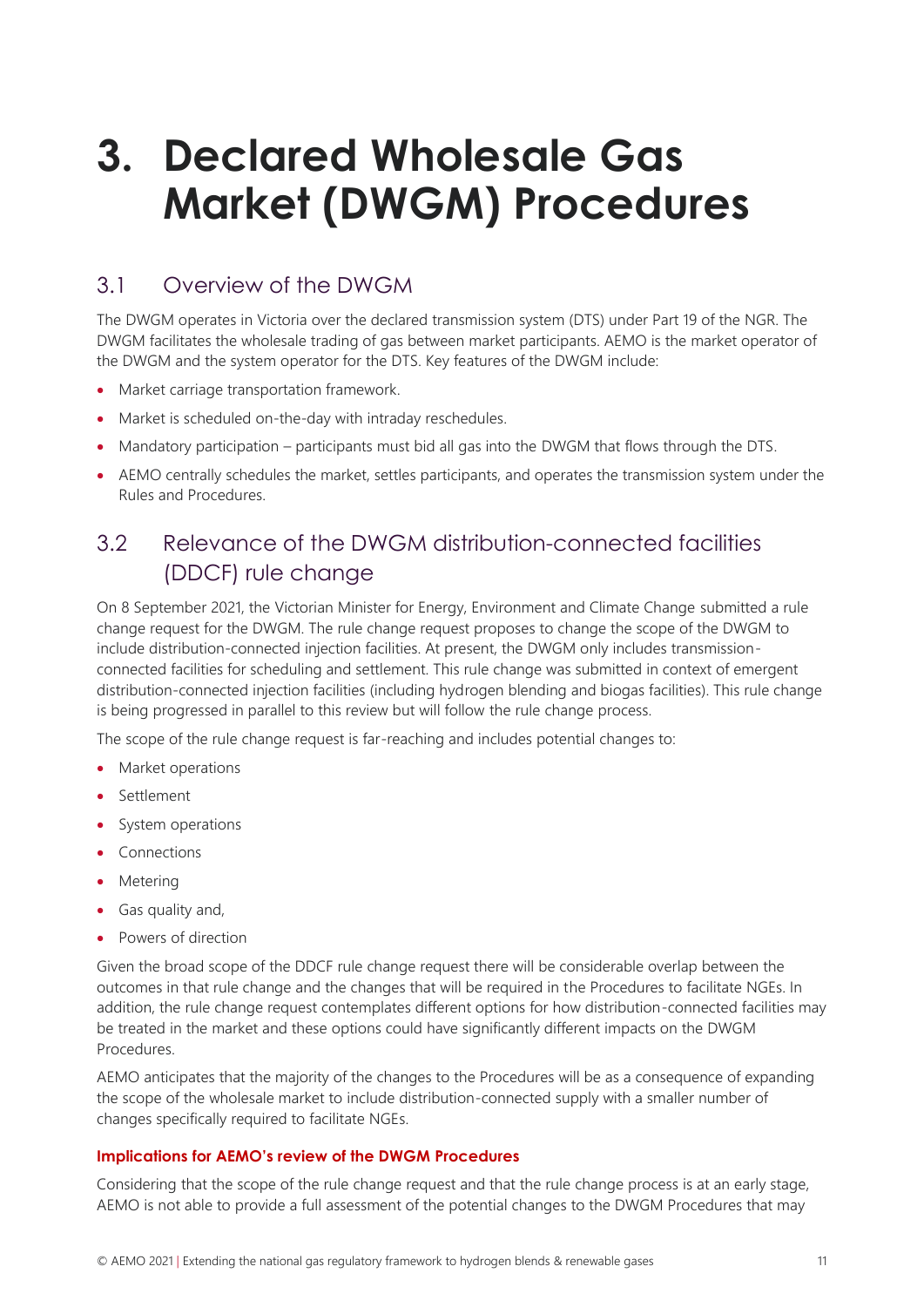be required to accommodate NGEs. Instead, this chapter provides AEMO's preliminary view on the potential high-level areas of the Procedures that will likely need to change if NGE facilities are included in the DWGM in some form.

AEMO will work with the AEMC through the rule change process to understand the options that are being considered in the NGR and the likely impacts for the DWGM Procedures and systems. AEMO expects that once a final determination is made, it will have to undertake a round of procedure consultation to implement any changes made to the NGR.

Given the uncertainties and the stage of the rule change process, AEMO is not expecting participants to provide feedback on the scope of potential changes to the DWGM Procedures at this stage except for where specific questions have been posed in this consultation paper. AEMO encourages participants to review the DDCF rule change proposal and provide to that process any feedback on the scope of potential changes.

## <span id="page-11-0"></span>3.3 Scope of the DWGM Procedures

The DWGM Procedures, unlike the STTM or retail market Procedures, are spread across multiple different instruments as required under Part 19. To aid in analysing and reviewing potential changes to the DWGM Procedures, this section groups the various Procedures into the following categories:

- Market and settlement procedures
- Operational procedures
- Connection and maintenance procedures
- Metering procedures
- Distribution UAFG procedures

Section 3.9 provides a summary of potential changes per procedure that may be a consequence of either the DDCF rule change, or the review. *Attachment A* provides a more detailed overview of potential procedure changes by instrument and, where possible, includes clause references. It also provides a high-level overview of potential changes to subordinate instruments.

## <span id="page-11-1"></span>3.4 Overview of potential changes to market and settlement procedures

Market and settlement procedures relate to the operation of the wholesale market and the settlement of market outcomes for participants. They include:

- Wholesale Gas Market Accreditation Procedures (Victoria)
- Wholesale Gas Market Ancillary Payment Procedures (Victoria)
- Wholesale Gas Market Uplift Payment Procedures
- Wholesale Gas Market Administered Pricing Procedures (Victoria)
- Capacity Certificates Auction and Transfer Procedures
- Wholesale Gas Market Compensation Procedures (Victoria)
- Wholesale Gas Market Electronic Communication Procedures (Victoria)
- Wholesale Market Rule Consultation Procedures (Victoria)

## **Procedures relating to ancillary payments, uplift payments, accreditation and electronic communications**

AEMO expects that if NGE facilities are included in the market, then they will operate in the market on the same basis as existing facilities that inject natural gas at the transmission level and that bidding and settlement will also function in the same way. The DWGM is settled on an energy basis (i.e. dollars multiplied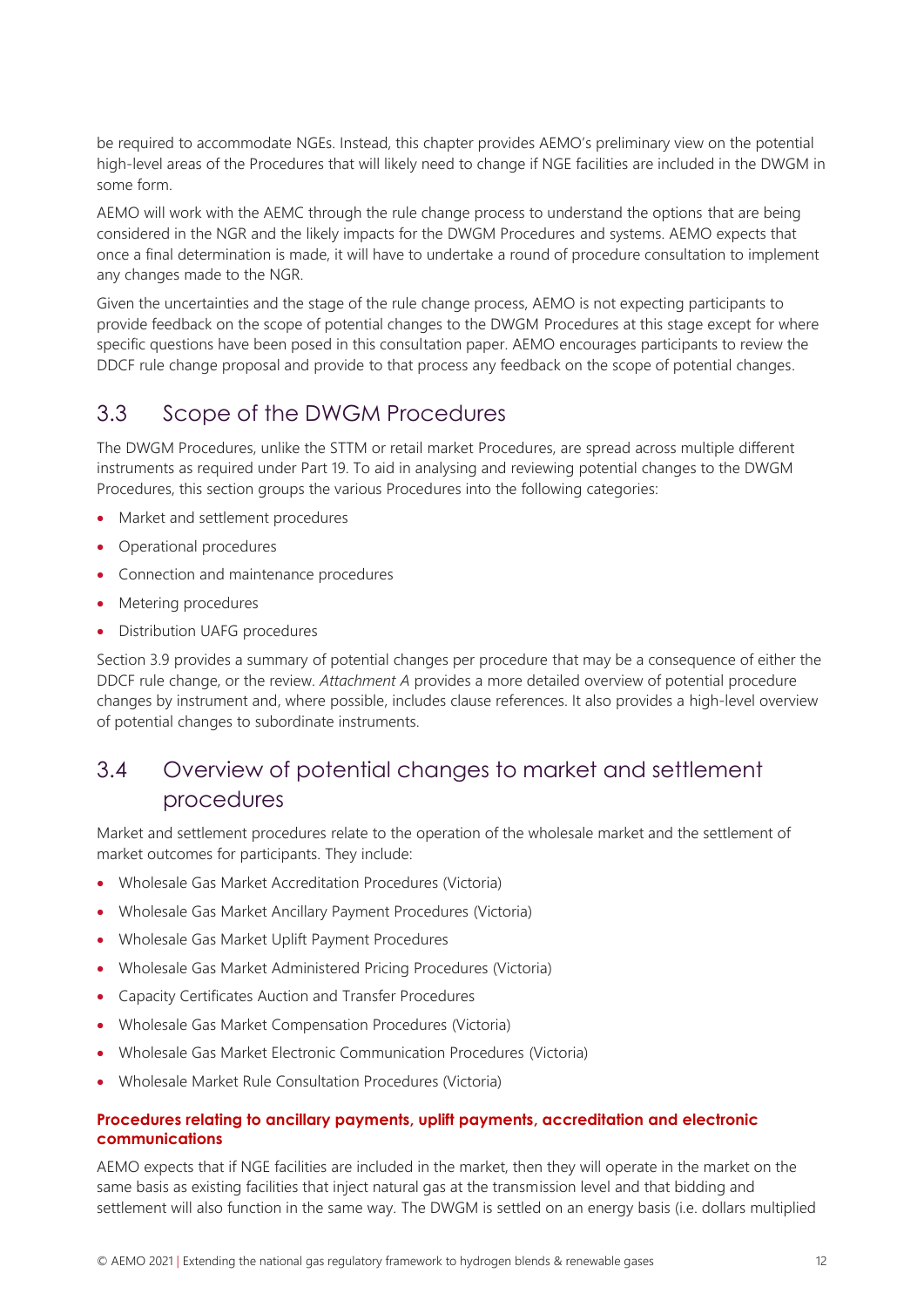by gigajoules) and should therefore be able to function irrespective of whether gas injected is natural gas or an NG equivalent. As such, AEMO is not anticipating that there will be significant changes to any of these Procedures to accommodate NGEs. If bespoke requirements for NGEs are identified in the Procedures, then these will likely necessitate changes to the NGR as the Rules do not provide for different treatment based on supply source.

As such, no changes are expected to the Accreditation Procedures, Ancillary Payment Procedures, Uplift Payment Procedures, Gas Market Electronic Communication Procedures.

## **Procedures relating to compensation and administered pricing**

The Compensation Procedures and Administered Pricing Procedures may need minor definitional changes to ensure that these Procedures also extend to distribution injection facilities (and participants participating at those facilities) if they are included in the wholesale market as part of the DDCF rule change. Aside from definitional changes, the approaches and framework outlined in the Compensation Procedures and Administered Pricing Procedures is not expected to change.

### **Procedures relating to capacity certificates**

The Capacity Certificates Auction and Transfer Procedures are expected to come into force on 1 January 2023 and replace the existing AMDQ Procedures – an outcome of the AEMC's 2019 "Improvement to AMDQ regime" rule change. The Procedures that cover the operation of the capacity certificates auction are not expected to require changes. However, if the DDCF rule change expands the provision of capacity certificates to distribution-connected facilities, then changes are likely to be required to the procedures that concern the definition and coverage of capacity certificates zone and the modelling approach for capacity certificates. In the current version of the Procedures the approach to developing zones and modelling capacity certificates is set at the transmission-system level.

### **Title of gas**

The Wholesale Gas Market Ownership Rules (a Procedure) will likely need to be updated to reflect changes in the made in the NGR as part of the DDCF rule change. Changes to the ownership rules concerning title of gas will be required if distribution injections are included in the wholesale gas market as part of the DDCF rule change. The current procedures and rules concerning title to gas do not take distribution injections into account. Under the current approach, title to gas is transferred to a market participant at the withdrawal custody transfer meter (i.e. when withdrawn from the Declared Transmission System) and so would not cater for distribution-connected injections. The AEMC is consulting on this matter as part of the DDCF rule change.

## <span id="page-12-0"></span>3.5 Overview of potential changes to operational procedures

Operational procedures are those Procedures that relate to the operation of the DTS and in this consultation paper include:

- Gas Scheduling Procedures
- Gas Market System Security Procedures
- Gas quality guidelines
- Gas quality standard and monitoring guidelines

## **Gas scheduling Procedures**

The Gas Scheduling Procedures currently only apply at the DTS level (as required in the NGR), and in general do not extend into declared distribution systems or to any distribution-connected supply sources. Potential changes to these Procedures will therefore depend on whether these distribution-connected facilities are "scheduled" by the market (which would require an update to the scheduling rules in the NGR), how constraints are managed at these facilities and the party that is responsible for monitoring and managing gas quality and compliance. If the distribution-connected facilities are scheduled by the market and AEMO is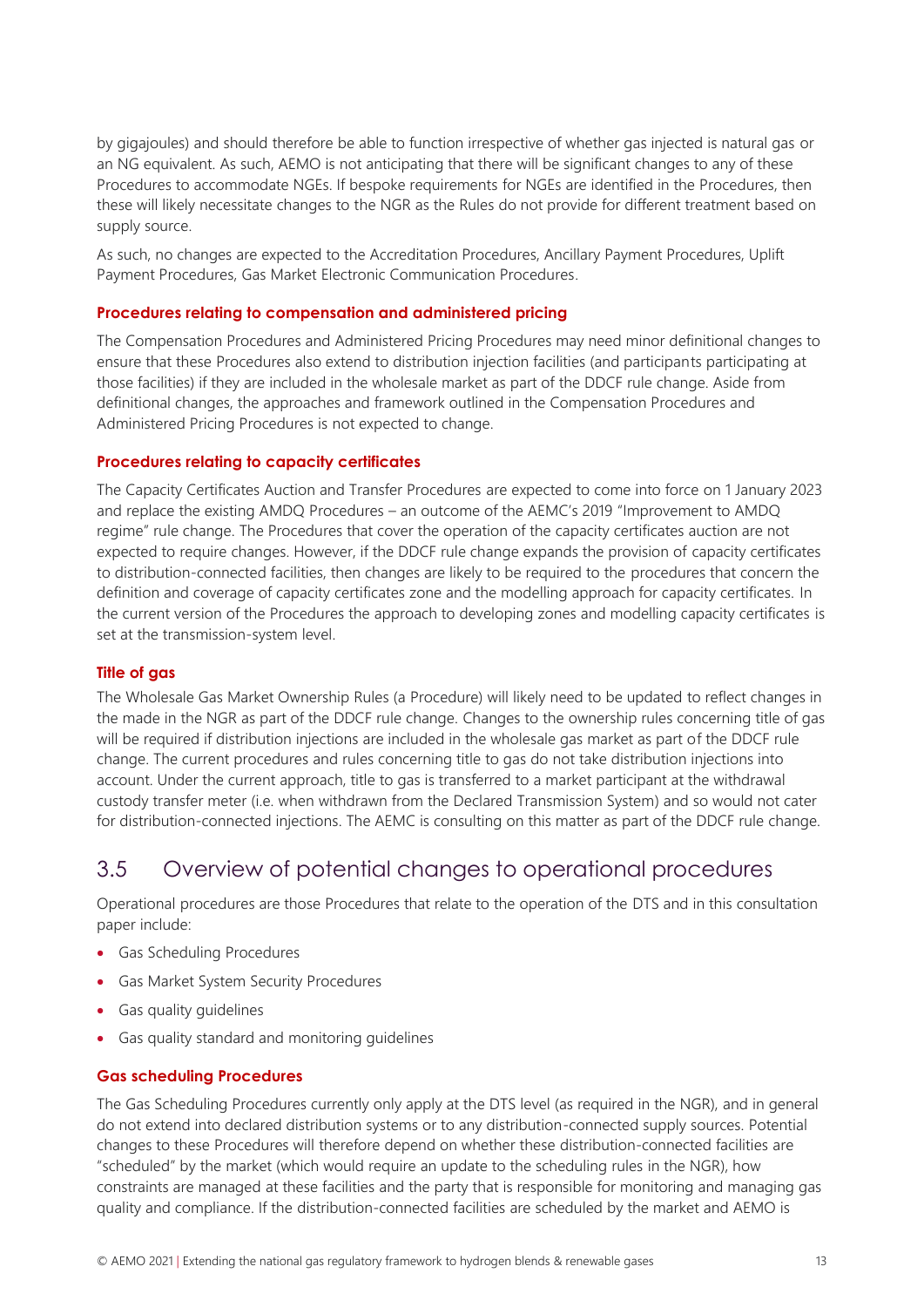responsible for applying constraints to these facilities in the market and/or operational schedules, then updates to the Gas Scheduling Procedures are likely to be required to cover how constraints are determined and applied.

## **Procedures relating to gas quality and monitoring**

The gas quality guidelines and gas quality standard and monitoring guidelines largely apply to the DTS. If the NGR accords AEMO with the responsibility of managing gas quality for distribution-connected facilities, then these Procedures will need to be updated so that their scope is expanded.

In addition, the current gas quality standard and monitoring guidelines use parameters that are based on the characteristics of natural gas. AEMO expects that not all parameters will be appropriate for a NGEs and so a review of the framework is likely to be required to ensure it is fit for purpose.

## **System security procedures**

AEMO does not expect the processes in the Gas Market System Security Procedures to be changed given its current system security role is not anticipated to change as an outcome of the DDCF rule change or this review. Minor definitional changes may be required to reflect any changes made in the NGR.

## <span id="page-13-0"></span>3.6 Overview of potential changes to connection procedures and maintenance planning procedures

## **Connection Procedures**

At present, the Rules provide an assessment and approval framework for connections to the DTS, and so the Procedures (and Rules) do not extend to the declared distribution systems. AEMO notes that the DDCF rule change seeks to clarify the connection arrangements for declared distribution systems and establish whether there should be a Rules-based framework. It is not yet clear what AEMO's role would be in any future framework; however, the rule change proponent expressed that AEMO may only have a limited role related to market operation. Under such an approach, only limited (or perhaps no) changes would be required to this Procedure. On the other hand, if AEMO's existing role in the Rules for transmission connections was extended into distribution then the scope of this procedure would need to be revised (or a new DDS-specific procedure developed) to create a distribution-level connections framework.

### **Maintenance Planning Procedures**

The Wholesale Gas Market Maintenance Planning Procedures only apply to DWGM facility operators where AEMO is responsible for the coordination of planned maintenance to minimise threats to system security. If the DDCF rule change results in distribution-connected injection facilities becoming DWGM facilities, then these Procedures will apply to NGE facilities. However, at this stage AEMO is not anticipating any changes or bespoke requirements in these Procedures to accommodate distribution-connected supply or NGEs as they will be treated in the same way as natural gas facilities.

## <span id="page-13-1"></span>3.7 Metering Procedures

The Wholesale Market Metering Procedures (Victoria) incorporate:

- Metering Uncertainty Limits and Calibration Requirement Procedures
- Energy Calculation Procedures
- Metering Communication Procedures
- Metering Register Procedures
- Data Validation Procedures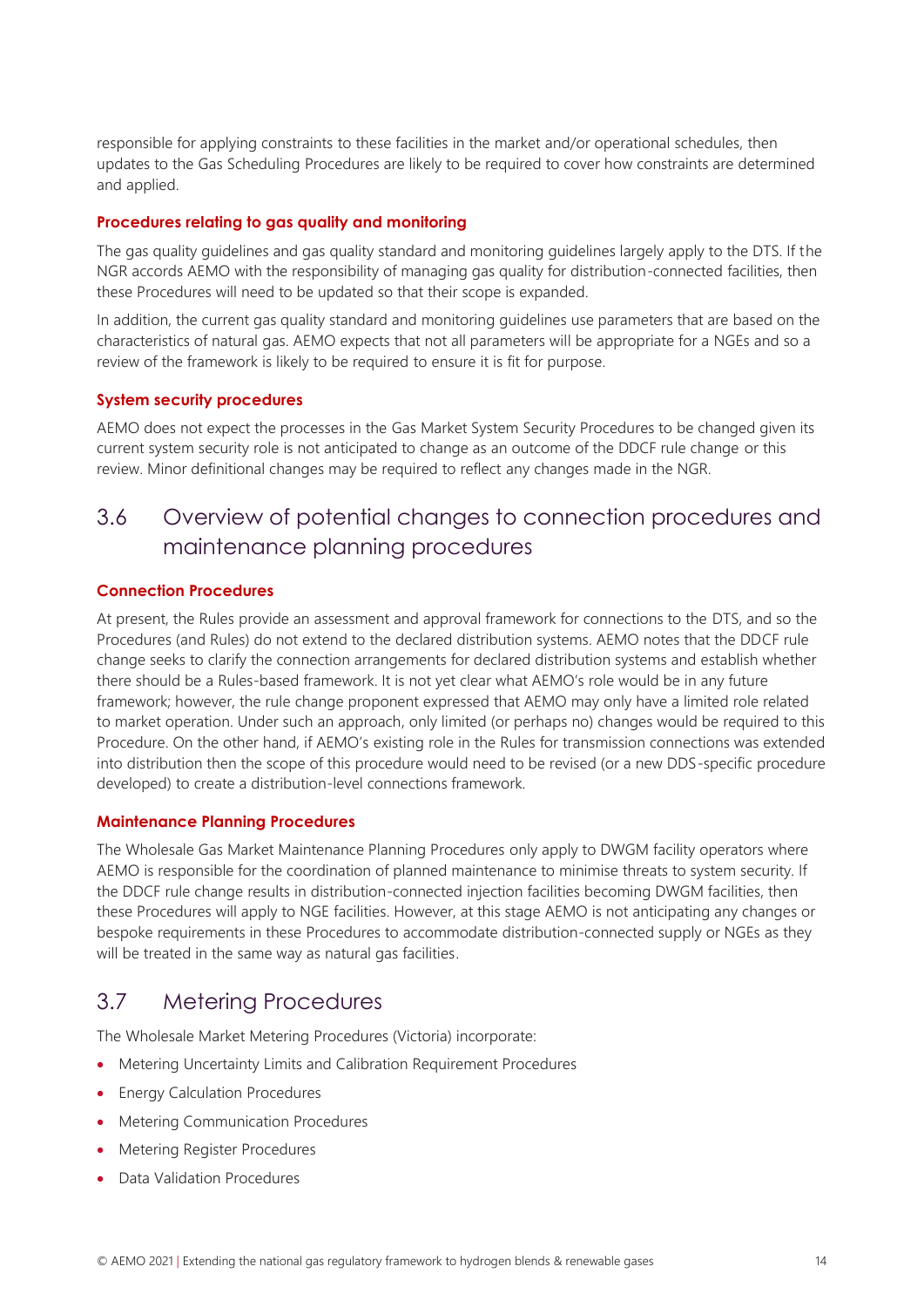#### **Metering Uncertainty Limits and Calibration Requirements**

The current Procedures that relate to uncertainty limits only apply to transfer points on the DTS and so may need to be changed to include distribution-connected supply. If the Rules and Procedures are expanded to cover distribution-connected supply, then the uncertainty limits may need to be reviewed. The limits will need to be considered in the context of hydrogen blends (due to its different physical characteristics when compared with natural gas) and whether the state-wide approach to calculating heating values continues.

#### **Energy Calculation Procedures**

These Procedures relate to the calculation of natural gas energy at distribution delivery points under NGR 303(6). Given the different properties of hydrogen, AEMO is expecting that it will need to review and revise the energy calculation equations to cater for NGEs. This will include reviewing the equations, inputs and assumptions and potentially the approach used to determine pressure correction factors and compressibility factors to ensure that these technical factors are consistent with the characteristics of NGEs (specifically, hydrogen blends).

#### **Metering Communication Procedures**

These Procedures are established under NGR 308(1) and set out the requirements for AEMO to collect metering data for any metering installation where data is required for settlement purposes. As such, changes to this procedure will depend on how distribution-connected facilities are treated in the market and whether (and how) they are included in market settlement. If changes are required to this procedure, they are primarily expected to be definitional and scope changes. AEMO anticipates that the data requirements and data exchange processes that currently apply to DTS metering installations would be extended to distribution-connected facilities without requiring many bespoke differences.

#### **Installation Database Procedures and Meter Register Procedures (Data Validation Procedures)**

<span id="page-14-0"></span>No changes to these Procedures are expected as a consequence of NGEs or the DDCF rule change.

## 3.8 Distribution Unaccounted for Gas (UAFG) Procedures

The Wholesale Market Distribution UAFG Procedures (Victoria) are made under NGR 317. These Procedures cover the UAFG calculation and allocation process between distributors and retailers. The UAFG benchmark rates are set out in the Gas Distribution System Code administered by the Essential Services Commission.

At a high level the current distribution UAFG process in the Procedures can be described as follows:

- 1. AEMO determines and provides custody transfer meter (CTM) injections (i.e. withdrawals from the DTS) and net system load values to the distributors and retailers for reconciliation.
- 2. Distributors send consumption data to each retailer.
- 3. Market participants and distributors must review and agree on the consumption data.
- 4. Once the parties have agreed, AEMO issues a statement for any reconciliation amounts.

A key assumption used in these Procedures is that CTM injections (from the DTS) are the only supply source for the distribution networks. This assumption is reflected in the process, inputs and equations outlined in this Procedure. AEMO expects that this procedure will need to be changed (regardless of the outcome of the DDCF rule change) to cater for distribution-connected supply.

Given AEMO will be re-opening this procedure as part of this process, it is an opportune time to review whether participants would like to see any changes to the current approach in these Procedures.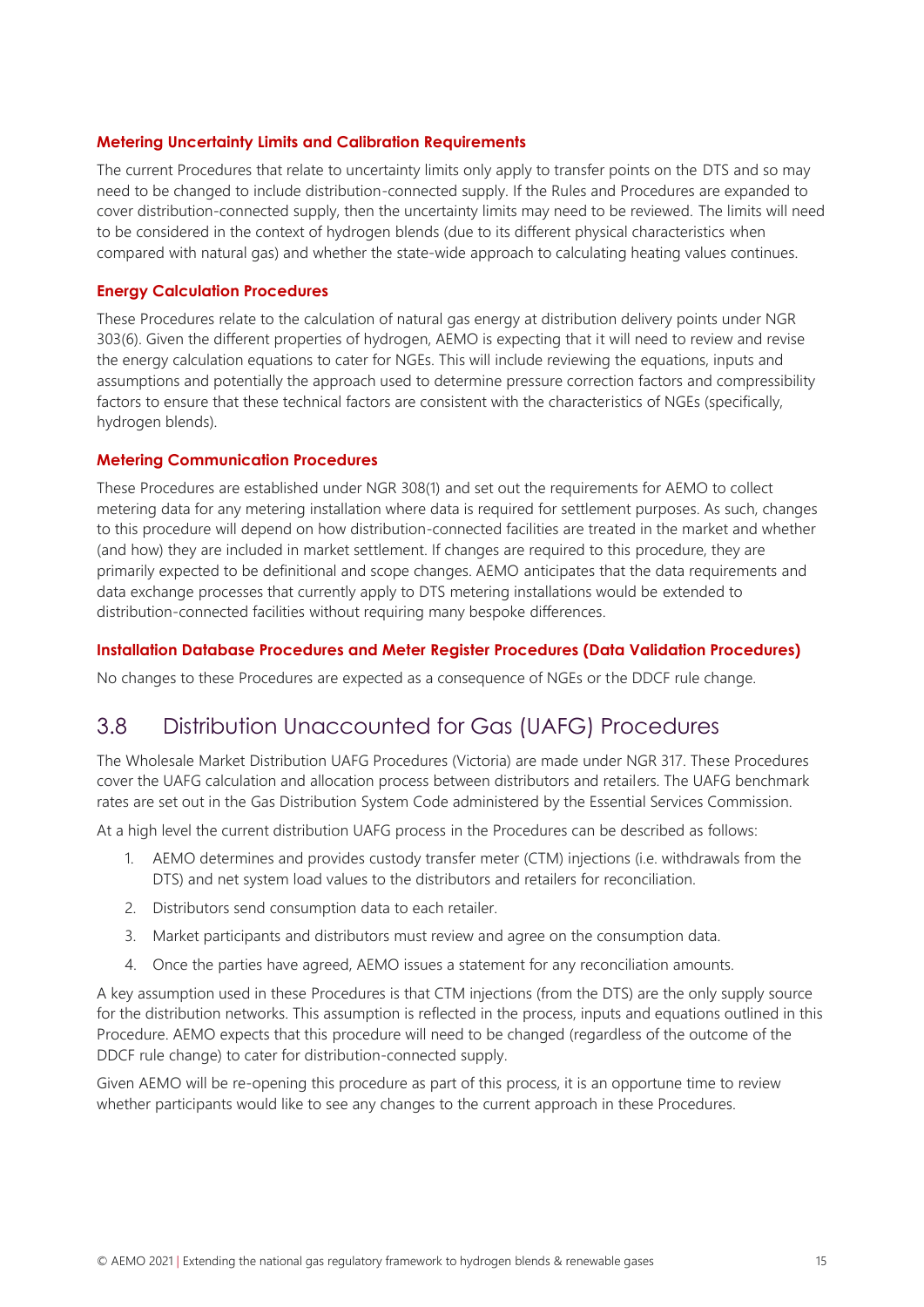## DWGM Distribution UAFG Procedures

Question 2: Do you think the approach to determining and allocating distribution UAFG should be changed in the Procedures? If so, what changes to the processes do you think should be made?

## <span id="page-15-0"></span>3.9 Summary of potential DWGM Procedure changes

To aid stakeholders in understanding the potential scope of change for DWGM Procedures across the review and rule change processes a summary is provided in this section.

<span id="page-15-1"></span>**Table 1 DWGM potential Procedure change due to the DDCF rule change or the review**

| Procedure<br>Category                    | <b>Procedures</b>                                                               | Potential changes due to DDCF rule change                                                                                                 | Potential changes due to<br><b>Review</b>                 |
|------------------------------------------|---------------------------------------------------------------------------------|-------------------------------------------------------------------------------------------------------------------------------------------|-----------------------------------------------------------|
| <b>Market</b><br><b>Procedures</b>       | Wholesale Gas Market Accreditation<br>Procedures                                | No change expected.                                                                                                                       | No change expected.                                       |
|                                          | Wholesale Gas Market Ancillary<br>Payment Procedures                            | No change expected.                                                                                                                       | No change expected.                                       |
|                                          | Wholesale Gas Market Uplift<br>Payment Procedure                                | No change expected.                                                                                                                       | No change expected.                                       |
|                                          | Wholesale Gas Market Administered<br><b>Pricing Procedures</b>                  | Definitional changes may be required to expand<br>scope to distribution-connected facilities.                                             | No change expected.                                       |
|                                          | Capacity Certificates Auction and<br>Transfer Procedures                        | Definitional and methodology changes may be<br>required to expand scope to distribution-<br>connected facilities.                         | No change expected.                                       |
|                                          | <b>Wholesale Gas Market</b><br><b>Compensation Procedures</b>                   | Definitional changes may be required to expand<br>scope to distribution-connected facilities.                                             | No change expected.                                       |
|                                          | Wholesale Gas Market Electronic<br><b>Communication Procedures</b>              | No change expected.                                                                                                                       | No change expected.                                       |
|                                          | Wholesale Market Rule Consultation<br>Procedures                                | No change expected.                                                                                                                       | No change expected.                                       |
|                                          | Wholesale Gas Market Ownership<br>Rules                                         | Scope and approach changes may be required if<br>the wholesale market is expanded to included<br>distribution connections.                | No change expected.                                       |
| Operational<br><b>Procedures</b>         | Gas Scheduling Procedures                                                       | Scope and approach changes may be required if<br>the wholesale market is expanded to included<br>distribution connections.                | No change expected.                                       |
|                                          | Gas Market System Security<br>Procedures                                        | No change expected.                                                                                                                       | No change expected.                                       |
|                                          | Gas quality guidelines and Gas<br>Quality Standard and Monitoring<br>Guidelines | Scope and approach changes may be required if<br>the AEMO DTS obligations are expanded in the<br>NGR to include distribution connections. | No change expected.                                       |
| <b>Connections</b><br>and<br>Maintenance | Wholesale Market connection<br>approval Procedures                              | Scope and approach changes may be required if<br>the AEMO DTS obligations are expanded in the<br>NGR to include distribution connections. | No change expected.                                       |
| <b>Procedures</b>                        | Wholesale Gas Market Maintenance<br>Planning Procedures                         | No change expected (scope should automatically<br>expand to cover distribution facilities if they are<br>included in the market).         | No change expected.                                       |
| Metering<br><b>Procedures</b>            | Wholesale Market Metering<br>Procedures                                         | Potential changes to metering communication<br>procedures to capture distribution-connected                                               | Potential changes to Energy<br>Calculation Procedures and |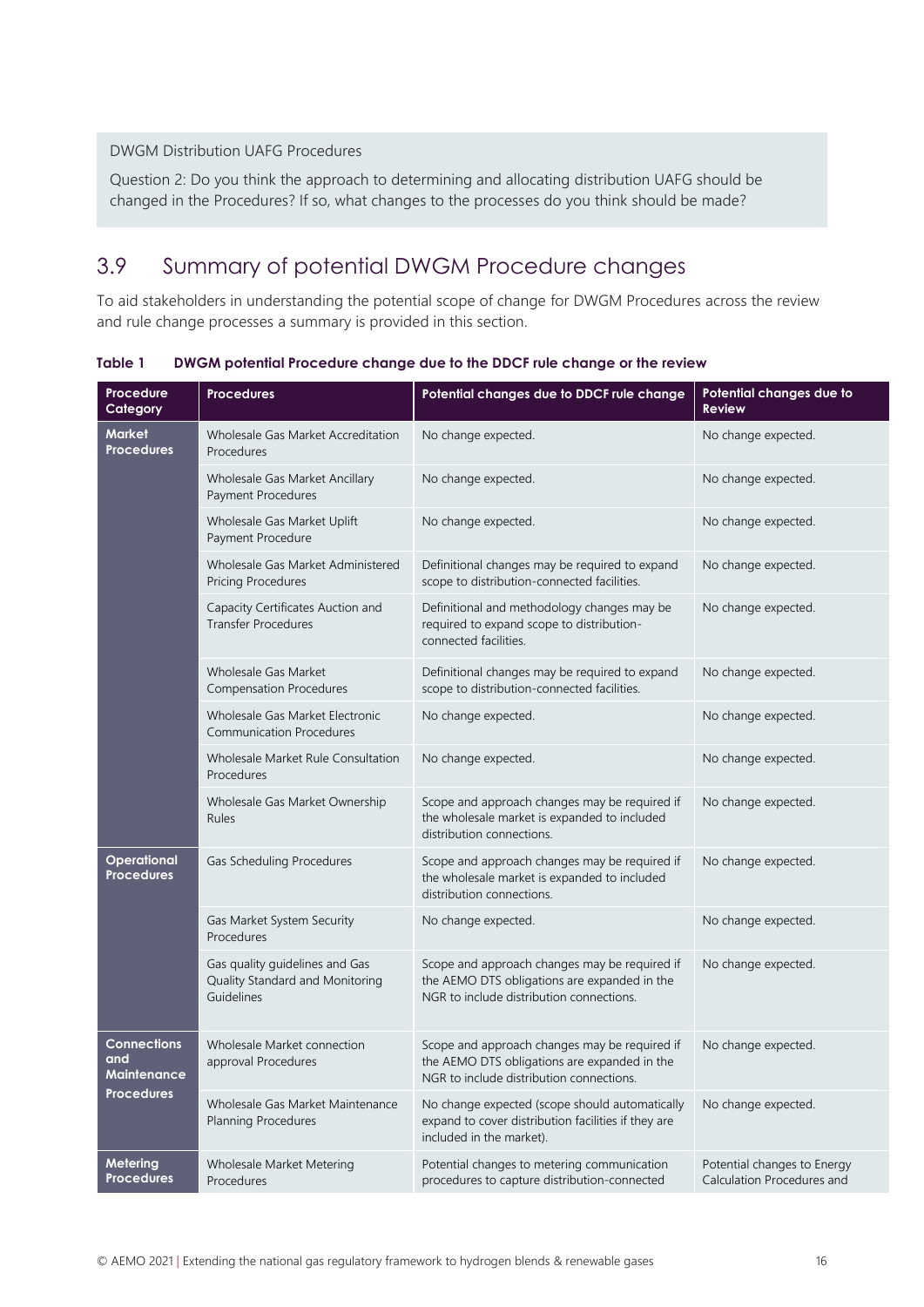| Procedure<br>Category                                   | <b>Procedures</b>                                | Potential changes due to DDCF rule change                                                                                     | Potential changes due to<br><b>Review</b>                                                                                         |
|---------------------------------------------------------|--------------------------------------------------|-------------------------------------------------------------------------------------------------------------------------------|-----------------------------------------------------------------------------------------------------------------------------------|
|                                                         |                                                  | facilities if they are included in the market for<br>settlement.                                                              | metering uncertainty limits and<br>calibration requirements                                                                       |
| <b>Distribution</b><br><b>UAFG</b><br><b>Procedures</b> | Wholesale Market Distribution UAFG<br>Procedures | Likely need to change irrespective of rule change<br>outcome but approach in rule change could<br>affect the scope of change. | Will need to change to capture<br>distribution-connected supply<br>(regardless of how it is captured<br>by the wholesale market). |

## DWGM General

Question 3: Considering this section, the scope of the DDCF rule change and, Attachment A, are there any other matters you think AEMO should consider to facilitate NGEs in the DWGM? If so, please identify the relevant Procedure and explain why a change is required to accommodate NGEs.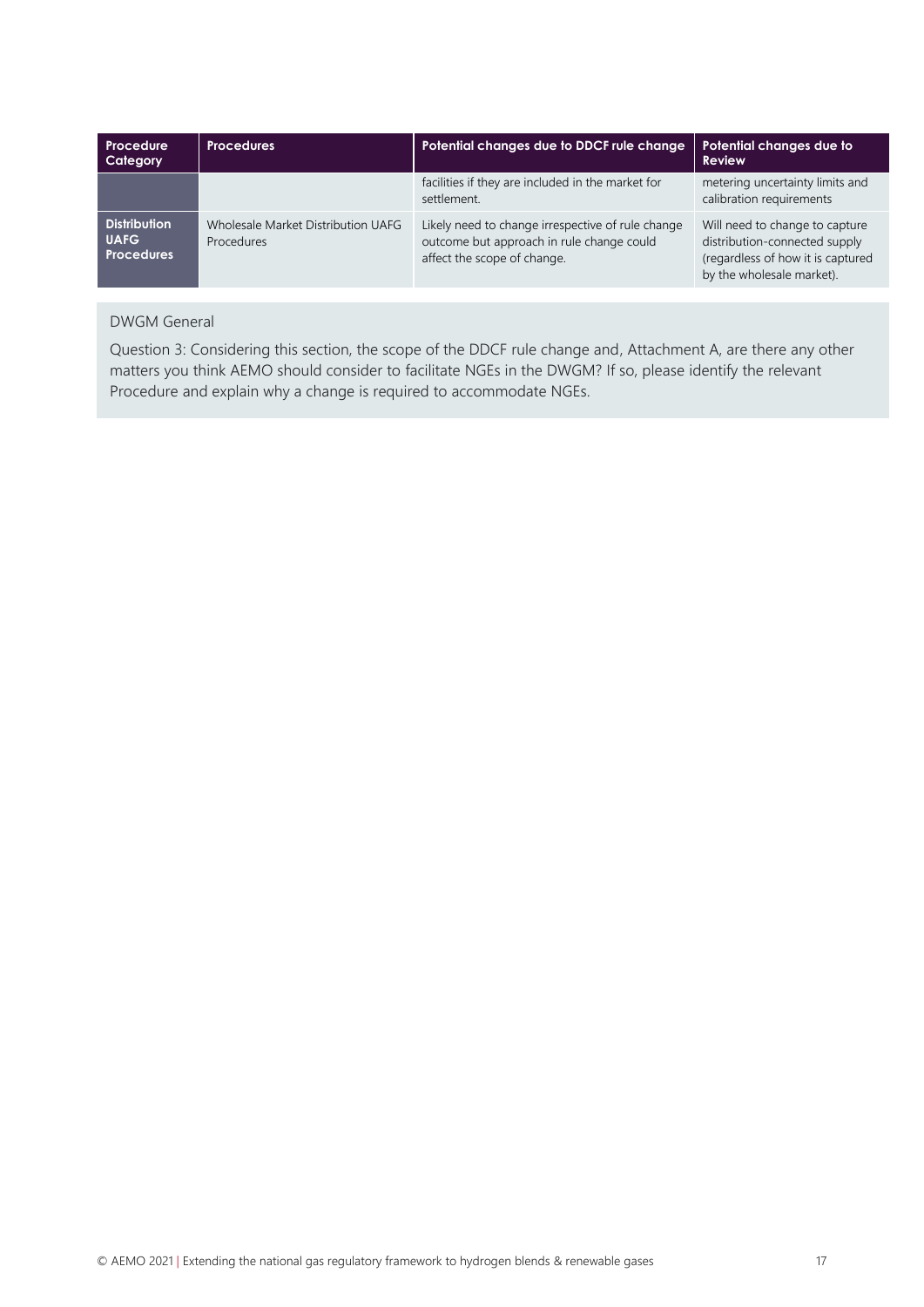## <span id="page-17-0"></span>**4. Short Term Trading Market (STTM) Procedures**

## <span id="page-17-1"></span>4.1 Overview of the STTM

The STTM is a wholesale market for the trading of natural gas operated by AEMO under part 20 of the NGR. The STTM currently comprises three hubs located at Adelaide, Sydney and Brisbane. While each hub is scheduled, priced and settled separately, all hubs operate under the same set of rules and procedures. The key features of the STTM include:

- a mechanism for participants to trade gas at a transparent price ahead of the gas day,
- a market based balancing mechanism (known as market operator service) for settling deviations, and
- a framework for balancing supply and demand if there is a physical shortfall or surplus when normal market mechanisms are unable to do so (known as contingency gas).

Participation in the STTM is mandatory for any facilities (STTM Facilities*)*, shippers, or users (Trading Participants) who inject or withdraw gas at an STTM hub. The STTMs overlay the existing contract carriage framework that operates at STTM facilities and trading participants must have the appropriate contractual arrangements in place with STTM facility operators. AEMO's role in the STTM is to act as market operator. The scheduling and operation of an STTM facility is the responsibility of the relevant STTM facility operator in accordance with the Rules, Procedures, jurisdictional regulations and the facility operator's own commercial arrangements.

## <span id="page-17-2"></span>4.2 Scope of the STTM Procedures

AEMO is required to develop STTM Procedures under Part 20 of the NGR. The STTM Procedures cover technical and procedural matters as required under the Rules. In general, the STTM Procedures specify how the market operates and how participants are settled. The design of the market itself is largely covered by the NGR. The Procedures also set out the processes and obligations for STTM facility operators in providing information that is required under the Rules to facilitate the efficient operation of the market.

The table below provides a summary of the key topics covered by the STTM Procedures. This summary is not intended to be exhaustive and is intended to aid participants in understanding the changes (or no changes) identified by AEMO in section 4.3. It is recommended that stakeholders review the STTM Procedures which can be found on the AEMO website.

<span id="page-17-3"></span>

| Procedure<br>heading | Procedure<br>Reference | <b>Matters covered</b>                                                   | Summary                                                                                                                                            |
|----------------------|------------------------|--------------------------------------------------------------------------|----------------------------------------------------------------------------------------------------------------------------------------------------|
| Preliminary          |                        | • Definitions<br>• Interpretation<br>• Formulae, calculations and values | Defines the key terms used in the STTM Procedures,<br>the approach used to identify a gas day and the<br>mathematical notations used in equations. |
| <b>Hubs</b>          | 2                      | • Sydney, Adelaide and Brisbane<br>STTM hubs                             | Defines the <i>custody transfer points that</i> comprise<br>each STTM hub.                                                                         |

|  | Table 2  STTM Procedures overview |  |
|--|-----------------------------------|--|
|  |                                   |  |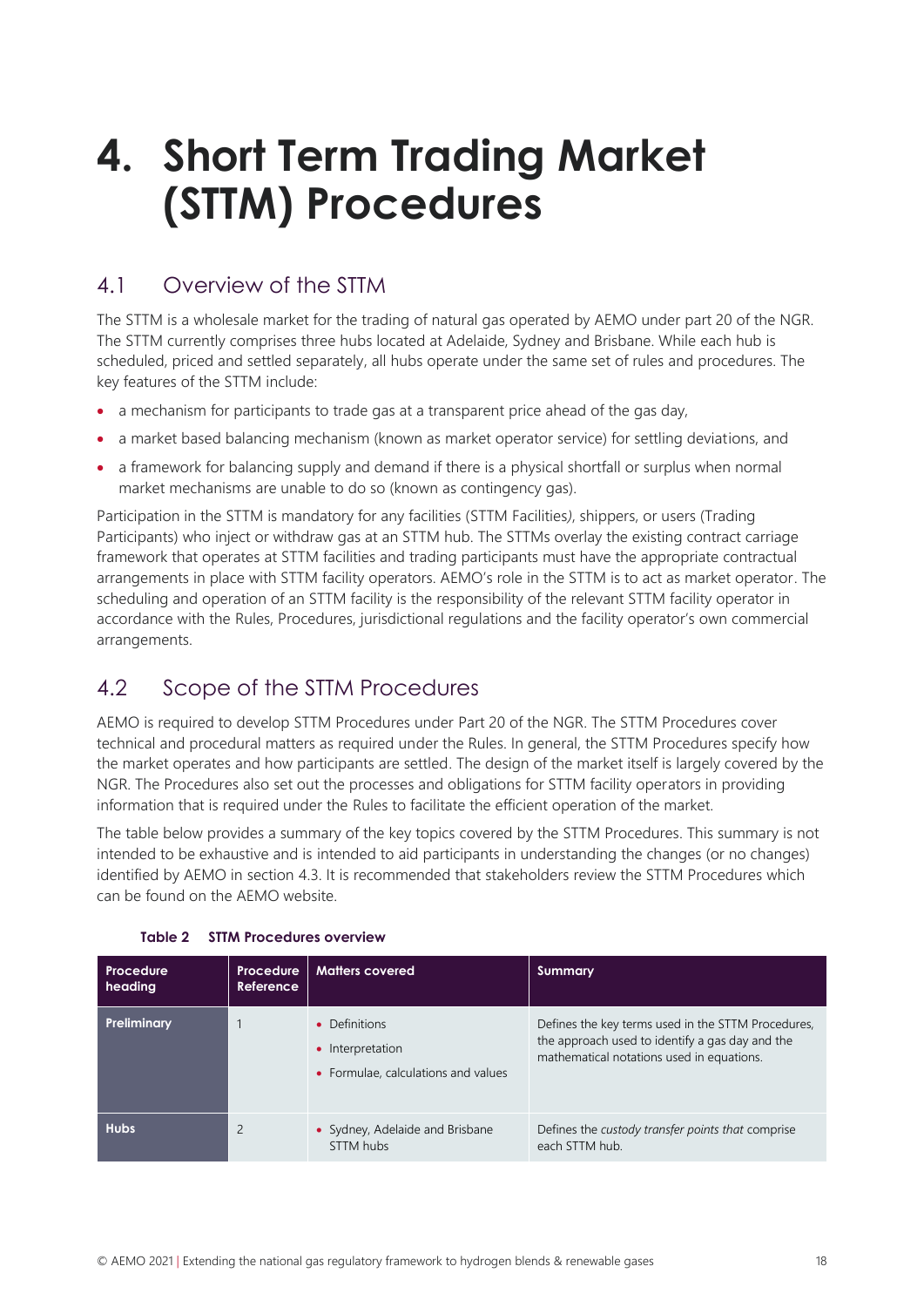| <b>Procedure</b><br>heading                                      | <b>Procedure</b><br>Reference | <b>Matters covered</b>                                                                                                                                                                                                                                            | <b>Summary</b>                                                                                                                                                                                                                                                                                                                                                                                                                                                                                     |
|------------------------------------------------------------------|-------------------------------|-------------------------------------------------------------------------------------------------------------------------------------------------------------------------------------------------------------------------------------------------------------------|----------------------------------------------------------------------------------------------------------------------------------------------------------------------------------------------------------------------------------------------------------------------------------------------------------------------------------------------------------------------------------------------------------------------------------------------------------------------------------------------------|
| <b>STTM Facilities and</b><br>distribution system<br>information | 3                             | • Benchmark information<br>• Other information<br>• Determining STTM facility capacity<br>• STTM facility operator data                                                                                                                                           | Defines the requirements for STTM facility operators<br>to provide benchmark information for contingency<br>gas, default and maximum STTM facility capacities<br>for use in the STTM schedules in the event that an<br>STTM facility operator has not provided that<br>information under NGR 376.                                                                                                                                                                                                  |
| <b>Registration of</b><br>services and<br>trading                | $\overline{4}$                | • Facility services and distribution<br>services<br>• Additional trading rights                                                                                                                                                                                   | This provision allows AEMO to require additional<br>information (over what is required in the Rules) for a<br>facility services, distribution service or trading rights.<br>Currently the STTM Procedures do not require any<br>additional information for facility services and<br>distribution rights. There is a requirement for<br>additional trading right information to cover<br>whether an additional trading right includes the<br>right to make a MOS increase or MOS decrease<br>offer. |
| <b>Market operator</b><br>service                                | 5                             | • MOS estimates<br>• Request for MOS increase offers<br>and MOS decrease offers<br>• MOS increase offers and MOS<br>decrease offers<br>• MOS stacks                                                                                                               | These Procedures cover the process AEMO, trading<br>participants, and STTM pipeline operators follow in<br>determining MOS estimates and MOS increase and<br>MOS decrease stacks for each MOS period.                                                                                                                                                                                                                                                                                              |
| <b>Scheduling and</b><br><b>Pricing Algorithm</b>                | 6                             | • The scheduling and pricing<br>algorithm<br>• Mathematical formulation<br>document<br>• Incremental price step quantities<br>• SPA inputs<br>• Ex Post imbalance price and<br>provisional ex post imbalance price<br>• Functionality of the SPA<br>• SPA outputs | The Procedures cover the mathematical approach<br>AEMO uses to schedule and clear the market in<br>accordance with the requirements under the Rules.                                                                                                                                                                                                                                                                                                                                               |
| <b>General Market</b><br>operations                              | 7                             | • Scheduling for the ex ante market<br>• Allocations<br>• Market schedule variations<br>• MOS allocation service cost<br>• Ranked deviations quantities<br>information<br>• Reporting on validation and<br>substitution of data                                   | These Procedures concern the day-to-day operation<br>of the STTM including requirements for how<br>participants must, information requirements for<br>STTM facility operators, the publication of<br>information by AEMO and processes related to<br>determining the ex post price and managing market<br>schedule variations.                                                                                                                                                                     |
| <b>Administered</b><br>market states                             | 8                             | • Cumulative price threshold<br>• Technical or operational conditions<br>• Major and Minor Retailer of Last<br><b>Resort Events</b><br>• Market Schedule Quantities in<br>Market Administered Scheduling                                                          | These Procedures outline the processes and<br>requirements for the various 'abnormal' market<br>states that are contemplated in the NGR.                                                                                                                                                                                                                                                                                                                                                           |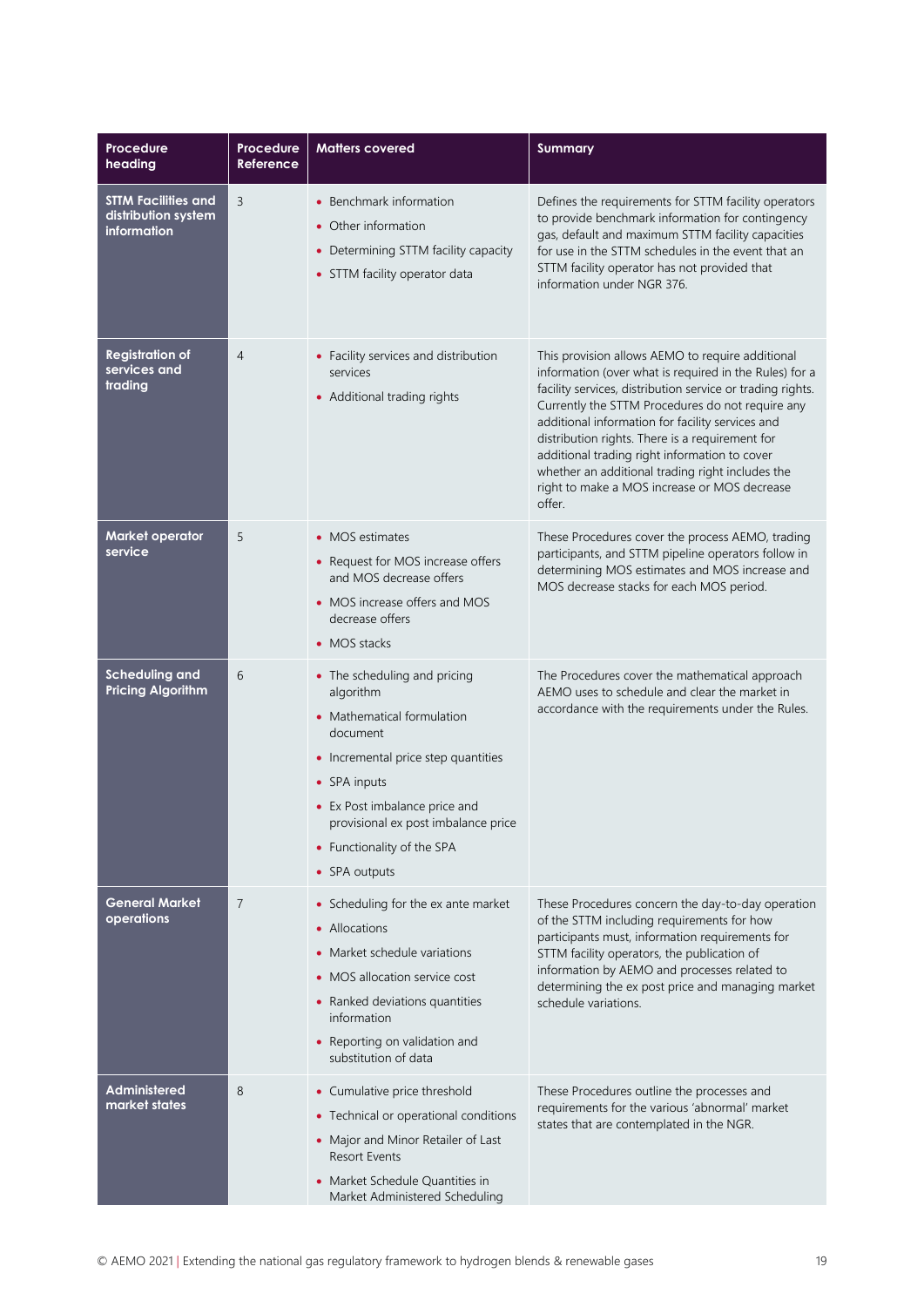| Procedure<br>heading              | Procedure<br>Reference | <b>Matters covered</b>                                                                                                                       | <b>Summary</b>                                                                                                                                                                                                                       |
|-----------------------------------|------------------------|----------------------------------------------------------------------------------------------------------------------------------------------|--------------------------------------------------------------------------------------------------------------------------------------------------------------------------------------------------------------------------------------|
|                                   |                        | State and Market Administered<br>Settlement State                                                                                            |                                                                                                                                                                                                                                      |
| <b>Contingency gas</b>            | 9                      | • CG offers and bids<br>• CG Gas benchmark information<br>• CG trigger events<br>• Calling and scheduling CG<br>• Evidence of delivery of CG | These Procedures cover how CG bids and offers are<br>made by trading participants, the information<br>requirements for STTM facility operators and the<br>process and requirements for CG events and<br>scheduling CG under the NGR. |
| <b>Settlement</b>                 | 10                     | • Settlement processes                                                                                                                       | These Procedures outline all of the various<br>settlement equations that are used in the STTM and<br>the approach AEMO takes as required under the<br>NGR.                                                                           |
| <b>Prudential</b><br>requirements | 11                     | • Monitoring and margin calls                                                                                                                | These Procedures outline how AEMO estimates and<br>monitors exposure for each trading participant<br>under the NGR. It also outlines the requirements for<br>how participants must respond to margin calls.                          |
| <b>Transitional</b>               | 12                     | • MOS periods, market administered<br>scheduling state, cumulative price<br>threshold and deviation quantities.                              | These Procedures set out the approach that was<br>taken for market start for each STTM hub and the<br>approach that will be taken for any additional STTM<br>hubs for transitional matters.                                          |

## <span id="page-19-0"></span>4.3 Overview of potential changes identified in the STTM **Procedures**

This section provides AEMO's preliminary assessment of changes that may be needed in the STTM Procedures to accommodate NGEs. A summary of proposed potential changes (and information on why certain Procedures do not need to change) can be found in Attachment B*.* Readers are encouraged to review the attachment alongside this section.

It is important to note that the scope of the STTM Procedures primarily relates to the functioning of the market (and not the physical gas system) and largely does not concern 'operational' matters. In addition (and unlike the DWGM) the STTM framework already accommodates distribution-level injections in the form of an "STTM Production facility" or "STTM Storage facility".

## **STTM hub definitions**

For each STTM hub, the Procedures specify the custody transfer points (CTP) that comprise that hub. If a new CTP is commissioned (or an old CTP is decommissioned), AEMO must amend the STTM Procedures to reflect that change. Such a change requires AEMO to follow the approved consultation process to amend Procedures set out in Part 15B of the NGR which requires multiple rounds of consultation, meaning that a change would take at least three months to implement. The current approach would mean that whenever a new NGE facility connects to an STTM hub, AEMO would have to run a standard consultation process to update its Procedures.

AEMO is interested in industry's views on whether the hub definition and change framework is fit for purpose for NGE facilities. While the procedure change process is relatively straightforward, given NGE facilities are expected to be (relatively) small and there could be numerous facilities connecting to an STTM hub over a short period of time it could be onerous to require multiple consultations to update the STTM Procedures. It is possible that a more streamlined approach could be developed for example where the CTPs that comprise a hub sit in a subordinate instrument to the STTM Procedures and this instrument would be updated (rather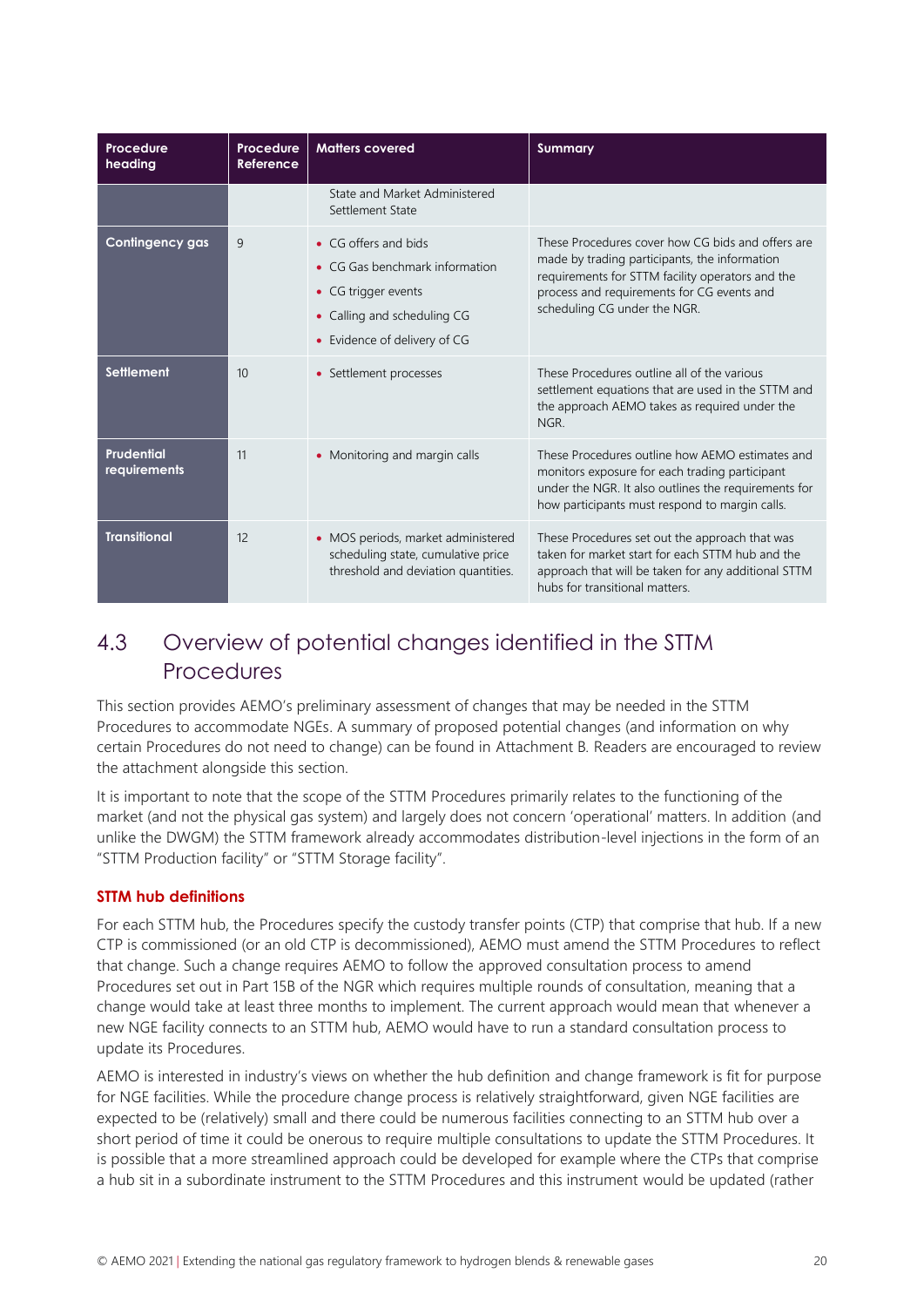than the entire STTM Procedures) to reflect any changes to connections through a more direct consultation process. A change in approach will also need a change to the NGR.

STTM hub definition change framework

Question 4: Do you think a more streamlined consultation process should be considered for amendments to STTM hub definitions? If yes, what steps do you think should be involved in such a consultation process?

#### **STTM facility and distribution information**

NGE facilities are expected to participate in the market on the same basis as their natural gas counterparts and it is assumed that they can provide the same set of capacity information (as defined in the Rules). The STTM facility and distribution information Procedures relate to the processes AEMO must use to determine an STTM facility's capacity if the facility operator has not provided a default gas day capacity or a maximum gas day capacity under the Rules. Changes to the processes in these Procedures are not expected to be required for NGEs.

#### **STTM market operations**

These Procedures outline the processes for the scheduling of the ex-ante market, allocations, determining the ex-post price and market schedule variations. In general, the operation of the STTM is not expected to require changes to facilitate the participation of NGE facilities and no changes have been identified to the general market operations chapter. AEMO has also not identified any bespoke requirements for bids from NGE facilities on the assumption that trading participants operating at these facilities will participate in the market on the same basis as trading participants using natural gas facilities.

#### STTM market operations

Question 5: Do you agree with AEMO's assessment that the STTM market operations do not need to change to facilitate NGEs? If not, what changes do you believe may be required?

#### **Administered market states**

The administered market state Procedures outline the processes that are required to trigger the administered market states that are set out in the Rules.

One potential change to the administered market states Procedures has been identified. Section 8.2.3 of the Procedures relates to the process concerning significant constraints at an STTM hub which in turn triggers an administered market state. The provisions in 8.2.3 apply where a Trading Participant has taken an ex ante market schedule position but then becomes unable to flow that gas due to a technical issue in the supply chain. The current threshold for a Trading Participant to trigger this provision is that constraint will exceed 5TJ and 50% of the quantity scheduled for supply to the hub by that Trading Participant in the most recent schedule issued for the gas day.

If a trading participant's only position in the market is at a NGE facility then there is a potential that if this facility trips or if there is a blending constraint that requires the facility to reduce its production, the trading participant will trigger an operational constraint. If this occurs, the trading participant will have to provide AEMO with a notice and evidence of the operational constraint under the current Procedures. If AEMO then determines that an operational constraint is in effect, then an administered market state may apply. AEMO is seeking feedback on whether the aforementioned 5TJ/50% threshold is appropriate considering the likely size and technical parameters for NGE facilities.

No additional changes have been identified to STTM Procedures relating to the administered market states.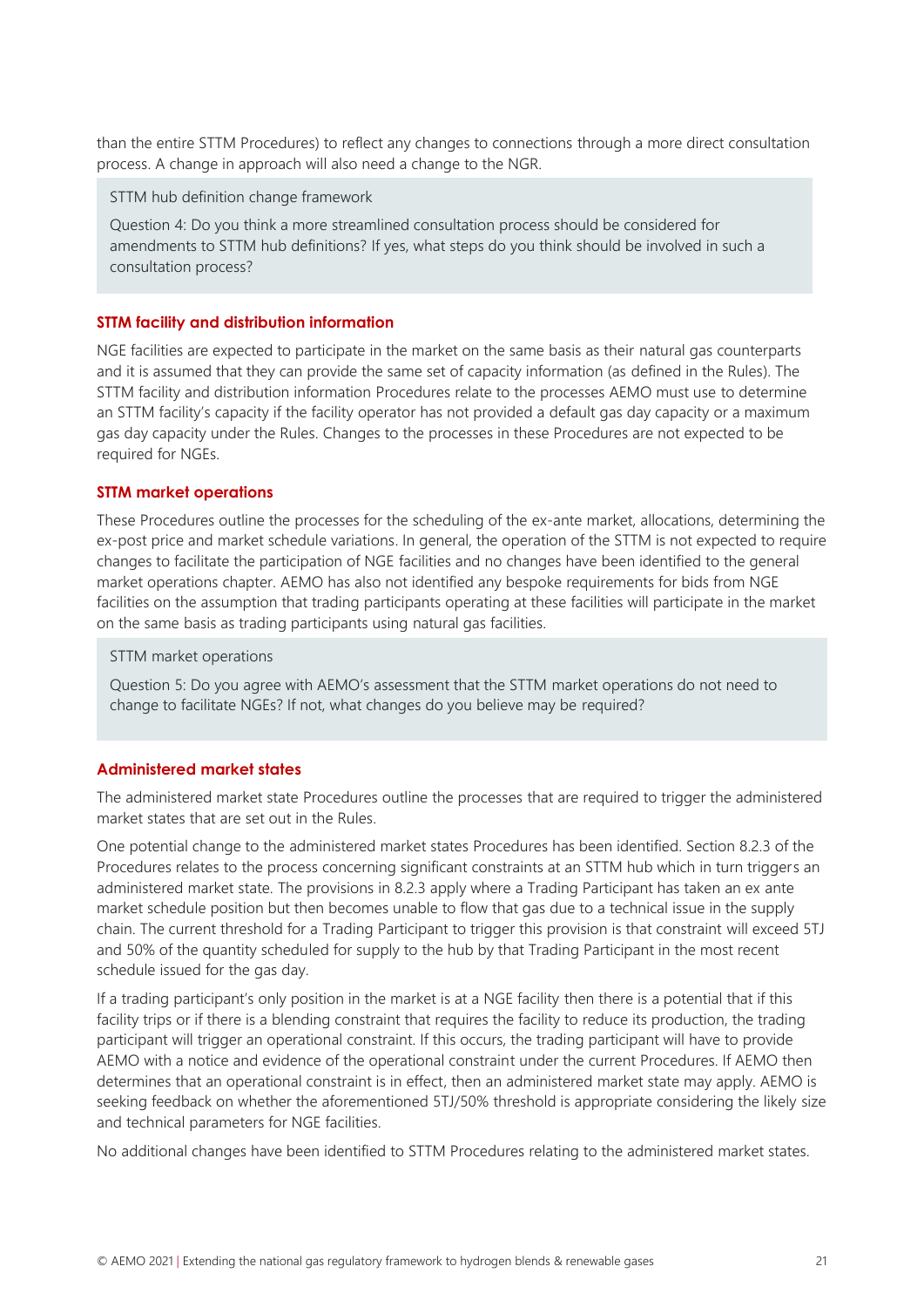#### STTM administered market states

Question 6: Do you consider that threshold for significant constraints for a trading participant to trigger the significant constraints process is appropriate? If not, what would an appropriate threshold be?

#### **Other areas of the STTM Procedures**

No further potential changes have been identified for the STTM Procedures at this stage.

With respect to settlement, the STTM is settled on an energy basis (i.e. dollars multiplied by gigajoules). It is expected that (as required in the Rules) bids and allocations at NGE facilities will also be done on a GJ basis. As such, no changes to the settlement approach or equations are seen as necessary to facilitate NGEs. No bespoke requirements for MOS (which is only able to be offered on STTM pipelines) or the CG Procedures have been identified.

A summary of the potential changes considered in this report is provided in *Attachment B*.

Other areas of the STTM Procedures

Question 7: Considering this section and *Attachment B*, are there any other areas of the Procedures that you consider need to be changed to facilitate participation of NGEs in the STTM? If so, please identify the procedure and explain why changes are required to accommodate NGEs.

## <span id="page-21-0"></span>4.4 STTM registration and participation considerations

In reviewing the STTM Procedures, AEMO has identified aspects of the registration and participation framework that may need to be considered as part of the broader review into the regulatory framework.

### **STTM registration categories**

The definitions for STTM Facilities are specified in Part 20 of the National Gas Rules. Once the drafting approach in the NGL has been determined, an assessment will need to be made as to whether an STTM Production Facility (or STTM storage facility), as defined in the NGR is fit for purpose and would cover NGEs and NGE facilities. This is an important consideration because the STTM participant registration categories that are defined in Part 15A (e.g. STTM shipper) are tied back to production or storage facilities that are connected to an STTM hub. It is possible that the facility definitions will need to be amended or new definitions required. This is a matter in which AEMO will seek to collaborate with the AEMC as part of its review into the NGR.

### **STTM exemptions and aggregation**

Part 20 of the NGR does not include an exemption framework for STTM facilities. There is also no ability to "aggregate" facilities for registration and participation purposes. If there are a large number of small NGE facilities (e.g. biomethane facilities), there may be a desire to aggregate these facilities for bidding and/or settlement purposes. Under the current framework individual bids would have to be submitted at each facility and these could be for very small quantities.

AEMO understands that, given the potential size and scale of NGE producing facilities (at least while they are mostly trial projects), there may be a view that they should be exempted from registration and/or participation in the STTM. However, over time in aggregate they could account for a larger volume of supply, so it is important to consider how these facilities should be dealt with. Any implications for settlement would also need to be considered.

AEMO has also not assessed what the ramifications would be for the market, its systems or procedures if exemptions and/or aggregation are permitted. This topic is matter for the NGR review being undertaken by the AEMC and AEMO will provide input into that process.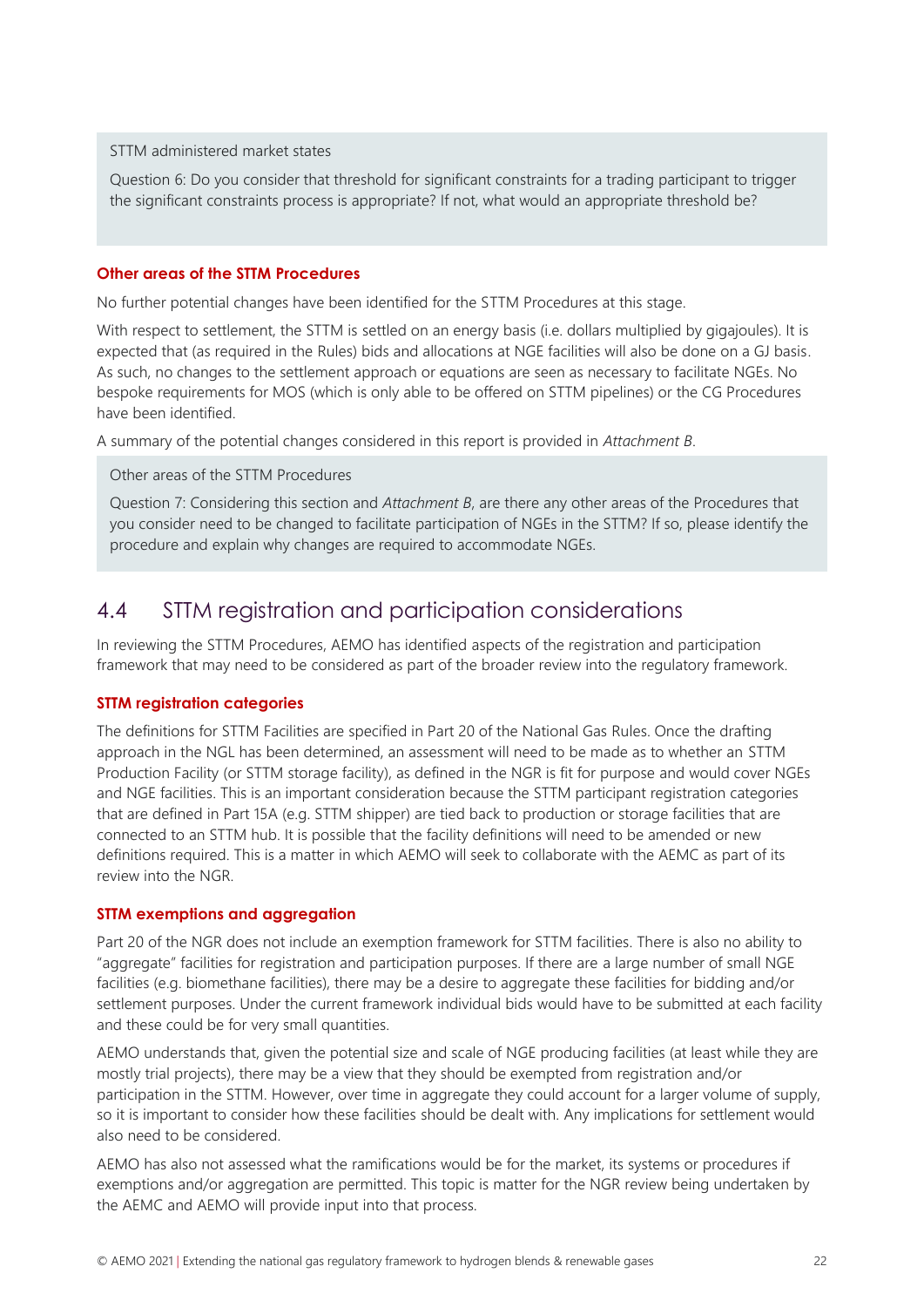### **Part 15A registration exemptions**

AEMO has a general registration exemption power in Part 15A. Rule 135AG states that:

- (1) AEMO may:
	- (a) grant an exemption from registration to a person who applies for such an exemption; or
	- (b) grant, by notice published on its website, a general exemption from registration in favour of a class of persons defined in the notice.
- (2) An exemption must be consistent with:
	- (a) the national gas objective; and
	- (b) relevant guidelines issued from time to time by AEMO.

This exemption provision has not been used by AEMO to date. As discussed at the Gas Wholesale Consultative Forum (GWCF) on 23 September 2021, AEMO is currently considering the application of this rule and developing a guideline to provide industry with greater clarity on AEMO's approach to assessing exemptions. The guideline will be developed separately from this review through the GWCF.

The provision in Part 15A is not specific to NGEs or NGE facilities nor do the Rules provide any principles for how exemptions are to be assessed or their scope (beyond meeting the intent of the National Gas Objective). In addition, the way in which an STTM facility and STTM facility operator is defined in Part 20 is not linked to registration. If an exemption framework for NGE facilities is to be developed, then this is really a policy matter that should be considered in the context of the broader review and new provisions would need to be included in the NGR.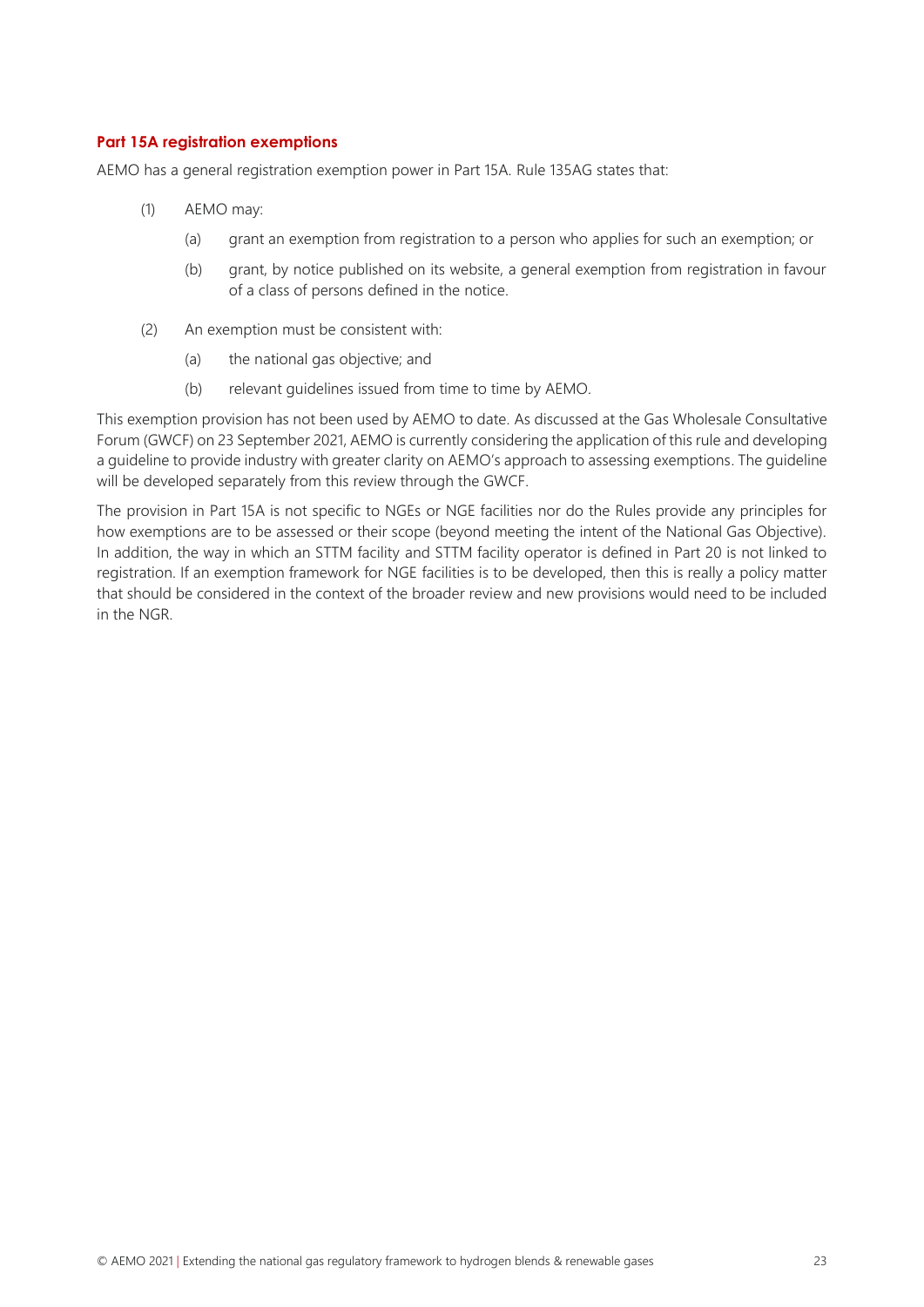## <span id="page-23-0"></span>**5. Retail Market Procedures**

## <span id="page-23-1"></span>5.1 Overview of the retail markets

The regulated retail gas markets in NSW/ACT, Queensland, South Australia and Victoria allow licensed retailers to sell natural gas to residential and business customers and are designed to facilitate retail competition. In these markets, AEMO is the retail market operator and is responsible for

- managing customer transfers and associated market data between retailers, and between retailers and distribution businesses.
- managing the daily allocation of gas to retailers to enable settlement.
- operating the central IT systems that facilitate retail market services.

## <span id="page-23-2"></span>5.2 Content of the Retail Market Procedures

AEMO is required by the NGL to develop and maintain Retail Market Procedures (RMPs) for each of the regulated retail gas markets and each market operates under its own specific set of Procedures. While each of the RMPs is a standalone instrument and are drafted differently, they tend to cover common concepts and processes.

To aid in the discussion of the changes that may be required to the RMP, AEMO has attempted to group the various procedures under common headings (Attachment C). Please note that not all headings apply to each procedure. When AEMO develops the specific draft procedure changes in the next phase of the review, this will be done for each of the individual RMPs respectively. It is important to note AEMO is not seeking to harmonise the RMP, nor is it seeking unnecessary to reword clauses in a way that will make them overly prescriptive relative to the requirements of this review.

The table below provides a summary of the key topics covered by the RMP. This summary is not intended to be exhaustive and is intended to aid participants in understanding the changes (or no changes) identified by AEMO in section 5.3 and Attachment C. It is recommended that participants review each RMP document, each of which can be found on the AEMO website. The specific potential changes and the chapter references per RMP can also be found in Attachment C. Readers are encouraged to review the attachment alongside this section.

| <b>Procedure heading</b> | <b>Matters covered</b>                                                                                                                                                       |
|--------------------------|------------------------------------------------------------------------------------------------------------------------------------------------------------------------------|
| General                  | • Definitions<br>Interpretation<br>$\bullet$<br>• Parties covered by the Procedures<br>Technical protocol and full retail competition hub obligations<br>٠                   |
| <b>Databases</b>         | • Audit requirements<br>• Allocation of Meter Installation Registration Numbers (MIRN)s to Distributors.<br>• Management of AEMOs and Distributors databases                 |
| Metering                 | • Meter Management<br>$\bullet$ Site access<br>• Meter reading (basic and interval) including scheduling, site access, frequency, timing, transfer reads;<br>historical data |

### <span id="page-23-3"></span>**Table 3 Retail Market Procedures overview**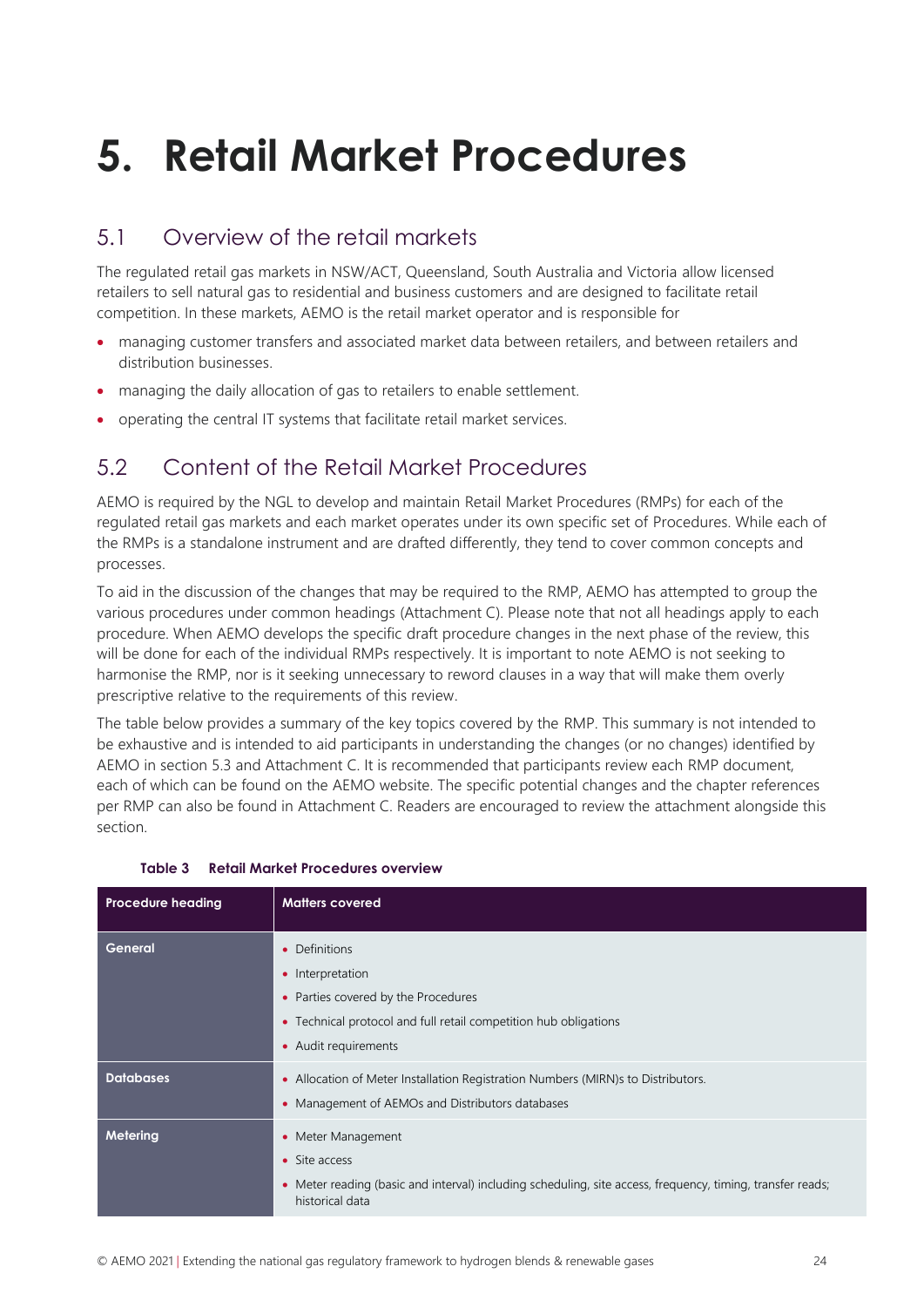| <b>Procedure heading</b>                                    | <b>Matters covered</b>                                                                                                                                                                                                                                                           |
|-------------------------------------------------------------|----------------------------------------------------------------------------------------------------------------------------------------------------------------------------------------------------------------------------------------------------------------------------------|
|                                                             | • Other reads such as special and customer reads.<br>• Methodologies including validation, estimation and substitution<br>• Calculation and provision of energy data (Distributors, Retailers and AEMO)<br>• Heating value<br>• Profiling<br>• Data changes<br>• Gate point data |
| <b>MIRN Discovery Process</b>                               | • MIRN discovery requests and response information,<br>• Assistance in searching.                                                                                                                                                                                                |
| <b>Customer Transfer Process</b>                            | • Describes the life cycles of the various stages of the customer transfer process which includes<br>preconditions, initiation, objections registration<br>• Bulk Customer Transfer<br>• Customer transfer in error correction process                                           |
| <b>Retailer of last resort</b><br>(ROLR)                    | • Provision of customer data to AEMO<br>• Sets out the processes for managing a RoRL event.                                                                                                                                                                                      |
| Allocation,<br>reconciliation/balancing,<br>and settlements | • Sets out the processes for managing the daily allocation of gas usage.<br>• Manifest data errors                                                                                                                                                                               |
| <b>Distribution Unaccounted</b><br>for Gas                  | • Calculation of unaccounted for gas and determination of payments.                                                                                                                                                                                                              |

Further to the categories above, it is important to note that in NSW and ACT, SA and Queensland there are specific subsections of the Procedures that only apply to non-STTM retail networks (e.g., any SA gas retail network outside of Adelaide in SA) due to the different requirements and processes in those networks. In addition, in Victoria Part 19 of the NGR and the associated Procedures primarily apply to DTS networks. Non-DTS networks (e.g., Horsham, which is on the non-DTS Carisbrook to Horsham Pipeline) are typically administered under a service agreement between AEMO and the relevant distribution business.

## <span id="page-24-0"></span>5.3 Potential changes to the RMPs

This section provides AEMO's preliminary assessment of changes that may be needed in the RMPs. In general, AEMO expects most processes in the RMPS to remain unchanged when the framework in the NGR and NGL for natural gas is expanded to include natural gas equivalents.

## **Definitions**

Across the RMP, AEMO has identified several definitional issues that appear to conflict with the approach that is being considered in the NGL either because they do not contemplate a NGE *or* because they implicitly assume that supply into a network sections can only come from a transmission pipeline.

Table 4 provides a summary of definitional issues identified by AEMO across the RMPs.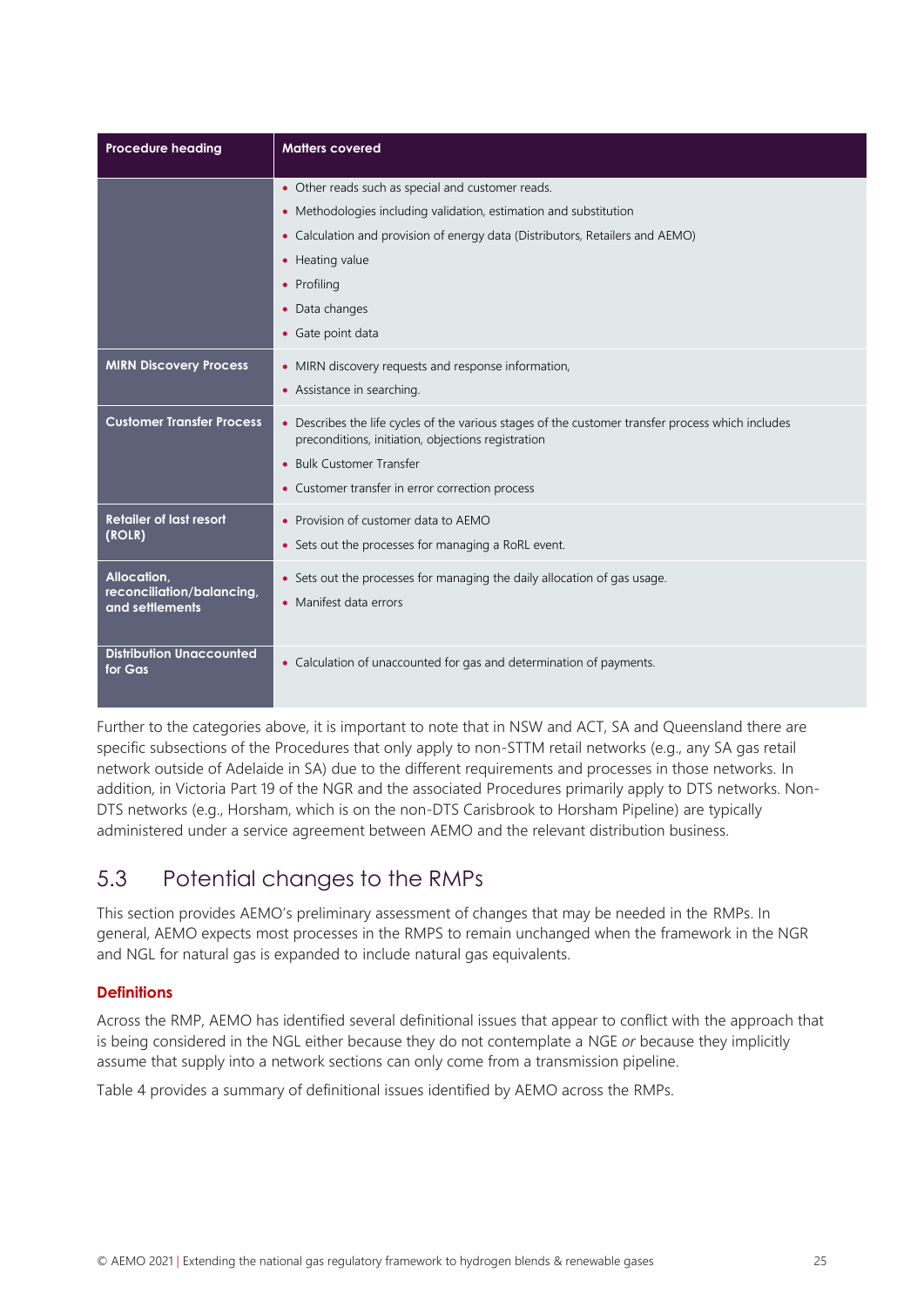<span id="page-25-0"></span>

| <b>Retail Market</b><br>Procedure | Term                      | <b>Current definition</b>                                                                                                                                                                                                                                             | <b>Potential Change</b>                                                                                                                                                                                                                                                                                                                                                                                                            |
|-----------------------------------|---------------------------|-----------------------------------------------------------------------------------------------------------------------------------------------------------------------------------------------------------------------------------------------------------------------|------------------------------------------------------------------------------------------------------------------------------------------------------------------------------------------------------------------------------------------------------------------------------------------------------------------------------------------------------------------------------------------------------------------------------------|
| <b>Victoria</b>                   | Gas                       | Undefined                                                                                                                                                                                                                                                             | Unlike the other east coast RMP, the definition and<br>interpretation sections of the Victorian RMP do not<br>explicitly define the term 'gas'. AEMO will seek to<br>harmonise the definition with the broader regulatory<br>framework.                                                                                                                                                                                            |
|                                   | Custody Transfer<br>Meter | means a meter that measures<br>the transfer of gas between the<br>transmission system and a<br>distribution pipeline.                                                                                                                                                 | Depending on the approach taken in the DDCF rule<br>change, this term may need to be updated or a new<br>term may need to be introduced to capture the<br>meters for distribution-connected supply (<br>hydrogen/blending facility or other) - a concept that<br>is currently not explicitly considered in the Victorian<br>retail or wholesale markets. AEMO will review this<br>term when the rule change is further progressed. |
| <b>South Australia</b>            | Injecting                 | The process of delivering gas<br>out of a transmission pipeline,<br>through a gate point and into a<br>sub-network.<br>Note: This process will usually<br>be termed "delivery" by the<br>transmission pipeline operator,<br>and "receipt" by the Network<br>Operator. | This definition may need to be amended to make it<br>clear that injecting includes injecting from a<br>distribution-connected injection facility (not just a<br>transmission pipeline) to cover facilities producing<br>NGEs.<br>The change may be required so that users can meet<br>their obligations under 8.2 that requires injections to<br>match withdrawals within a subnetwork and the<br>allocation provisions in 8.3.    |
| Queensland                        | Custody Transfer<br>Meter | A meter that measures the<br>transfer of gas between the<br>transmission system and a<br>distribution system or between<br>one distribution system and<br>another distribution system.                                                                                | This term may need to be broadened (or a new term<br>introduced) to include meters at distribution-<br>connected injection facilities. Currently only meters<br>between distribution networks on transmission<br>pipelines and distribution networks appear to be<br>covered.                                                                                                                                                      |
| <b>NSW and ACT</b>                | Network receipt<br>point  | A point at which gas enters a<br>Network Operator's network.                                                                                                                                                                                                          | This definition would appear to cover all gas<br>entering a network (irrespective of source). However,<br>if necessary AEMO will seek to clarify this definition.                                                                                                                                                                                                                                                                  |
|                                   | <b>Heating Value</b>      | Part of the definition states:<br>"The HV assigned to a delivery<br>point on any given day will vary<br>in accordance with the mix of<br>hydrocarbons in the gas in that<br>network section."                                                                         | The term hydrocarbon in this definition is<br>inconsistent with the approach being taken in the<br>NGL with respect to NG and NGEs and so may need<br>to be modified.                                                                                                                                                                                                                                                              |

#### **Table 4 Potential definition changes in the Retail Market Procedures**

The potential proposed definitional changes identified are primarily intended to clarify the scope of the procedures and ensure that they are consistent with the broader regulatory framework. AEMO does not expect these potential changes themselves to lead to fundamental changes to existing obligations or processes for current participants under the RMP. AEMO may also need to make further amendments to definitions and terms if there are changes to defined terms (or new defined terms) in the NGR following the AEMC's review.

Definitions and concepts in the retail market procedures

Question 8: Do you agree with proposed potential changes to the terms in table 3? If not, please provide details on which RMP jurisdiction and details about the reason why you don't agree with the proposed changes?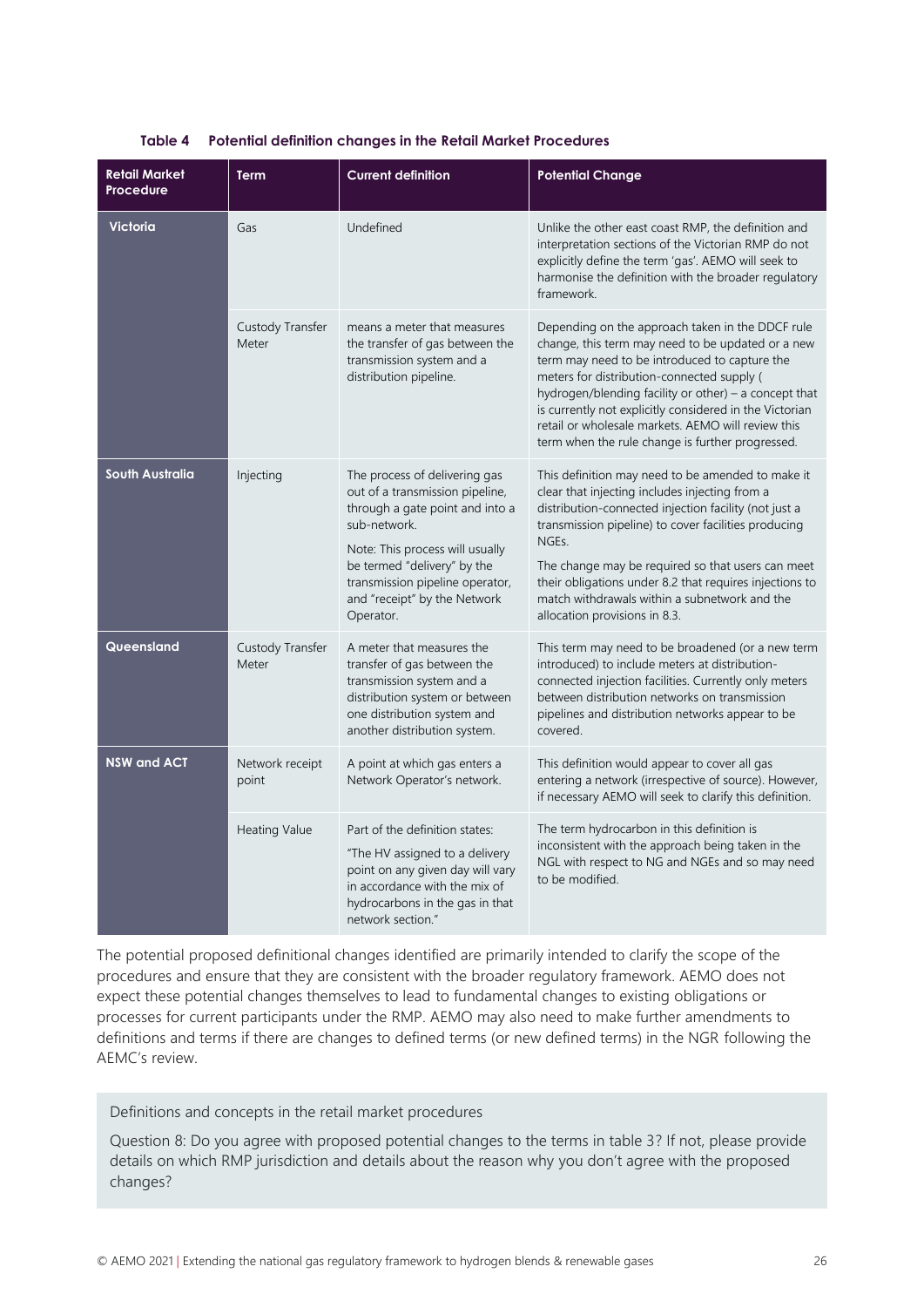Question 9: Do you think there could be any unintended consequences from amending these terms? If so, please provide details on which RMP jurisdiction, clause reference # and details about the reason why you believe unintended consequences could occur).

Question 10: Noting the review scope described in sections 2.1 and 5.2, are there any other terms in the RMP AEMO should consider amending to facilitate the participation of NGEs or NGE facilities?

#### **Balancing, allocation and reconciliation**

These are the Procedures that determine how user injections and withdrawals into/from a distribution network are defined, calculated, provided to AEMO and used to determine balancing, allocation, settlement and any reconciliation that is required. The Procedures covered here include:

- NSW and ACT: Chapter 8
- Queensland: Chapter 6
- South Australia: Chapter 8
- Victoria: is covered by provisions in the NGR. AEMO will consider what requirements may be necessary as part of its response to the DDCF rule change and the AEMC's review of the NGR.

With respect to NSW and ACT, Queensland, and South Australia, the definitional changes considered in table 3 are most likely to impact these Procedures and primarily apply to non-STTM networks, as STTM networks are covered by STTM facility allocations and STTM definitions. AEMO will review the relevant STTM network Procedures in each jurisdiction but is not expecting that changes will be required.

The Procedures outlined in this section need to be assessed to ensure that settlement remains whole if NGE facilities inject NGE directly into distribution networks in addition to supply that is already coming from transmission pipelines, seeing as the procedures were drafted on the assumption that distribution networks would receive injections only from a single injection point, i.e., the transmission pipeline.

In general, AEMO considers that the existing processes as defined in the RMPs for balancing, allocations, settlement and reconciliation will remain fit for purpose for NGEs, and no bespoke requirements have been identified. AEMO has come to this view because it is expected that, subject to the definitional changes in table 3, injections from NGE facilities will be captured by the existing inputs, processes and equations as defined in the RMPs.

AEMO is also assuming that the existing processes in the Procedures for non-STTM networks will continue to work due to the 'aggregation level' at which data is currently provided:

- NSW and ACT: injections and withdrawals are provided at network receipt point or network section level under chapter 8 of the Procedures.
- South Australia: injections and withdrawals are provided and calculated at a sub-network or gate-point level under chapter 8 of the Procedures.
- Queensland: injections and withdrawals are provided and calculated at a withdrawal-zone/distributionregion level under chapters 6.

Given the level at which data is aggregated (both for inputs and outputs), the information provided by participants under the Procedures and the calculations made by AEMO should be able to accommodate NGEs and NGE facilities supplying into distribution networks. AEMO does note that business processes may need to change for users and distributors in determining the aggregated quantities that they provide to AEMO as they may need to include multiple supply sources to meet their obligations under the Procedures.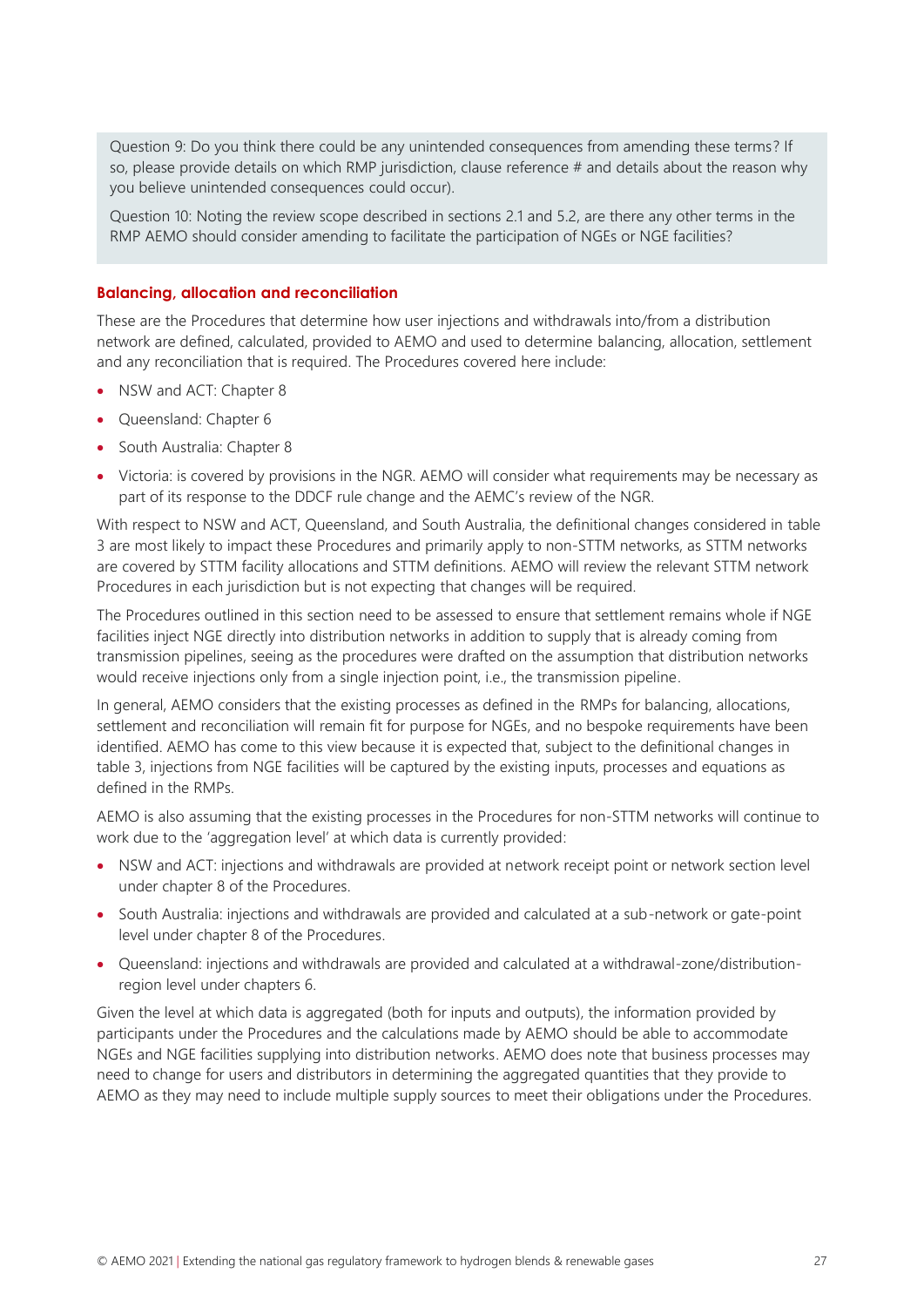#### **Balancing, allocation, and reconciliation**

Question 11: Do you agree with AEMO's view that the existing obligations and processes in the procedures for determining balancing, allocations and reconciliation will be fit for purpose for NGEs and NGE facilities? If not, please provide details on which RMP jurisdiction, clause reference # and what changes do you consider may be required?

Question 12: Will users and distributors be able to meet their obligations under the procedures to provide AEMO with information on injections (and withdrawals), if NGE facilities connect to distribution networks? If not please provide details on which RMP jurisdiction, clause reference # and, what issues do you think AEMO needs to consider?

### **Processes relating to customer transfers and facilitating retail competition**

Across all RMPs, AEMO does not anticipate any changes to the Procedures relating to:

- Metering databases,
- MIRN discovery,
- Customer transfer processes, or
- Retailer of last resort processes.

These procedures and their associated processes are not expected to be affected by the introduction of NGEs or NGE facilities.

#### **Metering**

The metering procedures cover the processes for meter installations, meter reads and the data flows that are required between AEMO, distributors, retailers and other parties to facilitate the retail market. They also cover the calculations and provision of energy data. AEMO does not expect these processes to change when the regulatory framework is expanded to cover NGEs. While hydrogen blends have the potential to affect the heating value in gas distribution networks (see section 5.4.1), the process for determining and providing energy data as expressed in the Procedures is not expected to change. In this regard, it is worth noting that outside of Victoria, most technical metering requiring (e.g. calibration) are outlined in jurisdictional regulations and that these may need to be reviewed by the jurisdictions to ensure they are fit for purpose for NGEs.

AEMO expects that any distribution-connected supply (hydrogen/blending facility or other) for NGEs must be metered by distributors per jurisdictional regulations and (subject to any changes required to the Procedures), meter data for the facilities will be provided to AEMO by the relevant distributor, similar to information currently provided for transmission pipeline meters that connect to a distribution network.

#### Metering

Question 13: Do you agree with AEMO's assessment that the RMP with respect to metering are able to accommodate NGEs? If not, please provide details on which RMP jurisdiction, clause reference # and what changes do you think may be required?

#### **Distribution UAFG**

The distribution UAFG Procedures in the retail markets set out the processes for allocating and reconciling UAFG amounts between distributors and retailers in the regulated retail gas markets. While the injection of NGEs may affect the amount UAFG in a network, it is not clear that the UAFG methodologies as expressed in the RMP would need to be changed for phase one of this review. The UAFG methodology for Victoria is covered in the Wholesale Market Distribution UAFG Procedures (Victoria); please see section 3.8 for AEMO's view on potential changes to those Procedures.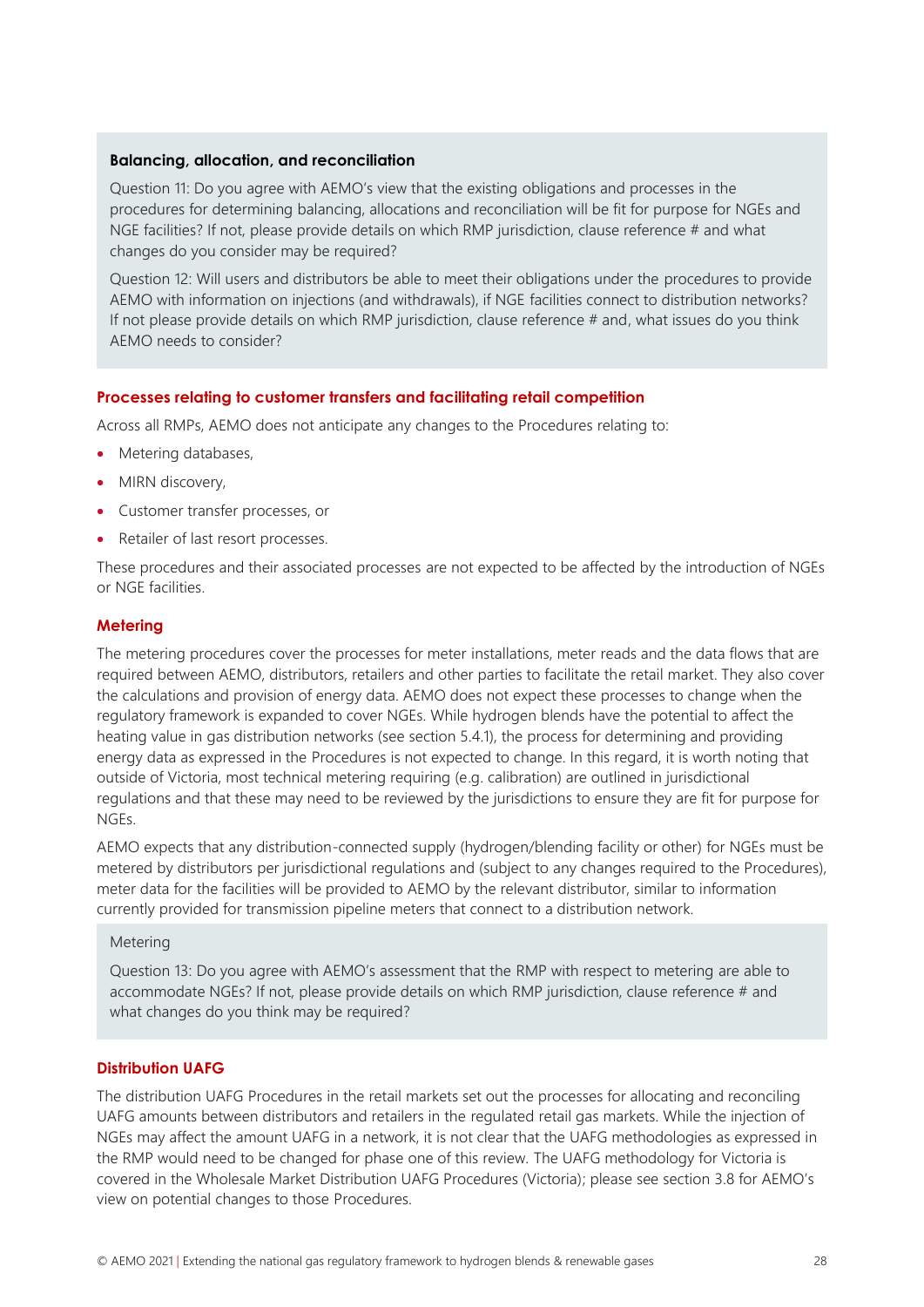UAFG methodologies and benchmarks are not specified in the Procedures and are a matter for a distributor's access arrangement and/or jurisdictional instruments. These arrangements may need to be reviewed as part of the broader review into the regulatory framework; however, they do not fall inside AEMO's remit.

#### Distribution UAFG

Question 14: Do you agree with AEMO's view that the distribution UAFG process in the Retail Market Procedures in NSW and ACT, Queensland and South Australia do not require change to facilitate NGEs? If not, what changes do you believe may be required?

## General Retail Market Procedures

Question 15: Considering section 5.3 and Attachment C, do you believe there are any other matters AEMO should consider in reviewing the RMPs? If you believe there are other matters AEMO should consider please provide details on which RMP jurisdiction, clause reference # and why you believe it may need to be reviewed to accommodate NGEs.

## <span id="page-28-0"></span>5.4 Other retail market considerations

In reviewing its Procedures AEMO has identified several other retail market matters that sit outside of its terms of reference that may need to be reviewed as part of the broader reform process.

## 5.4.1 Heating value zones and energy calculations

## **Victoria**

In Victoria, the *Gas Distribution System Code* states that AEMO will monitor and declare a daily state-wide flow-weighted average heating value for gas for all non-daily metered gas customers, excluding those in nominated zones. The RMPs in Victoria require AEMO to publish the daily flow weighted heating value on the market information bulletin board. The RMP also requires the relevant distributor to calculate the average heating value for a reading period using the average daily flow weighted heating value reported by AEMO. This means that (unlike in other jurisdictions) non-daily metered customers are settled using a heating value that is determined on a state-wide basis published by AEMO.

Use of a state-wide heating value for settlement naturally means that some customers may pay more per unit of energy and others less due to variance in the actual and local heating values for gas delivered across the state. This variance may increase if NGEs are introduced. However, the increase in variance may not be material and the current approach may be acceptable in the interests of simplicity and minimising cost. If NGEs (specifically hydrogen-natural gas blends) become prevalent, it is anticipated that larger deviations from the state-wide heating value would emerge.

A change to the heating value approach would require changes to the *Gas Distribution System Code* which is administered by the Essential Services Commission and then to the RMPs. If there is a change to the model then these two instruments could be updated in parallel. It is worth noting that a change to the heating value methodology would incur costs for AEMO and industry, and there is a question as to whether the change should be made now given that there is considerable uncertainty about the timing and magnitude of future hydrogen projects. Considering the aforementioned, if there is a change to the heating value model in Victoria it could be initiated as a part of a government initiative.

## **NSW and ACT, Queensland and South Australia**

Outside of Victoria, AEMO is not responsible for calculating or providing the heating value information that is used in energy calculations for settlement and billing. In general, the RMPs require distributors to calculate and provide the heating value information. Distributors are also responsible for determining heating value zones and the allocation (also known as mapping) of postcodes (and supply points) to the heating value zones. In the current market, distributors are well placed to make these determinations as they have the best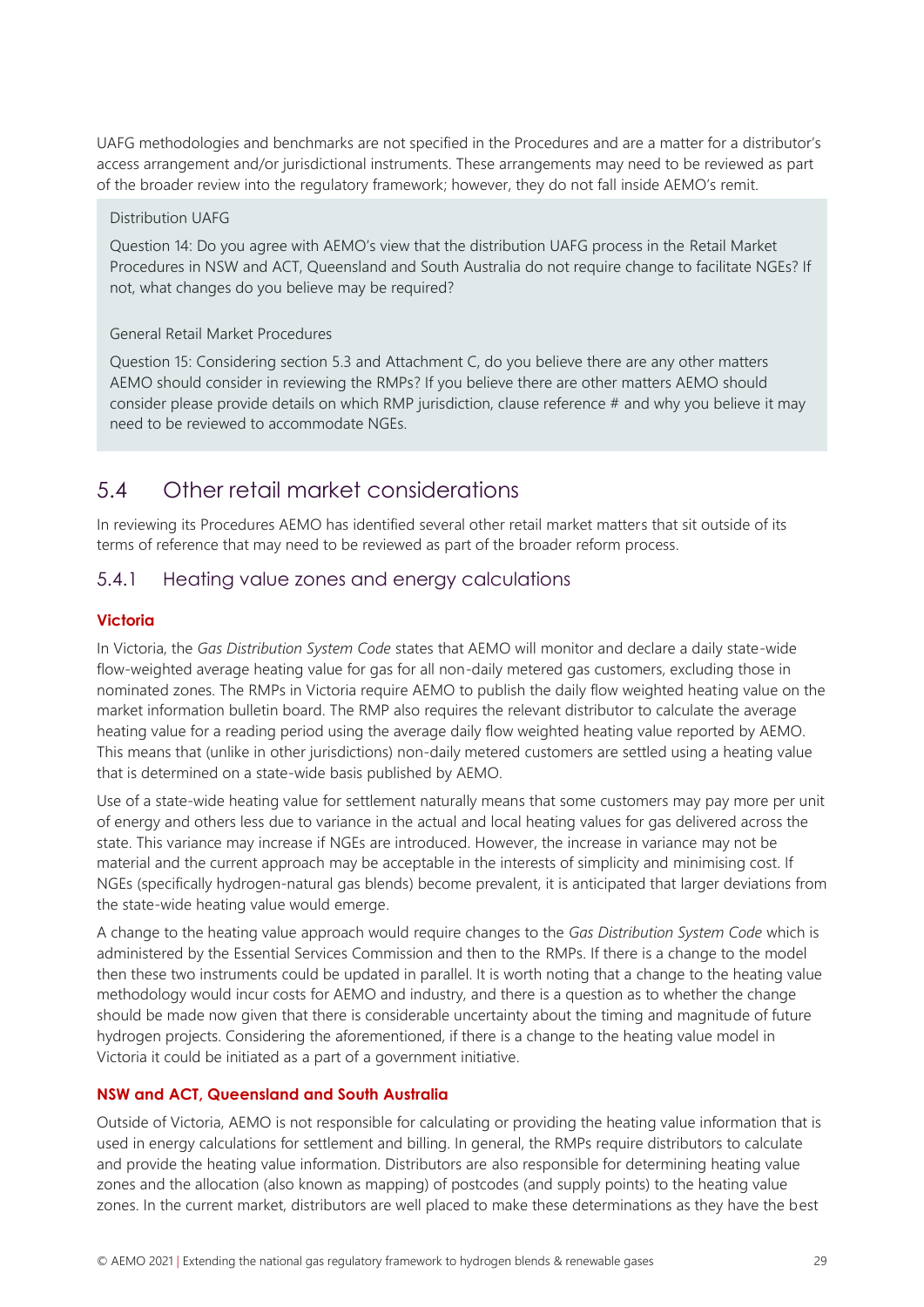information for their own networks including where new connections are being installed and the topology of distribution network. It is worth noting that heating value definitions and requirements are also included in some jurisdictional instruments.

Queensland RMPs provide an example of how the current framework works for heating value zones. In Queensland, distributors are required by the RMP to annually review the mapping of postcodes to heating value zones and provide AEMO with any updates. The RMP also accord distributors with the responsibility to provide AEMO with any updates for new connections in new postcodes. The RMP requires the distributor to maintain the mapping between heating value zones and any custody transfer meters. AEMO publishes the postcode-to-heating value zone mapping and runs the consultation for any changes. The RMPs state how the applicable heating value (average heating value for a reading period) is to be used in the calculation of energy data for settlement.

The Rules (or Procedures) do not provide policy principles or guidelines for how heating value zones are determined in a network. If deemed necessary, this is a matter that could be considered as part of the broader reform process.

## 5.4.2 Jurisdictional regulations

AEMO has also identified several overlaps between the RMPs and jurisdiction-level regulations and legislation. AEMO has not considered jurisdictional instruments as part of its review and assumes that these instruments will be amended and if necessary updated by jurisdictions. The table below provides a summary of the areas of the Procedures where there are references to jurisdictional regulatory instruments.

<span id="page-29-0"></span>

| <b>Jurisdiction</b>    | <b>Jurisdictional Instrument</b>                                       | <b>Procedure</b><br>reference                                                             | <b>Procedure</b>                                                                                                                                                                                                                                                                                                                                                             |
|------------------------|------------------------------------------------------------------------|-------------------------------------------------------------------------------------------|------------------------------------------------------------------------------------------------------------------------------------------------------------------------------------------------------------------------------------------------------------------------------------------------------------------------------------------------------------------------------|
| <b>NSW and ACT</b>     | Assumed to be Gas Supply (Safety and<br>Network Management) regulation | $4.1 - basic$<br>meter<br>installation                                                    | The Network Operators is required to<br>install basic meters "subject to satisfaction<br>of any prerequisites for the installation of<br>the basic meter under applicable laws"5.<br>AEMO assumes that the jurisdiction has<br>reviewed any applicable laws governing<br>meter installation and (if required) has<br>made a change to accommodate low-level<br><b>blends</b> |
| <b>South Australia</b> | Technical regulator as established under<br>the Gas ACT 1997 (SA)      | $1.1 -$ definition<br>h eating<br>value                                                   | The definition of Heating value is<br>determined by the Technical Regulator (as<br>established under the Gas Act 1997 (SA).                                                                                                                                                                                                                                                  |
|                        | Gas metering code (South Australia)                                    | 1.1 definition<br>approved<br>methodology<br>(estimation,<br>substitution,<br>validation) | A methodology for the estimation of<br>metering data provided for in the Gas<br>Metering Code, as applicable to the<br>relevant meter type. This is referred to for<br>estimation, substitution and validation.                                                                                                                                                              |
|                        |                                                                        | 3.5.4<br>Substituted<br>meter<br>reading.                                                 | A Network Operator must only undertake a<br>substituted meter reading in the<br>circumstances specified in the Gas<br>Metering Code and accordance with an<br>approved substitution methodology.                                                                                                                                                                             |

## **Table 5 Jurisdictional regulations and the Procedures**

<sup>&</sup>lt;sup>5</sup> Note – AEMO has assumed the reference to "applicable laws" is a reference to the Gas Supply (Safety and Network Management) Regulation 2013.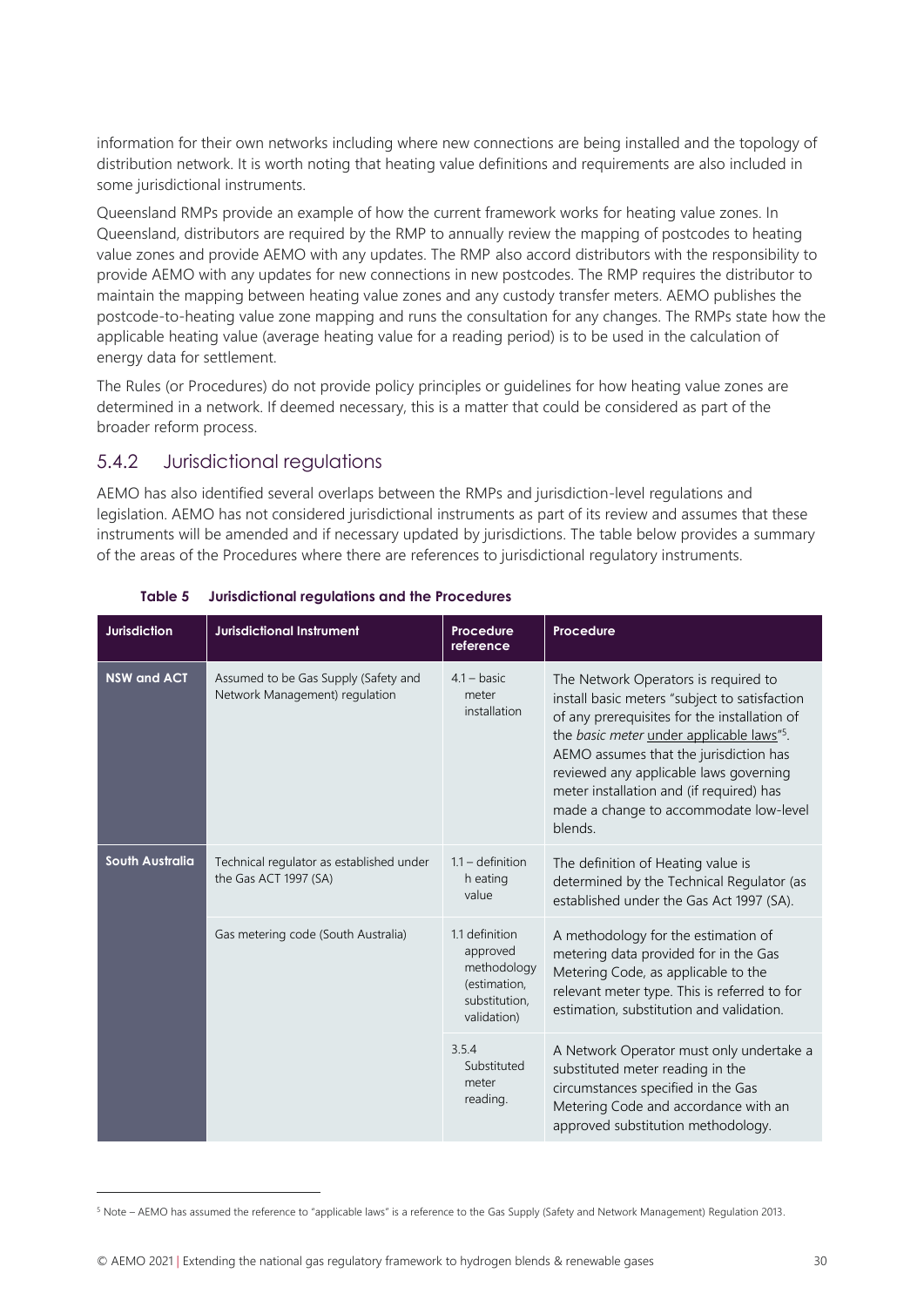| <b>Jurisdiction</b>                      | <b>Jurisdictional Instrument</b>                                                                                          | Procedure<br>reference                                | <b>Procedure</b>                                                                                                                                                                                                                                                                                              |
|------------------------------------------|---------------------------------------------------------------------------------------------------------------------------|-------------------------------------------------------|---------------------------------------------------------------------------------------------------------------------------------------------------------------------------------------------------------------------------------------------------------------------------------------------------------------|
| Queensland                               | Gas Supply Act                                                                                                            | $2.9.1 - basic$<br>meter<br>installation              | Distributors are required to install meters in<br>such a manner as to comply with the<br>requirements of the Gas Supply Act                                                                                                                                                                                   |
|                                          | Petroleum Gas Supply Act                                                                                                  | $2.9.4 - time$<br>expired<br>meters                   | Distributors are required to replacing<br>meter with meters that comply with the<br>Petroleum Gas Supply Act.                                                                                                                                                                                                 |
|                                          | Meter measurement scheme, which are<br>required under the Queensland<br>Petroleum and Gas (Production and<br>Safety) Act. | 5.2.2 obligation<br>to maintain<br>interval<br>meters | Distributors are required to maintain<br>interval meters in accordance with the<br>requirements of their meter measurement<br>scheme.                                                                                                                                                                         |
| <b>Victoria</b><br>Gas Distribution code |                                                                                                                           | 1. definitions,<br>installation<br>database           | installation database, in relation to a<br>Distributor, means the database which the<br>Distributor is required to create, maintain<br>and administer under clause 6 of the<br>Distribution Code.                                                                                                             |
|                                          |                                                                                                                           | $2.91 - basic$<br>meter<br>installation               | If a Retailer requests the Distributor to<br>install a new basic meter for a supply point,<br>the Distributor must install that new basic<br>meter as soon as reasonably practicable<br>and in such a manner as to comply with<br>the requirements of the Distribution Code<br>and any applicable law         |
|                                          |                                                                                                                           | $2.94 - time$<br>expired<br>meters                    | ensure that the meters to be replaced will<br>be replaced by meters which comply with<br>the requirements of the Distribution Code<br>and any applicable laws; and                                                                                                                                            |
|                                          |                                                                                                                           | $7.12 -$<br>Benchmark<br>rates                        | In performing calculations and determining<br>payments under clause 7.1.1, AEMO must<br>use the applicable unaccounted for gas<br>benchmark rates specified in the<br>Distribution Code or another instrument<br>that replaces the Distribution Code in<br>relation to unaccounted for gas benchmark<br>rates |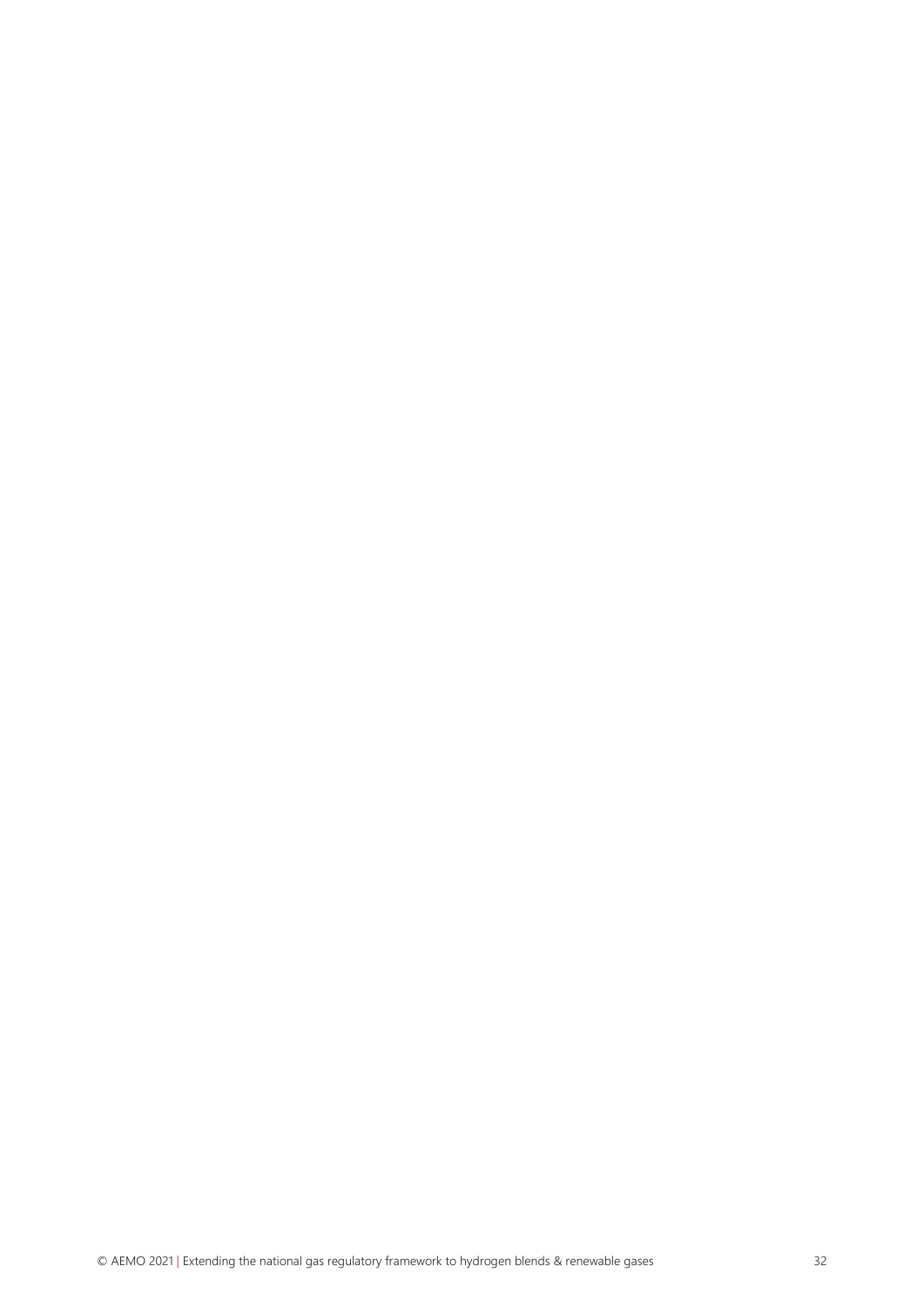# **A1. Summary of potential DWGM Procedure changes**

Unlike the retail markets and short term trading market, the DWGM Procedures are split over multiple instruments. The table below provides a summary of preliminary potential changes by DWGM procedural instrument. AEMO notes that a thorough review of the DWGM procedures will be required once the AEMC has progressed the DWGM rule change as many of the specific changes will be dependent on the outcome of that process.

<span id="page-32-0"></span>

| <b>DWGM Procedure</b>                                              | Procedure Reference                                                                                      | Potential changes                                                                                                                                                                                                                                                                                                                                                                                                                                                                              |
|--------------------------------------------------------------------|----------------------------------------------------------------------------------------------------------|------------------------------------------------------------------------------------------------------------------------------------------------------------------------------------------------------------------------------------------------------------------------------------------------------------------------------------------------------------------------------------------------------------------------------------------------------------------------------------------------|
| Wholesale Market Accreditation Procedures                          | All chapters (clauses 2.3, 2.5 and<br>2.6 which cover controllable<br>injections are relevant for NGEs). | No changes expected – if distribution-connected facilities end up being<br>scheduled facilities following the DDCF rule change and these facilities are<br>treated in the same way as transmission injected facilities then it is assumed<br>the accreditation rules will apply in the same way. AEMO has not foreseen the<br>need for bespoke requirements at this stage.                                                                                                                     |
| Wholesale Gas Market Administered Pricing Procedures<br>(Victoria) | $1.2$ – definitions and<br>interpretation                                                                | A definitional change may be required to the term pipeline point to clarify<br>that this includes a point on a distribution system if the DDCF rule change is<br>made to include distribution-connected facilities in the market.                                                                                                                                                                                                                                                              |
|                                                                    | All other clauses                                                                                        | No changes expected $-$ it is expected that the administered pricing<br>arrangements will work for natural gas equivalents and participants injecting<br>or withdrawing NGEs.                                                                                                                                                                                                                                                                                                                  |
| Capacity Certificates Auction and Transfer Procedures              | Chapter 7 - System Capability<br>Modelling Requirements                                                  | The DDCF rule change proposes an option where distribution-connected<br>facilities are eligible for capacity certificates. If this is adopted, the framework<br>for calculating distribution capacity certificates will need to be updated. Topics<br>to work through will include: modelling approach, information provision and<br>CC zone definition. AEMO intends to engage on this matter as part of its<br>response to the DDCF rule change and will develop this work further following |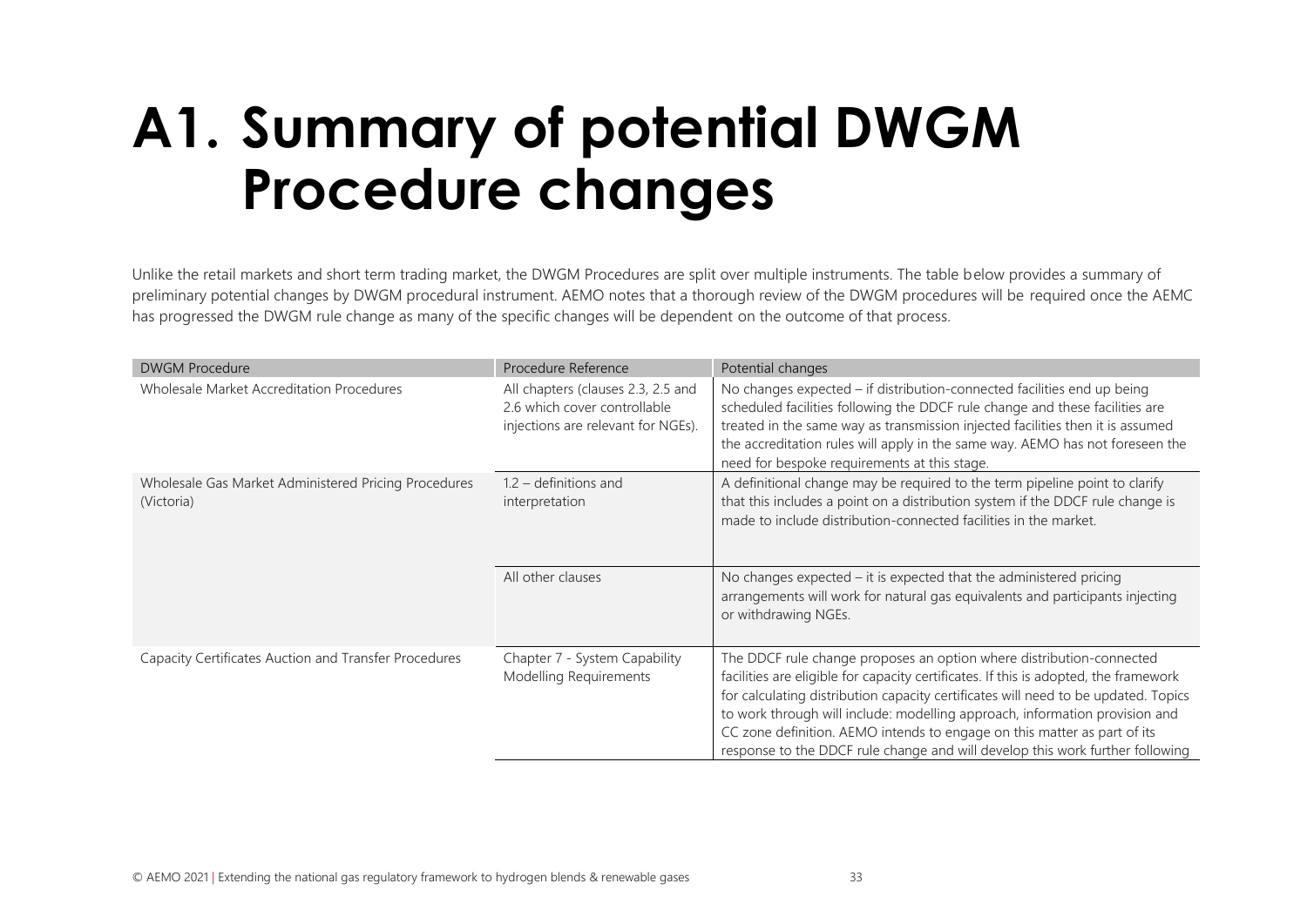| <b>DWGM Procedure</b>                                             | Procedure Reference                                                | Potential changes                                                                                                                                                                                                                                                                                                                                                                                                                                                                                                                                                                                                                                                                                                                                                                                                                                                                                                                                                            |
|-------------------------------------------------------------------|--------------------------------------------------------------------|------------------------------------------------------------------------------------------------------------------------------------------------------------------------------------------------------------------------------------------------------------------------------------------------------------------------------------------------------------------------------------------------------------------------------------------------------------------------------------------------------------------------------------------------------------------------------------------------------------------------------------------------------------------------------------------------------------------------------------------------------------------------------------------------------------------------------------------------------------------------------------------------------------------------------------------------------------------------------|
|                                                                   | All other chapters                                                 | No changes expected - the remainder of the Procedures talk to the<br>functioning of the capacity certificates auction no bespoke requirements or<br>changes are expected to facilitate participation for NGE supply or distribution-<br>connected facilities.                                                                                                                                                                                                                                                                                                                                                                                                                                                                                                                                                                                                                                                                                                                |
| Wholesale Gas Market Ancillary Payments Procedures                | All chapters                                                       | No changes expected - the ancillary payments methodology is not specific to<br>the injection source, nor would specific requirements be needed for NGEs.<br>AEMO expects that if distribution-connected facilities are included in the<br>market, then the ancillary payment methodology would apply for participants<br>injecting at these facilities in the same way as they do at other injection points.                                                                                                                                                                                                                                                                                                                                                                                                                                                                                                                                                                 |
| Wholesale Gas Market Compensation Procedures<br>(Victoria)        | Clauses 4 (a) and 4(b) principles<br>for the award of compensation | These procedures explicitly state that compensation is only payable for<br>injections into the declared transmission system. NGEs are expected to be<br>injected into declared distribution systems. If distribution-connected facilities<br>are scheduled in the market and eligible for compensation following the<br>DDCF rule change, a minor definitional change to these clauses will be<br>required to expand compensation to distribution injections.                                                                                                                                                                                                                                                                                                                                                                                                                                                                                                                |
|                                                                   | All other chapters                                                 | No changes expected - the compensation methodology is not expected to be<br>adjusted or have bespoke requirements for NGEs.                                                                                                                                                                                                                                                                                                                                                                                                                                                                                                                                                                                                                                                                                                                                                                                                                                                  |
| Wholesale Gas Market Connection Approval Procedures<br>(Victoria) | All chapters                                                       | At present the connection approval process (as outlined in the NGR) only<br>applies to connections on the declared transmission system. If the DDCF rule<br>change includes distribution connections in the market then changes to this<br>procedure may be required.<br>However, AEMO notes the AEMC are consulting on several different models<br>for the connection approval process. If a model is adopted for distribution<br>that is similar to that in transmission, then AEMO would need to develop a<br>framework for assessing and approving distribution connections including<br>guiding principles and a modelling methodology to assess their impact on the<br>DTS and DDS. Given that the approach that will be taken in the Rules is<br>currently being consulted on by the AEMC, AEMO will seek to engage on this<br>matter as part of the DDCF rule change and will develop procedure changes<br>for consultation following a determination from the AEMC. |
|                                                                   |                                                                    |                                                                                                                                                                                                                                                                                                                                                                                                                                                                                                                                                                                                                                                                                                                                                                                                                                                                                                                                                                              |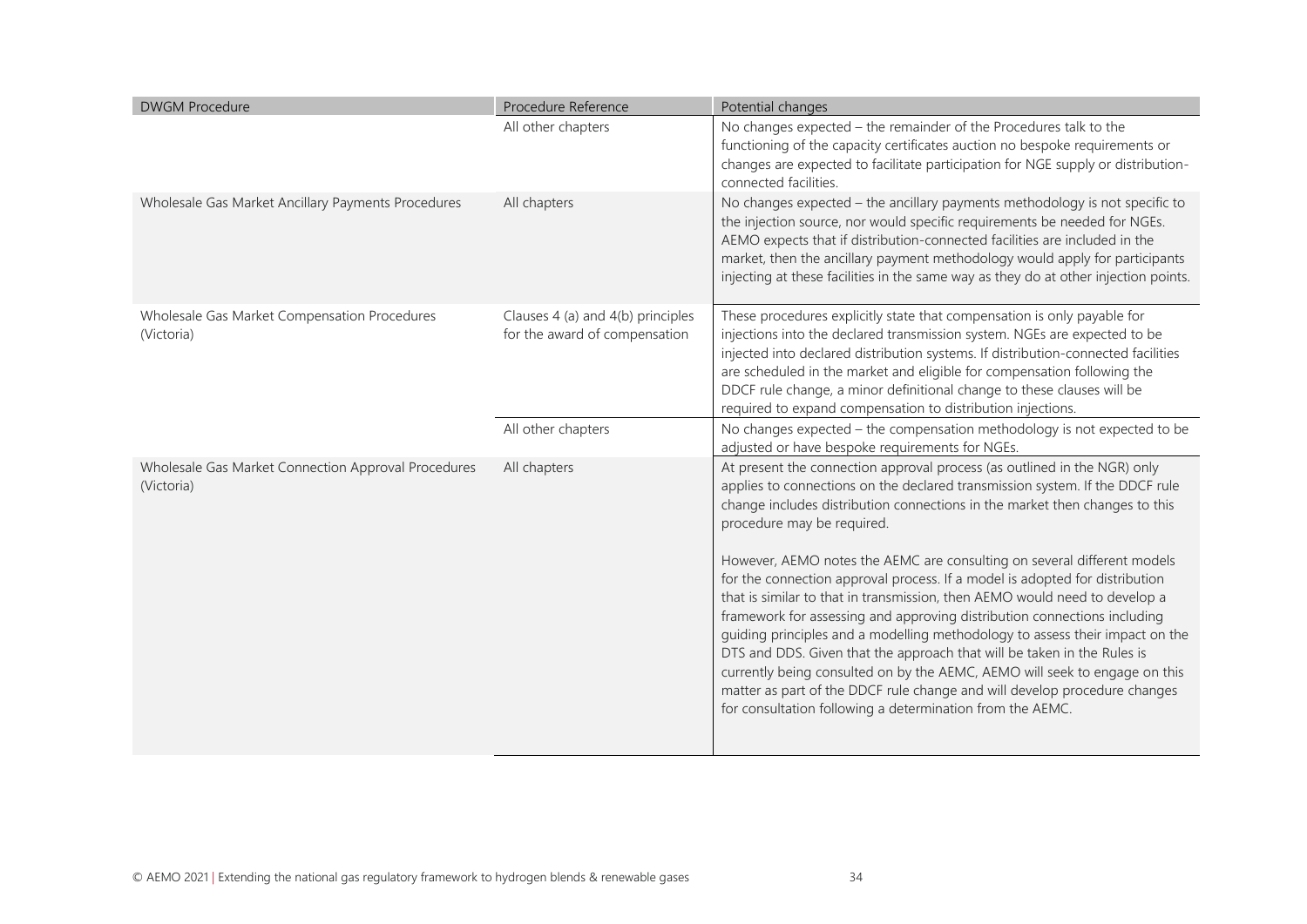| <b>DWGM Procedure</b>                                       | Procedure Reference                                                      | Potential changes                                                                                                                                                                                                                                                                                                                                                                                                                                                                                                                                                                                                                                                                                                                                                                                                                                                                                                                                      |
|-------------------------------------------------------------|--------------------------------------------------------------------------|--------------------------------------------------------------------------------------------------------------------------------------------------------------------------------------------------------------------------------------------------------------------------------------------------------------------------------------------------------------------------------------------------------------------------------------------------------------------------------------------------------------------------------------------------------------------------------------------------------------------------------------------------------------------------------------------------------------------------------------------------------------------------------------------------------------------------------------------------------------------------------------------------------------------------------------------------------|
| Wholesale Gas Market Distribution UAFG Procedures           | Chapter 2.1, 2.15, 2.16, 2.17 - CTM<br>injections                        | This procedure outlines the process for distribution unaccounted for gas and<br>governs the business rules and data exchanges between distributors and<br>market participants. The UAFG reconciliation amount formula itself is in the<br>Victorian Gas Distribution Code.<br>A core assumption of this Procedure is that all injections are from declared<br>transmission system CTMs and that these are equal to the gas withdrawn in<br>the distribution system. With the introduction of distribution-connected<br>facilities, this assumption will no longer hold true. AEMO will review the inputs<br>and formulas in these sections of the Procedure to understand whether it is<br>still fit for purpose in a scenario where transmission injections no longer equal<br>distribution withdrawals. It is likely that the calculations, definitions and<br>descriptions will need to be updated to accommodate distribution level<br>injections. |
| Wholesale Gas Market Electronic Communication<br>Procedures | All chapters                                                             | No change expected                                                                                                                                                                                                                                                                                                                                                                                                                                                                                                                                                                                                                                                                                                                                                                                                                                                                                                                                     |
| Wholesale Gas Market Maintenance Planning Procedures        | Chapter $1.2$ – definitions and<br>interpretation<br>Chapter 2 - General | The current maintenance Procedures and Rules only apply to DWGM facility<br>operators. If the DDCF rule change classifies distribution-connected facility<br>operators as DWGM facility operators, then minor definitional changes to this<br>procedure will be required to capture them.                                                                                                                                                                                                                                                                                                                                                                                                                                                                                                                                                                                                                                                              |
|                                                             | All other chapters                                                       | No changes expected. It is expected that the information required from<br>distribution facilities and the process for information provision will be the<br>same as other DWGM facilities.                                                                                                                                                                                                                                                                                                                                                                                                                                                                                                                                                                                                                                                                                                                                                              |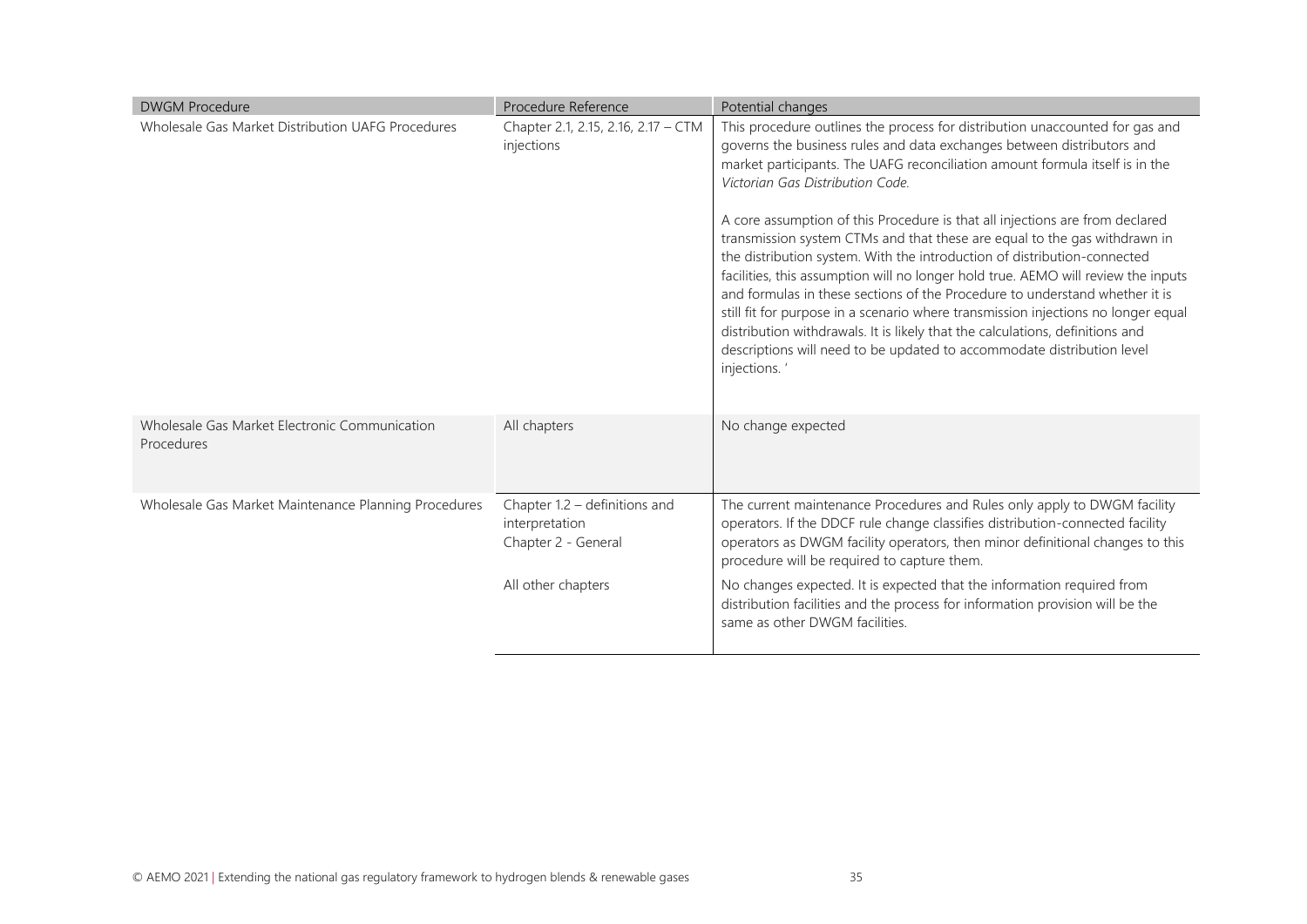| <b>DWGM Procedure</b>                               | Procedure Reference                                                      | Potential changes                                                                                                                                                                                                                                                                                                                                                                                                                                                                                                                                                                                                                                                                      |
|-----------------------------------------------------|--------------------------------------------------------------------------|----------------------------------------------------------------------------------------------------------------------------------------------------------------------------------------------------------------------------------------------------------------------------------------------------------------------------------------------------------------------------------------------------------------------------------------------------------------------------------------------------------------------------------------------------------------------------------------------------------------------------------------------------------------------------------------|
| Wholesale Gas Market Metering Procedures (Victoria) | Chapter 2 metering uncertainty<br>limits and calibration<br>requirements | Under NGR 299, the metering calibration requirements only apply at system<br>points and so changes to this procedure will depend on whether distribution-<br>connected facilities are treated as system points.<br>The uncertainty limits for energy calculations currently assume the declared<br>state-wide heating value will be used. They currently only apply to transfer<br>points. If they apply to distribution-connected supply they may need to be<br>reviewed and this will also need to be considered alongside any change to the<br>heating value approach as the current limits may need to be reviewed in the<br>context of hydrogen and the state-wide heating value. |
|                                                     | Chapter 3 - Energy Calculation<br>Procedures                             | These Procedures relate to the calculation of natural gas energy at distribution<br>delivery points under NGR 303 (6). Changes to these Procedures will be<br>required to facilitate NGEs and are mostly independent of the DDCF rule<br>change. The current energy calculation procedures are based on the<br>characteristics of natural gas. Given the different properties of hydrogen and<br>that NGEs may include hydrogen blends, AEMO is expecting that it will need<br>to review and revise the energy calculation equations. This will include<br>reviewing the approach to pressure correction factors and compressibility<br>factors.                                       |
|                                                     | Chapter 4 - Metering<br><b>Communication Procedures</b>                  | This Procedure is required under NGR 308 (1), where AEMO must collect<br>metering data for all metering installations from which metering data is<br>required for settlement purposes. Changes to this chapter will depend on the<br>approach taken in the DDCF rule change. If distribution-connected facilities<br>are settled through the market then the scope of this Procedure will need to<br>be expanded to capture these facilities. No bespoke changes have been<br>identified in this Procedure itself but specific data requirements are likely to be<br>needed in a subordinate instrument, similar to the CTM and DM data<br>requirements that are currently in place.   |
|                                                     | Chapter 5 - Installation Database<br>Procedures                          | No changes expected                                                                                                                                                                                                                                                                                                                                                                                                                                                                                                                                                                                                                                                                    |
|                                                     | Chapter 6 - Metering register<br>Procedures                              | No changes expected                                                                                                                                                                                                                                                                                                                                                                                                                                                                                                                                                                                                                                                                    |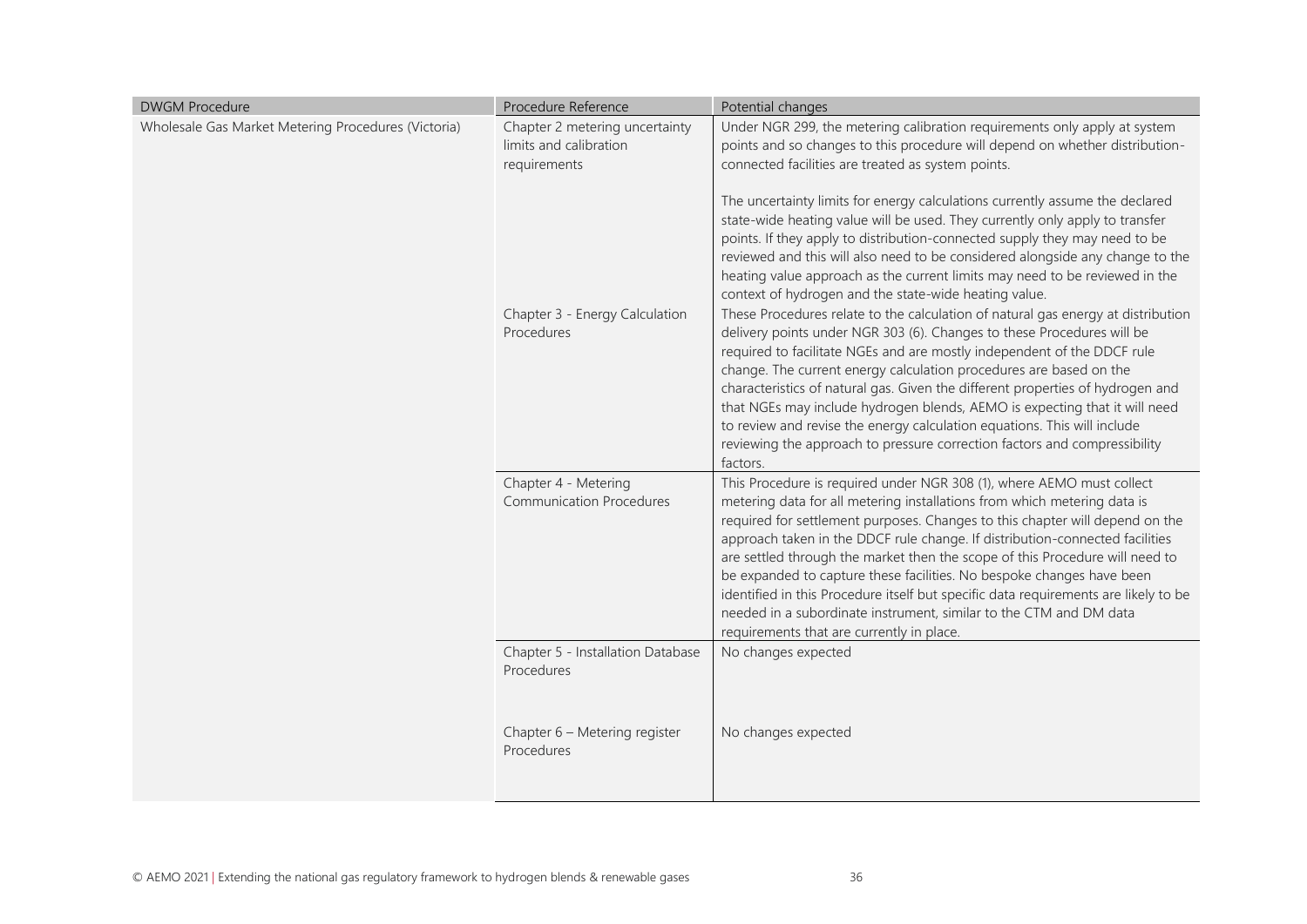| <b>DWGM Procedure</b>                           | Procedure Reference                       | Potential changes                                                                                                                                                                                                                                                                                                                                                                                                                                                                                                      |
|-------------------------------------------------|-------------------------------------------|------------------------------------------------------------------------------------------------------------------------------------------------------------------------------------------------------------------------------------------------------------------------------------------------------------------------------------------------------------------------------------------------------------------------------------------------------------------------------------------------------------------------|
|                                                 | Chapter 7 - data validation<br>Procedures | No changes expected - as it currently covers all metering not just CTMs.                                                                                                                                                                                                                                                                                                                                                                                                                                               |
| Wholesale Gas Market Gas Scheduling Procedures  | All chapters                              | Changes to this procedure will depend on the approach taken in the DDCF<br>rule change. If facilities are scheduled, then the input to scheduling chapter<br>will need to be updated to include these new facilities. Specifically, the<br>constraints may also need to be updated depending on the approach taken in<br>the Rules to managing constraints at distribution-connected facilities. AEMO is<br>unable to provide further advice on this Procedure until the approach in the<br>Rules has been determined. |
| Wholesale Gas Market System Security Procedures | All chapters                              | No changes expected                                                                                                                                                                                                                                                                                                                                                                                                                                                                                                    |
| Wholesale gas market uplift payment procedures  | All chapters                              | No changes expected - similar to the Ancillary Payment Procedures, the<br>approach to uplift in this procedure are facility neutral and would apply to<br>both injections and withdrawals of natural gas and natural gas equivalents.                                                                                                                                                                                                                                                                                  |
| <b>Gas Quality Guidelines</b>                   | All chapters                              | Changes to this procedure will depend on the approach taken in the DDCF<br>rule change and what party will ultimately be responsible for compliance with<br>gas quality standards. If it is not AEMO then no changes are expected.                                                                                                                                                                                                                                                                                     |
| Gas Quality Standard and Monitoring Guidelines  | All chapters                              | This procedure currently only applies to the declared transmission system.<br>Similar to the Gas quality guidelines, it needs to be established in the DDCF<br>rule change who is responsible for monitoring and managing gas quality and<br>compliance for distribution-connected supply.<br>The current gas quality parameters in this procedure are based on the                                                                                                                                                    |
|                                                 |                                           | characteristics of natural gas and not all will be appropriate for a natural gas<br>equivalent so it is likely changes will be required if the responsibility falls to<br>AEMO.                                                                                                                                                                                                                                                                                                                                        |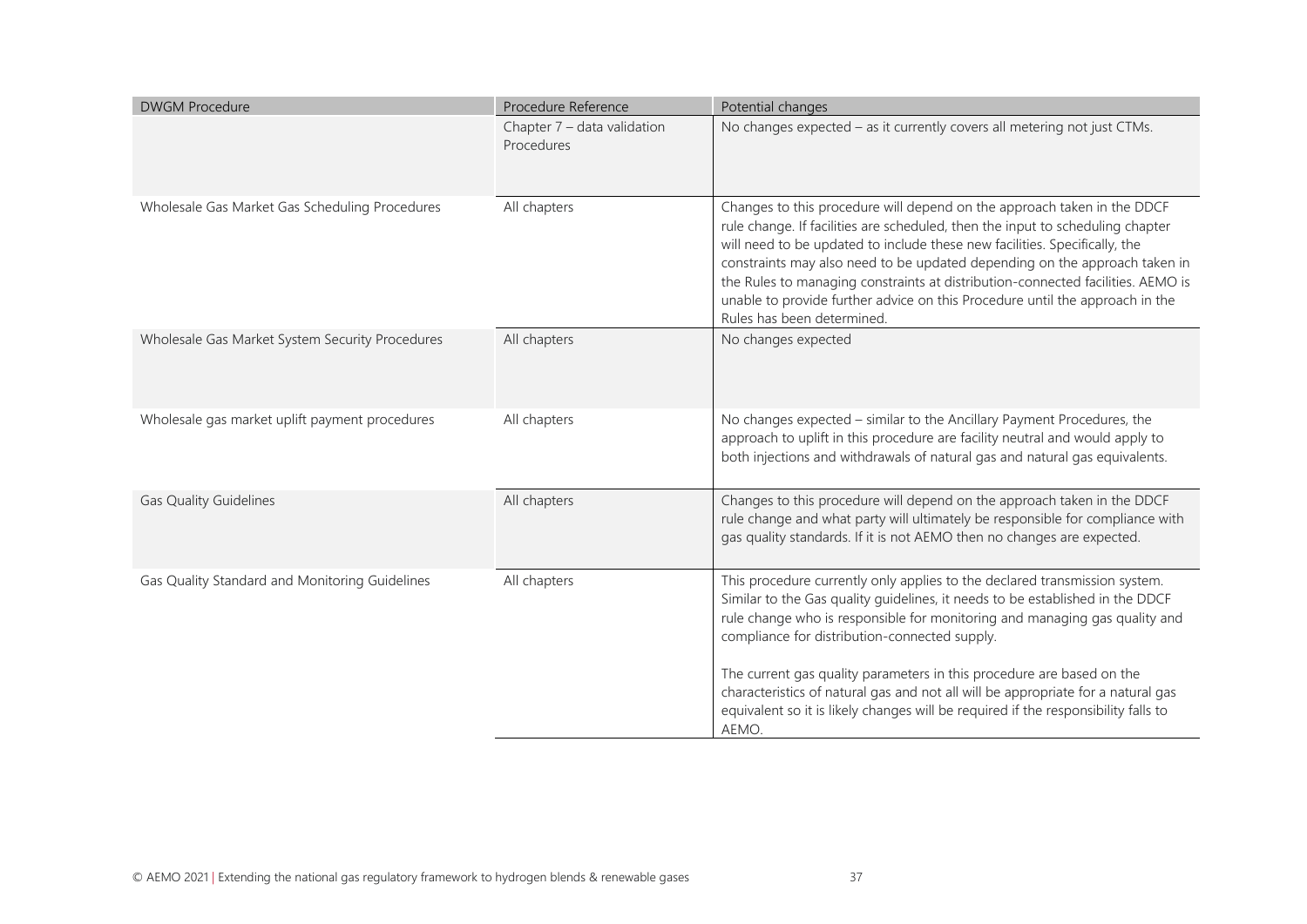| <b>DWGM Procedure</b>                | Procedure Reference | Potential changes                                                                                                                                                                                                                                                                                                                                                                                                                                                                                                                                                                                                                                                                                                                                                          |
|--------------------------------------|---------------------|----------------------------------------------------------------------------------------------------------------------------------------------------------------------------------------------------------------------------------------------------------------------------------------------------------------------------------------------------------------------------------------------------------------------------------------------------------------------------------------------------------------------------------------------------------------------------------------------------------------------------------------------------------------------------------------------------------------------------------------------------------------------------|
| Wholesale Gas Market Ownership Rules | All chapters        | Changes to the ownership rules concerning title of gas will be required if<br>distribution injections are included in the wholesale gas market as part of the<br>DDCF rule change                                                                                                                                                                                                                                                                                                                                                                                                                                                                                                                                                                                          |
|                                      |                     | The current Procedures concerning title to gas do not take distribution<br>injections into account. Under the current approach, title to gas is transferred<br>to a market participant at the withdrawal CTM i.e when withdrawn from the<br>Declared Transmission System. Title at the CTM is based on a participant's<br>relative share of demand at that CTM. Note distribution networks do not have<br>title to the gas injected at the CTM (only custody and control of the gas).<br>If distribution-connected injection facilities are included in the market, AEMO<br>will need to set title to gas injected into the distribution network.<br>The title, custody and risk rules in the NGR would also need to be updated to<br>accommodate distribution injections. |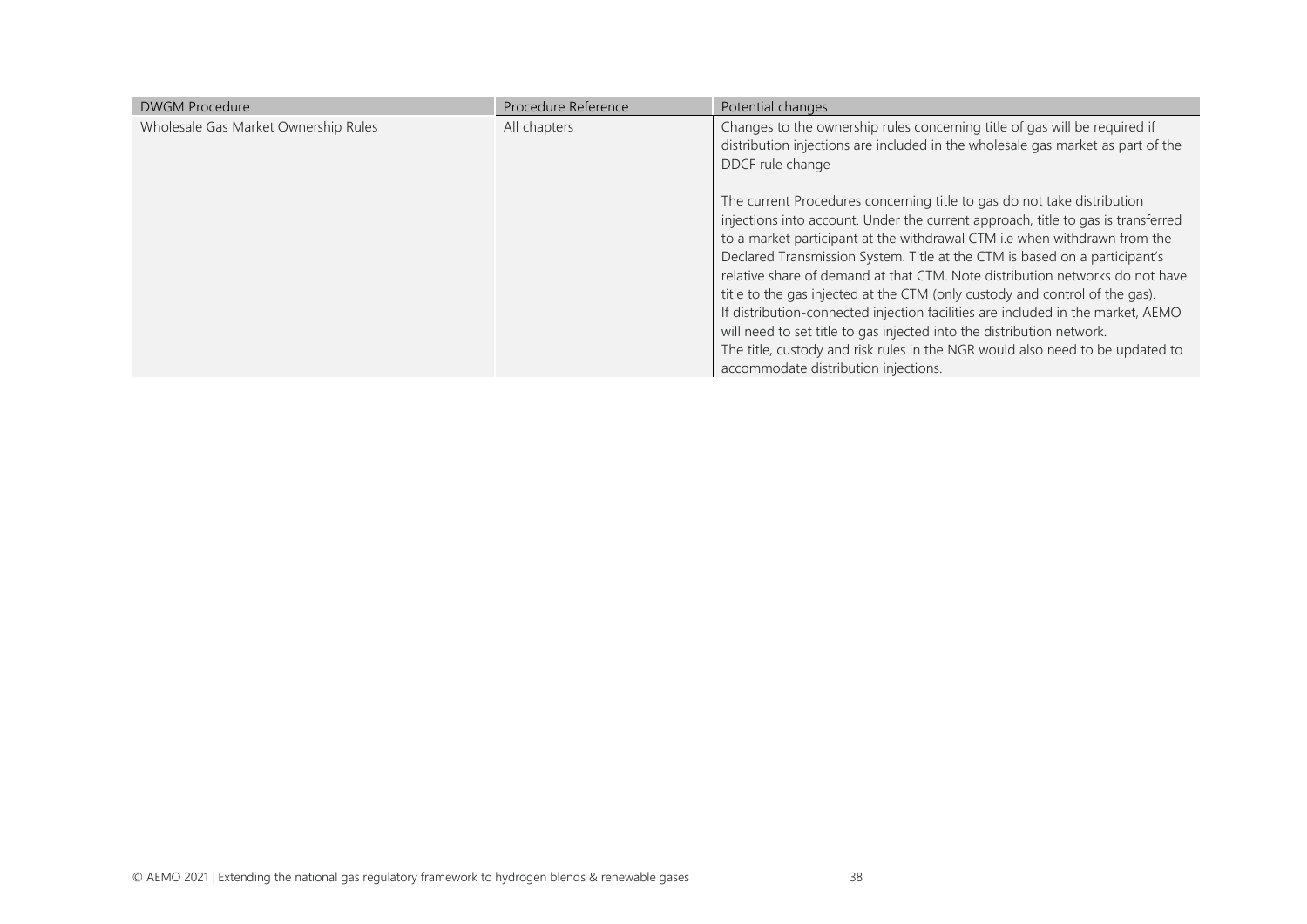## **DWGM Subordinate Instruments**

These instruments include guidelines and methodologies that form part of the Procedures. The subordinate instruments are included here for completeness. However, given draft changes to the Procedures have not yet been made AEMO is only able to provide a high-level overview of potential changes. Specific changes will be developed as part of the Procedure consultation process.

| DWGM Subordinate Instrument                               | High level changes                                                                                                                                                                                                        |
|-----------------------------------------------------------|---------------------------------------------------------------------------------------------------------------------------------------------------------------------------------------------------------------------------|
| Ancillary Payments Function Design                        | No changes expected                                                                                                                                                                                                       |
| Demand override methodology                               | No changes expected - however, if changes to the definition of demand are made as<br>part of the DCCF rule change further analysis may be required.                                                                       |
| Wholesale Gas Market Critical Load Location Pressures     | No changes expected                                                                                                                                                                                                       |
| Gas Metering CTM Data Requirements                        | Likely to require changes consistent with those articulated in the Metering Procedures<br>section.                                                                                                                        |
| Gas Metering DM Data Requirements                         | Likely to require changes consistent with those articulated in the Metering Procedures<br>section.                                                                                                                        |
| Injection Tie-breaking right functional design            | Will be incorporated into the Gas Scheduling Procedures as part of the DWGM<br>enhancement project. However, no changes are expected to tie-breaking's functional<br>design for NGEs.                                     |
| AEMO pressure correction factors                          | Likely to require changes consistent with those articulated in the Metering Procedures<br>section.                                                                                                                        |
| Wholesale Gas Market Nomination of Responsible Person     | No changes expected                                                                                                                                                                                                       |
| Wholesale Gas Market Rule Consultation Procedures         | No changes expected                                                                                                                                                                                                       |
| Gas Curtailment and Gas Rationing and Recovery Guidelines | DTS CTMs that have distribution-connected supply may need to have this additional<br>supply factored into the curtailment approach. AEMO will review the guidelines as part of<br>AEMO's review for the DDCF rule change. |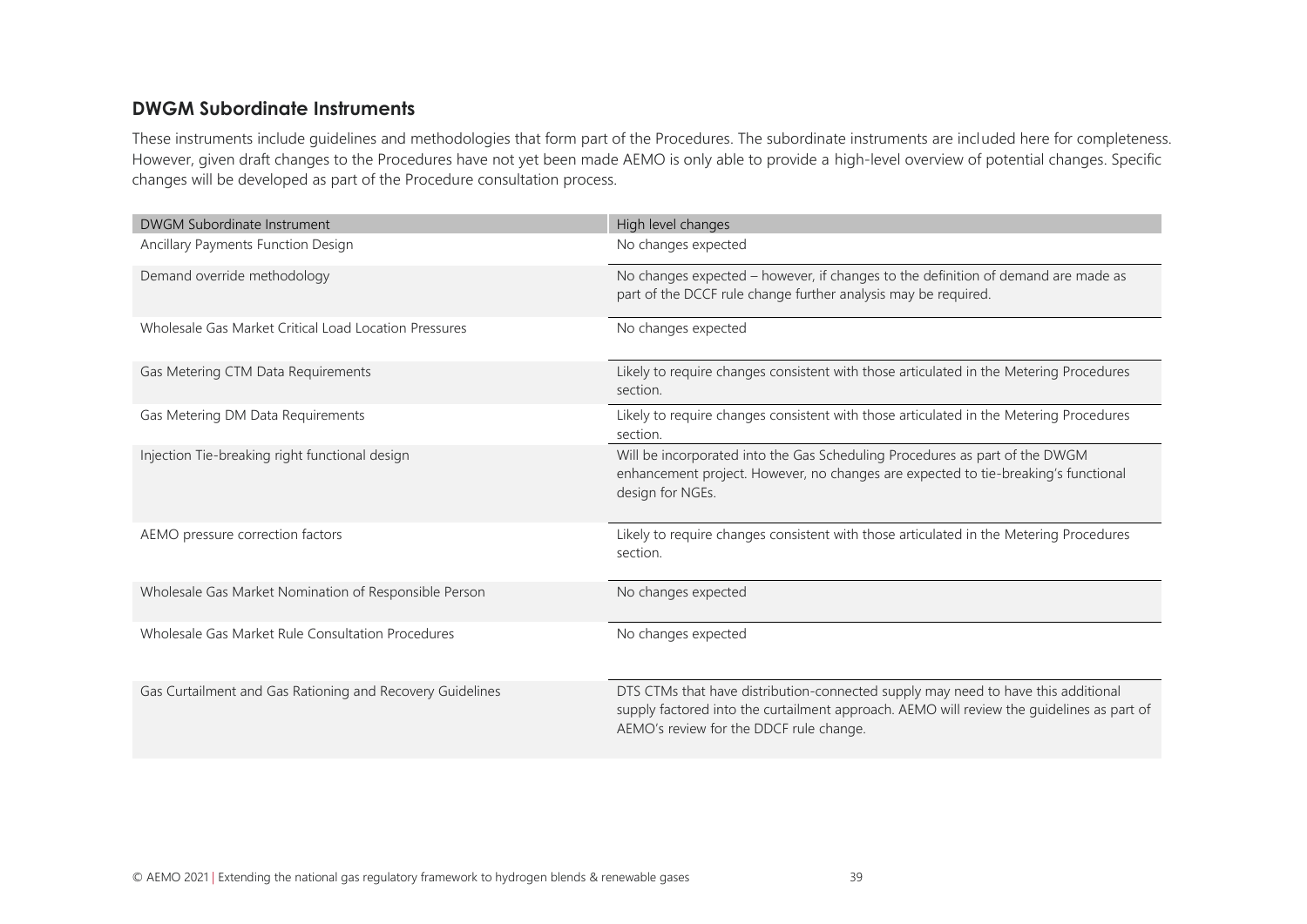# **A2. Summary of potential STTM Procedure changes**

The table below provides a summary of AEMO's review of the STTM Procedures. For the most part, AEMO expects that the STTM Procedures will remain fit for purpose for facilities that are injecting natural gas or natural gas equivalent under the proposed framework. AEMO has not considered the impact of constituent gas facilities here on the assumption that they will not directly participate in the market. AEMO notes that a general review of registration requirements for facilities in the STTM should be undertaken. These Procedures do not currently address things like thresholds or exemptions – all participants must register, subject to AEMO's discretion for exemptions.

<span id="page-39-0"></span>

| <b>STTM Procedures section</b>                      | Chapter Reference | Summary of review                                                                                                                                                                                                                                                                                                                                                                                       |
|-----------------------------------------------------|-------------------|---------------------------------------------------------------------------------------------------------------------------------------------------------------------------------------------------------------------------------------------------------------------------------------------------------------------------------------------------------------------------------------------------------|
| Preliminary                                         |                   | Market facility definition: The current definition is broad enough that it could<br>refer to a natural gas equivalent facility ("NGE facility"). If new registration<br>categories are added they will be automatically captured (if they are STTM<br><i>facilities</i> ).<br>Market facility means an STTM facility or STTM distribution system                                                        |
| <b>Hubs</b>                                         | $\overline{c}$    | The existing Hub definitions in the Procedures can be expanded to include<br>new distribution level CTMs for NGE facilities. AEMO anticipates that<br>Procedure changes may be required as new facilities come online. However,<br>every additional CTM will require a procedure change consultation. Also note<br>that the Rules do not contemplate aggregation or exemption of CTMs at this<br>stage. |
| STTM Facilities and Distribution System Information | 3                 | No changes identified - it is expected that NGE facilities will be able to<br>provide benchmark and capacity information unless a carve out is created in<br>the NGR.                                                                                                                                                                                                                                   |
| Registration of Services and Trading Rights         | $\overline{4}$    | No changes expected - this section is currently blank (except a small provision<br>for MOS which is not relevant)                                                                                                                                                                                                                                                                                       |
| Market Operator Service                             | 5                 | No changes expected - MOS can only be provided on STTM pipelines                                                                                                                                                                                                                                                                                                                                        |
| Scheduling and Pricing Algorithm                    | 6                 | No changes expected - to how the market is scheduled or prices determined                                                                                                                                                                                                                                                                                                                               |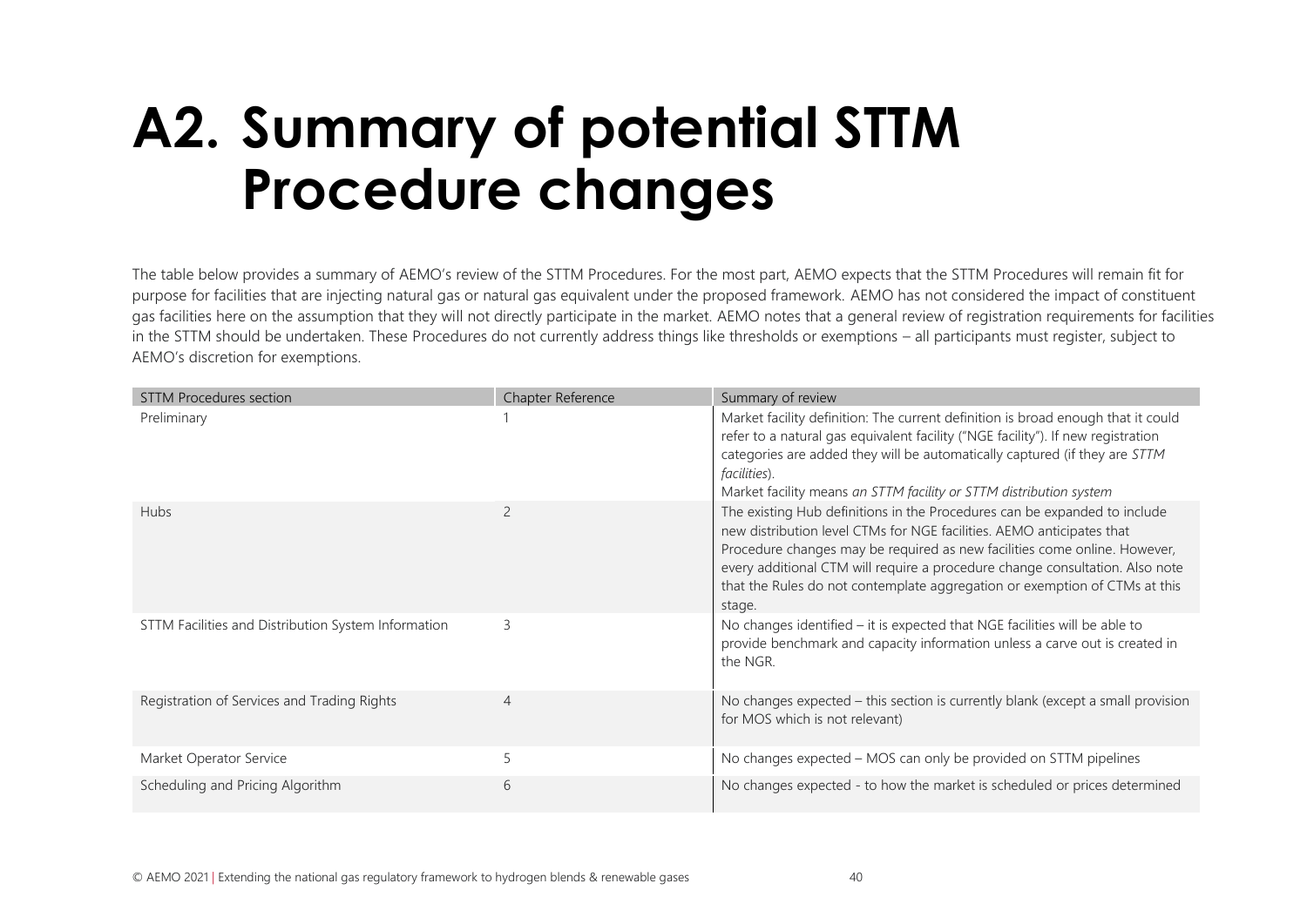| <b>STTM Procedures section</b>   | Chapter Reference | Summary of review                                                                                                                                                                            |
|----------------------------------|-------------------|----------------------------------------------------------------------------------------------------------------------------------------------------------------------------------------------|
| <b>General Market Operations</b> | 7                 | No changes expected - market timetable and allocation process expected to<br>remain the same for NGEs and their facilities.                                                                  |
| Administered Market States       | 8                 | Potential change to the trigger for a significant operational constraint.                                                                                                                    |
| Contingency Gas                  | 9                 | No changes expected - CG offer and bid process not expected to change<br>(and NGEs could theoretically voluntarily participate). AEMO does have a<br>question around CG triggers in the NGR. |
| Settlement                       | 10                | No changes identified - settlement is done on energy basis and is not specific<br>to NGE or NG.                                                                                              |
| <b>Prudential Requirements</b>   | 11                | No changes expected                                                                                                                                                                          |
| Transitional                     | 12                | No changes expected                                                                                                                                                                          |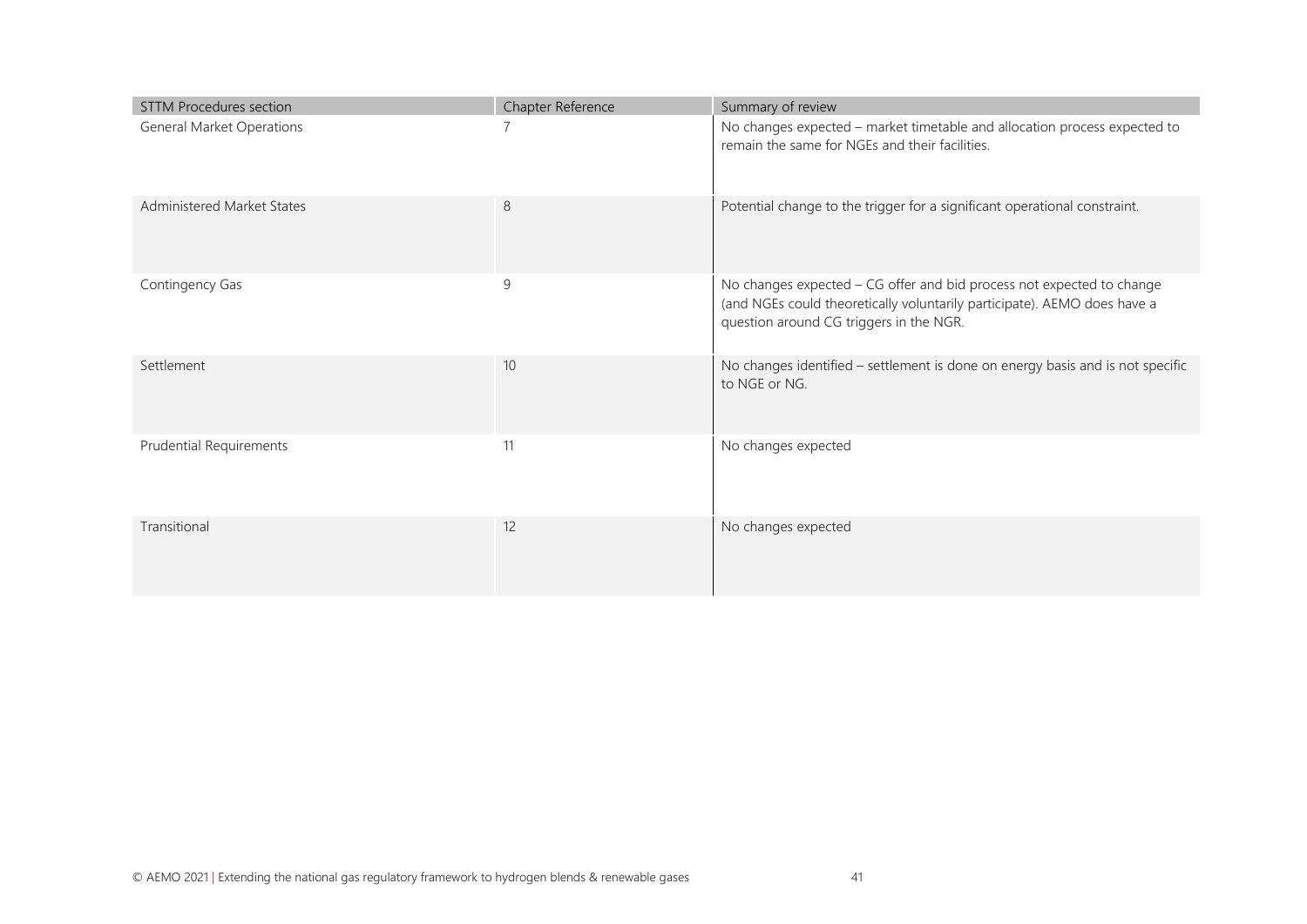# **A3. Summary of potential Retail Market Procedure changes**

The NGL, NGR and Retail Market Procedures (RMP) provide for the regulation of natural gas retail markets in some jurisdictions. The objective of these provisions is to provide for a co-ordinated and centralised approach to administering the regulated retail gas markets, with AEMO as retail market operator.

<span id="page-41-0"></span>

| Changes to 1.1.1 Definition of are required.<br>VIC - Chapter 1<br>General<br>1.1.1 (Definitions)<br>Defining terms used in the Procedures as well as                                                                                                                                                                                                                                                                                                                                                                                                                                                                                             | Major headings <sup>6</sup> within the Retail Market Procedures | Jurisdiction RMP Chapter<br>reference | Proposed changes                                                                                                                                                                                                                                                                                                                                                                                                                                                                                                                                                                                                                      |
|---------------------------------------------------------------------------------------------------------------------------------------------------------------------------------------------------------------------------------------------------------------------------------------------------------------------------------------------------------------------------------------------------------------------------------------------------------------------------------------------------------------------------------------------------------------------------------------------------------------------------------------------------|-----------------------------------------------------------------|---------------------------------------|---------------------------------------------------------------------------------------------------------------------------------------------------------------------------------------------------------------------------------------------------------------------------------------------------------------------------------------------------------------------------------------------------------------------------------------------------------------------------------------------------------------------------------------------------------------------------------------------------------------------------------------|
| weighted heating value is determined and applied)<br>Interpretations<br>Identifying who the Procedures apply to.<br>the Law"<br>Technical protocol and Full Retail Contestability<br>Noting the above assumption, the proposed changes are:<br>(FRC) Hub obligation.<br>add the following term "gas" with the lists of other words and<br>$\bullet$<br>Explanation of the audit requirements pertaining to<br>phrases that call up Part 19 definitions.<br>compliance by AEMO with its processes and<br>$\bullet$<br>appropriate to do so).<br>systems.<br>facility or other).<br>gas between the transmission system and a distribution pipeline | interpretation (e.g. In VIC, how the daily flow                 |                                       | 1. Does not have a defined term for "gas". Part 19 of NGR has a gas defined as<br>"gas includes natural gas and processable gas". AEMO has assumed that the<br>definition will be modified to say "Has the meaning given to 'natural gas' in<br>Italicise the word "gas" throughout these Procedures (where it is<br>2. Changes to definition of Custody Transfer Meter (CTM) is required. This<br>term may need to be updated or a new term may need to be introduced to<br>capture the meters for distribution-connected supply (hydrogen/blending<br>Note the existing CTM definition states a meter that measures the transfer of |

<sup>&</sup>lt;sup>6</sup> It is important to note that not all the listed major heading apply to every jurisdiction RMP. Some RMPs may only a subset of the major headings whereas other may have all major headings.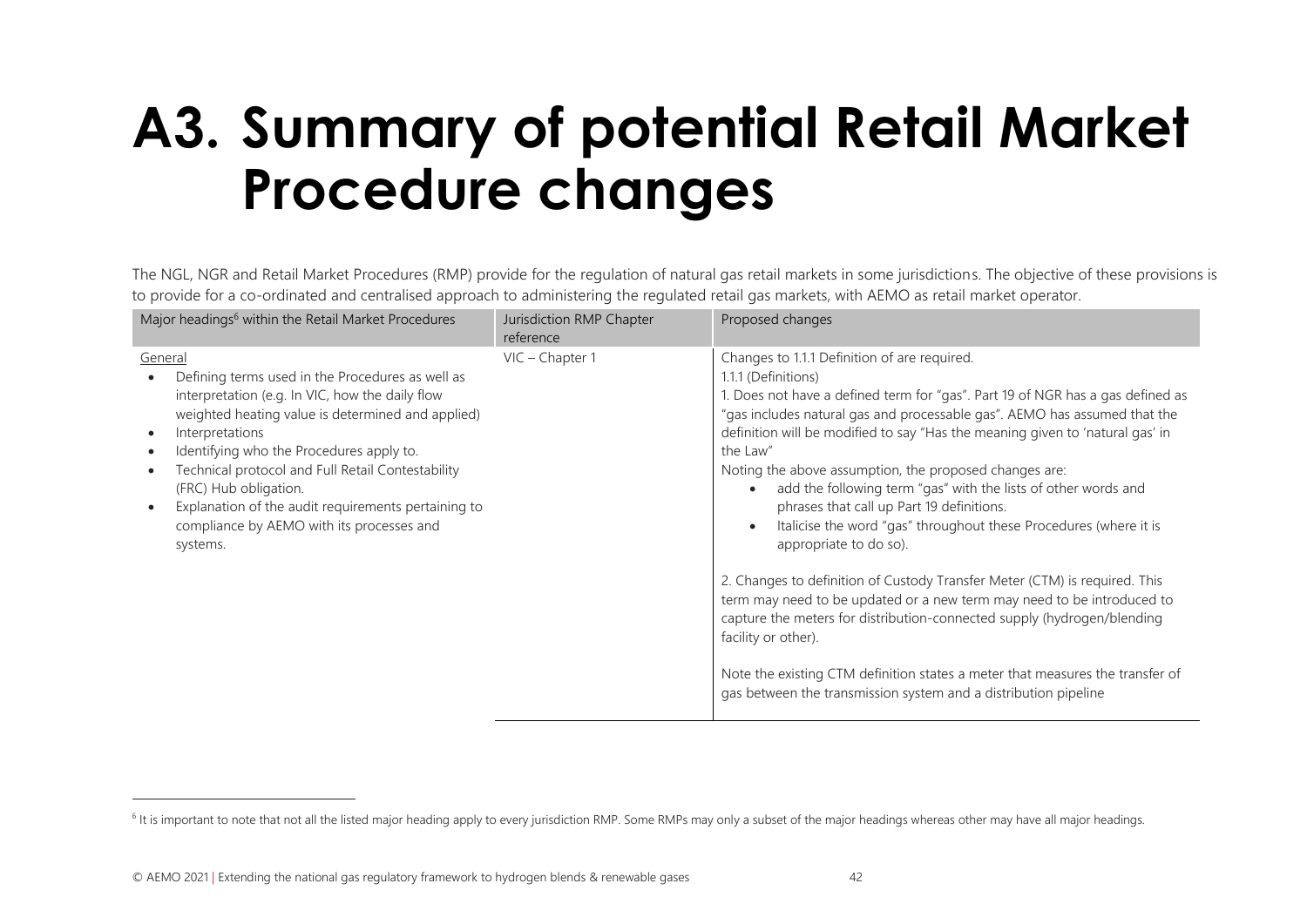| Major headings <sup>6</sup> within the Retail Market Procedures | Jurisdiction RMP Chapter<br>reference | Proposed changes                                                                                                                                                                                                                                                                                                                                                                                                                                                                                                                                                                                                                                                                                                                                                                                                                                                                                                                                                                                                                                                                                                                                                                     |
|-----------------------------------------------------------------|---------------------------------------|--------------------------------------------------------------------------------------------------------------------------------------------------------------------------------------------------------------------------------------------------------------------------------------------------------------------------------------------------------------------------------------------------------------------------------------------------------------------------------------------------------------------------------------------------------------------------------------------------------------------------------------------------------------------------------------------------------------------------------------------------------------------------------------------------------------------------------------------------------------------------------------------------------------------------------------------------------------------------------------------------------------------------------------------------------------------------------------------------------------------------------------------------------------------------------------|
|                                                                 | QLD - Chapter 1                       | Changes to 1.1.1 Definition of Custody Transfer Meter (CTM) is required. To<br>maintain the balancing process ("all gas injected" and "all gas consumed") the<br>definition of CTM should be modified to include hydrogen/blending facility,<br>or a new definition introduced that places an obligation on the<br>hydrogen/blending facility to provide gas injecting data so that the balancing<br>mechanises described in chapter 6 remain fit of purpose.                                                                                                                                                                                                                                                                                                                                                                                                                                                                                                                                                                                                                                                                                                                        |
|                                                                 |                                       | Note the existing CTM definition states gas being measuring between the<br>transmission system and a distribution system or between one distribution<br>system and another distribution system.                                                                                                                                                                                                                                                                                                                                                                                                                                                                                                                                                                                                                                                                                                                                                                                                                                                                                                                                                                                      |
|                                                                 | NSW/ACT - Chapter 1                   | "heating value (HV)" definition currently includes: "The HV assigned to a<br>delivery point on any given<br>day will vary in accordance with the mix of hydrocarbons in the gas in that<br>network section" Hydrogen is not a hydrocarbon, which means this definition<br>may need to be revised to clarify that the HV will (e.g.). The change can be<br>either delete the words "hydrocarbons in the" or the final sentence should be<br>removed.<br>Note<br>- In relation the heating value (HV)" definition mentions that HVs are<br>measured based on the measurements of a designated gas chromatograph,<br>or multiple gas chromatographs weighted in accordance with technical<br>parameters. AEMO assumes thar the proponent of these technical parameters<br>has reviewed the relevant section of this document and (if required) make a<br>change to accommodate the hydrogen product.<br>The term "network receipt point" will also be reviewed to assess whether it<br>needs to be changed (or a new term added) to encompass distribution-<br>connected supply sources. Injection and TDQ is aggregated across all network<br>receipt points within a network section. |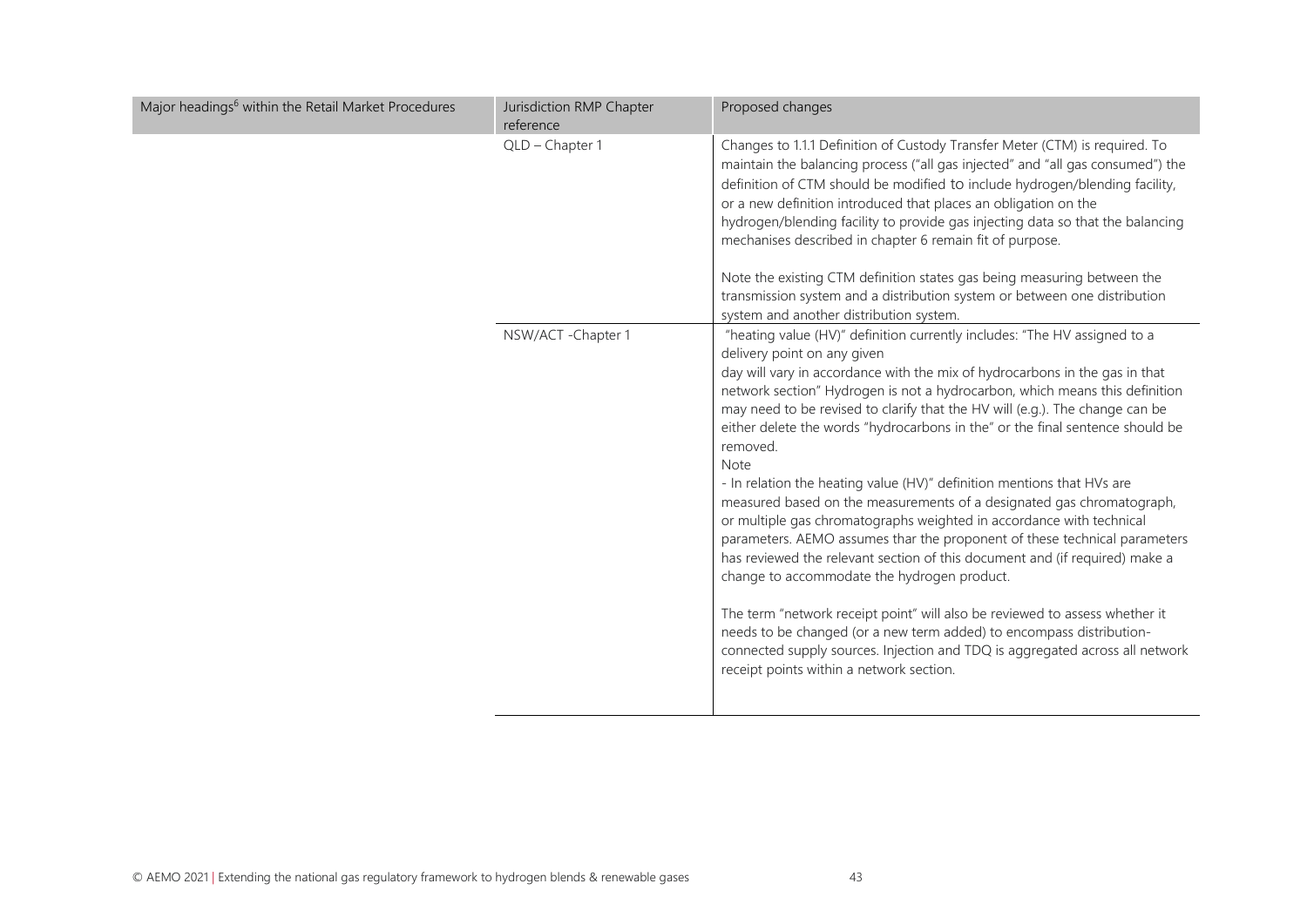| Major headings <sup>6</sup> within the Retail Market Procedures                                                                                                                                                                                                         | Jurisdiction RMP Chapter<br>reference           | Proposed changes                                                                                                                                                                                                                                                                                                                                                                                                                                                                                                                                                                                                                                                                  |
|-------------------------------------------------------------------------------------------------------------------------------------------------------------------------------------------------------------------------------------------------------------------------|-------------------------------------------------|-----------------------------------------------------------------------------------------------------------------------------------------------------------------------------------------------------------------------------------------------------------------------------------------------------------------------------------------------------------------------------------------------------------------------------------------------------------------------------------------------------------------------------------------------------------------------------------------------------------------------------------------------------------------------------------|
|                                                                                                                                                                                                                                                                         | SA - Chapter 1                                  | Changes to 1.1.1 Definition is required. A new definition for hydrogen/blending<br>facility (HBF) should be added.                                                                                                                                                                                                                                                                                                                                                                                                                                                                                                                                                                |
|                                                                                                                                                                                                                                                                         |                                                 | - In relation to the definition of Heating value is determined by the Technical<br>Regulator (as established under the Gas Act 1997 (SA). AEMO assumes the<br>jurisdiction has reviewed the relevant section of this regulatory instrument that<br>formulate the Technical Regulator determination of the term Heating Value<br>and (if required) make a change to accommodate the hydrogen product.<br>- In relation to the definition mentions a methodology provided for in the gas<br>metering code. AEMO assumes the jurisdiction has reviewed the relevant<br>section of this regulatory instrument and (if required) make a change to<br>accommodate the hydrogen product. |
| Databases                                                                                                                                                                                                                                                               | VIC - Chapter 2 and 3                           | No change                                                                                                                                                                                                                                                                                                                                                                                                                                                                                                                                                                                                                                                                         |
| Allocation of Meter Installation Registration<br>$\bullet$                                                                                                                                                                                                              | QLD - Chapter 2 and 3                           | No change                                                                                                                                                                                                                                                                                                                                                                                                                                                                                                                                                                                                                                                                         |
| Numbers (MIRN)s to Distributors.                                                                                                                                                                                                                                        | NSW/ACT - Chapter 2                             | No change                                                                                                                                                                                                                                                                                                                                                                                                                                                                                                                                                                                                                                                                         |
| Management of AEMOs and Distributors databases.                                                                                                                                                                                                                         | SA - Chapter 2                                  | No change                                                                                                                                                                                                                                                                                                                                                                                                                                                                                                                                                                                                                                                                         |
| Metering<br>Meter Management<br>Site access<br>$\bullet$<br>Meter reading (basic and interval) including<br>$\bullet$<br>scheduling, site access, frequency, timing, transfer<br>reads; historical data                                                                 | VIC – Chapter $2^7$ , Attachment 3,<br>4 and 5. | Basic metering - No change. Note - In relation to installing meters there is an<br>obligation to comply with the requirements of the Gas Distribution System<br>Code. AEMO assumes the jurisdiction has/will review the relevant section of<br>this regulatory instrument and (if required) make a change to accommodate<br>the NGE product.<br>Interval and other metering - See NGR                                                                                                                                                                                                                                                                                             |
| Other reads such as special and customer reads.<br>Methodologies including validation, estimation and<br>substitution<br>Calculation and provision of energy data (Retailers<br>$\bullet$<br>and AEMO)<br>Heating value<br>Profiling<br>Data changes<br>Gate point data | QLD - Chapter 2, 5, Attachment<br>1, 2 and 3    | No change.<br>Note<br>- In relation to installing meters there is an obligation to comply with the<br>requirements of the Gas Supply Act. AEMO assumes the jurisdiction has/will<br>review the relevant section of this regulatory instrument and (if required)<br>make a change to accommodate the hydrogen product.<br>- In relation to replacing meters there is an obligation to comply with the<br>requirements of the Petroleum Gas Supply Act. AEMO assumes the<br>jurisdiction has/will review the relevant section of this regulatory instrument<br>and (if required) make a change to accommodate the NGE product.                                                      |

 $^7$  For Victoria, the interval metering provision for declared distribution system are described in the Part 19 of NGR. Clic[k here](https://www.aemc.gov.au/sites/default/files/2021-05/NGR%20-%20v59%20-%20Part%2019.pdf) to view. See rules 290 to 316. For non-declared distribution systems (South Gippsland, Grampians and Bairnsdale) interval metering arrangements between AEMO and the Distributor for these systems are described in "Agreed Services" Agreements between these parties.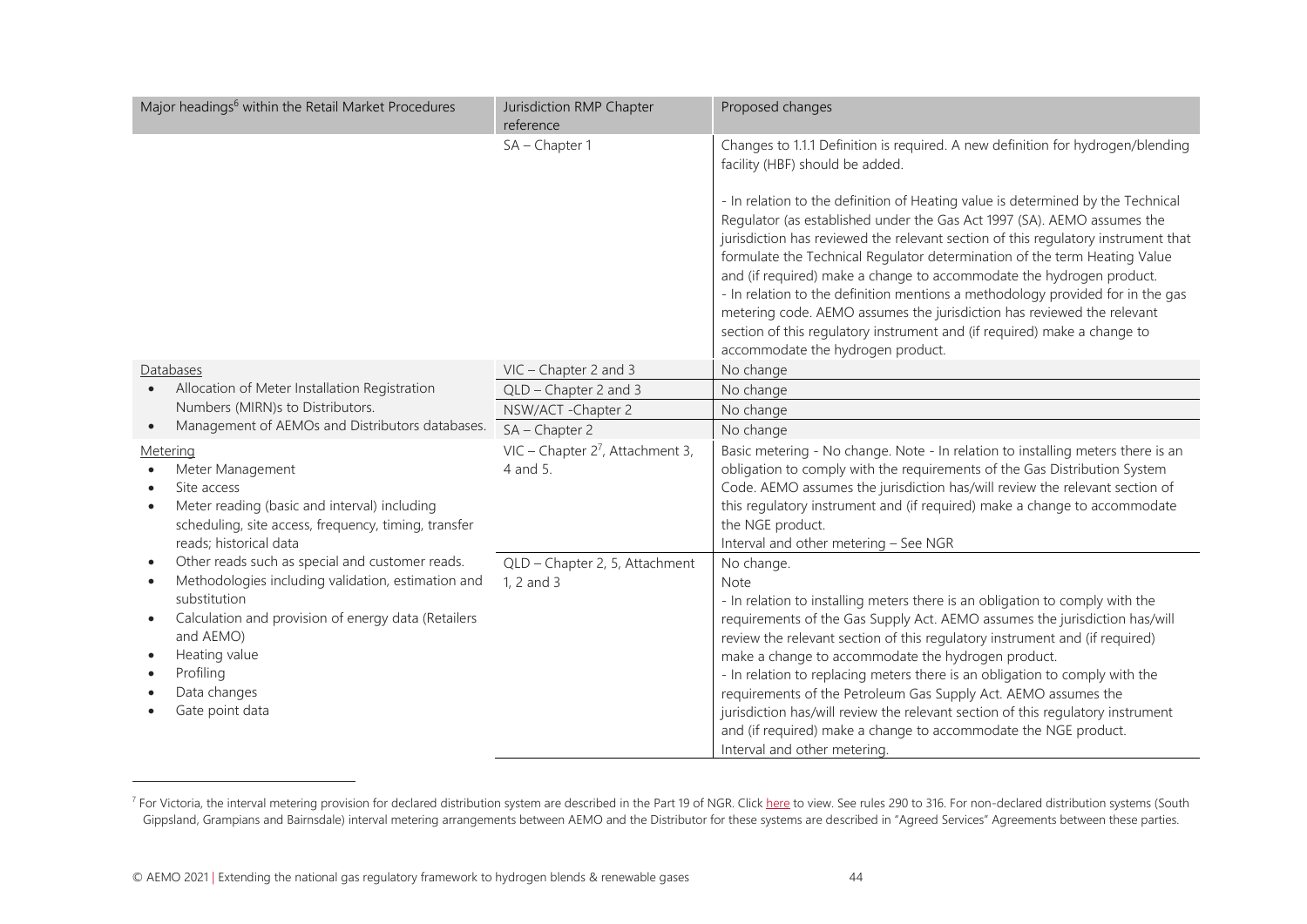| Major headings <sup>6</sup> within the Retail Market Procedures                                                                               | Jurisdiction RMP Chapter<br>reference              | Proposed changes                                                                                                                                                                                                                                                                                                                                                                              |
|-----------------------------------------------------------------------------------------------------------------------------------------------|----------------------------------------------------|-----------------------------------------------------------------------------------------------------------------------------------------------------------------------------------------------------------------------------------------------------------------------------------------------------------------------------------------------------------------------------------------------|
|                                                                                                                                               | NSW/ACT - Chapter 3 and 4,<br>Attachment 1,2 and 3 | No change<br>Note<br>- The Network Operators is required to install basic meters "subject to<br>satisfaction of any prerequisites for the installation of the basic meter under<br>applicable laws" <sup>8</sup> . AEMO assumes that the jurisdiction has reviewed any<br>applicable laws governing meter installation and (if required) has made a<br>change to accommodate low-level blends |
|                                                                                                                                               | SA - Chapter 3 and 4, Appendix<br>$A, B$ and $C$   | No change<br>Note<br>- Distributors are required to undertake a substituted meter reading in the<br>circumstances specified in the gas metering code. AEMO assumes the<br>jurisdiction has reviewed the relevant section of this regulatory instrument and<br>(if required) make a change to accommodate the hydrogen product                                                                 |
| <b>MIRN Discovery Process</b>                                                                                                                 | VIC - Chapter 3.                                   | No change                                                                                                                                                                                                                                                                                                                                                                                     |
| MIRN Discovery requests and response information,                                                                                             | QLD - Chapter 3                                    | No change                                                                                                                                                                                                                                                                                                                                                                                     |
| Assistance in searching.                                                                                                                      | NSW/ACT - Chapter 5                                | No change                                                                                                                                                                                                                                                                                                                                                                                     |
|                                                                                                                                               | SA - Chapter 5                                     | No change                                                                                                                                                                                                                                                                                                                                                                                     |
| Customer transfer process<br>Describes the life cycles of the various stages of the<br>customer transfer process which includes               | VIC - Chapter 4.                                   | No change                                                                                                                                                                                                                                                                                                                                                                                     |
|                                                                                                                                               | QLD - Chapter 4                                    | No change                                                                                                                                                                                                                                                                                                                                                                                     |
|                                                                                                                                               | NSW/ACT - Chapter 6 and 11                         | No change                                                                                                                                                                                                                                                                                                                                                                                     |
| preconditions, initiation, objections registration<br><b>Bulk Customer Transfer</b><br>Customer transfer in error correction process          | SA - Chapter 6 and 9                               | No change                                                                                                                                                                                                                                                                                                                                                                                     |
| Retailer of Last Resort (RoRL)<br>Provision of customer data to AEMO<br>$\bullet$<br>Sets out the processes for managing a RoRL.<br>$\bullet$ | VIC - Chapter 5 and 6                              | No change                                                                                                                                                                                                                                                                                                                                                                                     |
|                                                                                                                                               | QLD - Chapter 9 and 10                             | No change                                                                                                                                                                                                                                                                                                                                                                                     |
|                                                                                                                                               | NSW/ACT - Chapter 7                                | No change                                                                                                                                                                                                                                                                                                                                                                                     |
|                                                                                                                                               | SA - Chapter 7                                     | No change                                                                                                                                                                                                                                                                                                                                                                                     |
| Balancing, allocation, reconciliation and settlements                                                                                         | $VIC - NGR9$                                       | See NGR                                                                                                                                                                                                                                                                                                                                                                                       |

<sup>&</sup>lt;sup>8</sup> AEMO has assumed the reference to "applicable laws" is a reference to the Gas Supply (Safety and Network Management) Regulation 2013

<sup>9</sup> Part 19 of the NGR describes the allocation and reconciliation processes for the declared wholesale gas market